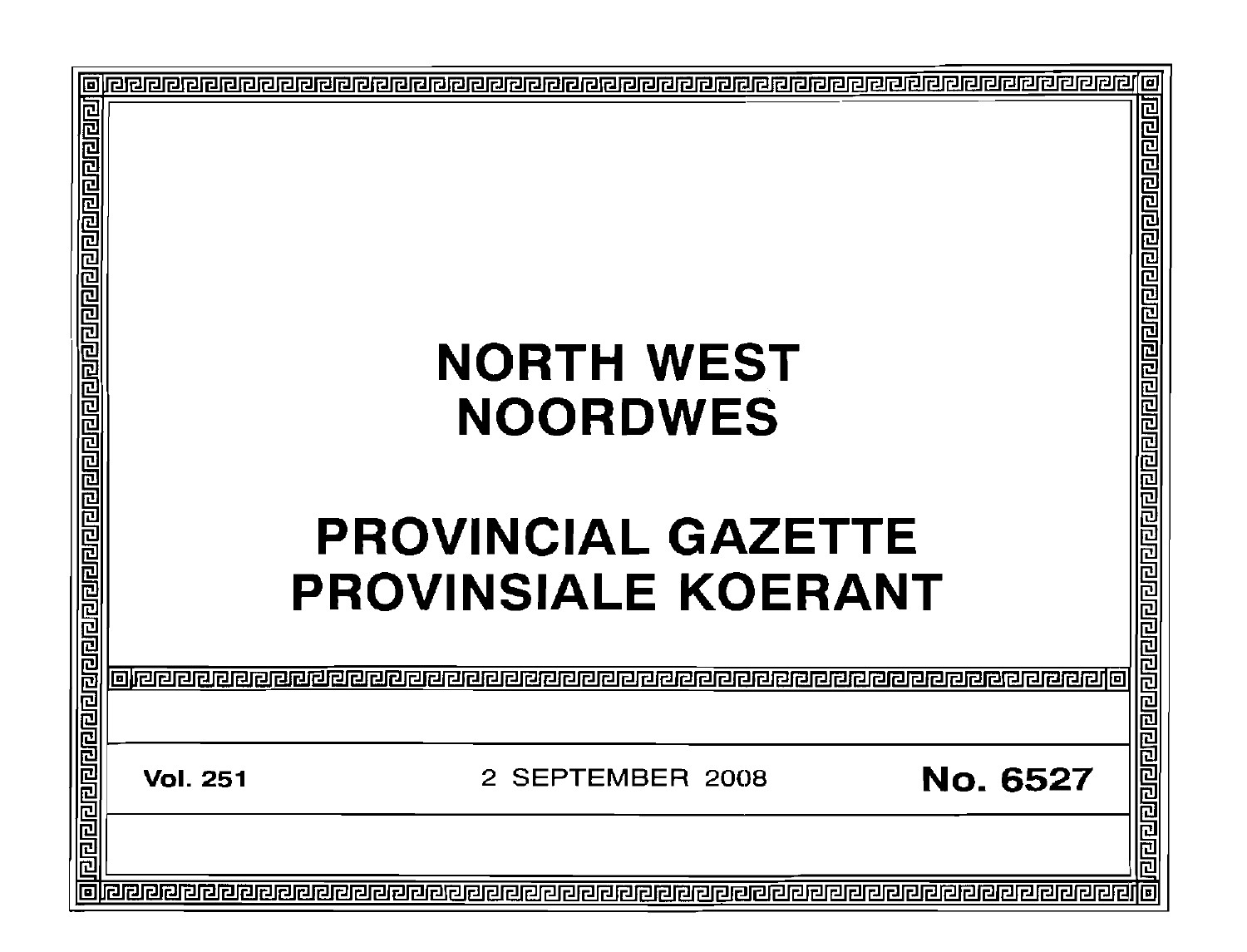### **CONTENTS INHOUD**

|     |                                           | IVU. | IYU. |
|-----|-------------------------------------------|------|------|
|     |                                           |      |      |
|     | <b>GENERAL NOTICES</b>                    |      |      |
| 487 | Town-planning and Townships Ordi-         |      |      |
|     | nance (15/1986): Rustenburg Amend-        |      |      |
|     |                                           | 9    | 6527 |
| 488 | do.: Rustenburg Amendment Scheme          |      |      |
|     |                                           | 9    | 6527 |
| 489 | do.: Hartbeespoort Amendment Scheme       |      |      |
|     |                                           | 10   | 6527 |
|     | do.: Ditsobotla Amendment Scheme 29       |      | 6527 |
| 490 |                                           | 11   |      |
| 491 | do.: Koster Amendment Scheme 51           | 11   | 6527 |
| 492 | do.: Peri Urban Areas Amendment           |      |      |
|     |                                           | 12   | 6527 |
| 493 | do.: Ventersdorp Amendment Scheme         |      |      |
|     |                                           | 13   | 6527 |
| 494 | do.: Potchefstroom Amendment Scheme       |      |      |
|     |                                           | 13   | 6527 |
| 495 | do.: Amendment Scheme 477                 | 14   | 6527 |
| 496 | do.: Amendment Scheme 501                 | 15   | 6527 |
| 497 | do.: Amendment Scheme 458                 | 15   | 6527 |
| 498 | do.: Amendment Scheme 509                 | 16   | 6527 |
| 499 | do.: Amendment Scheme 513                 | 17   | 6527 |
| 500 | Removal of Restrictions Act (84/1967):    |      |      |
|     |                                           |      |      |
|     | Removal of conditions: Erf 618 and Erf    |      |      |
|     | 958, Oberholzer Extension 1               | 17   | 6527 |
| 501 | Development Facilitation Act, 1995:       |      |      |
|     | Establishment of land development area:   |      |      |
|     | Portion 12, farm Brandwagt 728 IN         | 18   | 6527 |
| 502 | do.: do.: Erf 1788, Potchefstroom         |      |      |
|     |                                           | 20   | 6527 |
| 503 | do.: do.: Erf 856, Portion 1, Erf 856 and |      |      |
|     | Portion 1, Erf 857, Potchefstroom         | 21   | 6527 |
| 504 | Notice concerning application for         |      |      |
|     | consent use: Erf 238, Schoemansville      | 22   | 6527 |
| 505 | Town-planning and Townships               |      |      |
|     |                                           |      |      |
|     | Ordinance (15/1986): Potchefstroom        |      |      |
|     | Amendment Scheme 1571                     | 22   | 6527 |
| 506 | do.: Amendment Scheme 482                 | 23   | 6527 |
| 507 | do.: Amendment Scheme 13                  | 24   | 6527 |
| 508 | do.: Amendment Scheme 15                  | 24   | 6527 |
| 509 | do.: Ditsobotla Amendment Scheme 30.      | 25   | 6527 |
| 510 | do.: Amendment Scheme 453                 | 26   | 6527 |
| 511 | do.: Establishment of township: Zilkaat-  |      |      |
|     | snek Wildlife Estate Extension 4          | 26   | 6527 |
| 512 | do.: do.: Zilkaatsnek Wildlife Estate     |      |      |
|     | Extension 5                               | 27   | 6527 |
| 513 | Removal of Restrictions Act (84/1967):    |      |      |
|     | Removal of conditions: Erf 5859, Vryburg  | 28   | 6527 |
| 514 | Town-planning and Townships Ordi-         |      |      |
|     |                                           |      |      |
|     | nance (15/1986): Amendment of General     |      |      |
|     | Plan: Tswelelang Extension 4              | 29   | 6527 |
|     | <b>LOCAL AUTHORITY NOTICES</b>            |      |      |
|     |                                           |      |      |
| 368 | Town-planning and Townships Ordi-         |      |      |
|     | nance (15/1986): Establishment of town-   |      |      |
|     |                                           | 30   | 6527 |
| 369 | do.: do.: Melodie Extension 60            | 31   | 6527 |
| 370 | do.: Merafong City Local Municipality:    |      |      |
|     | Establishment of township: Khutsong       |      |      |
|     |                                           | 32   | 6527 |
| 374 | Town-planning and Townships               |      |      |
|     | Ordinance (15/1986): Lekwa-Teemane        |      |      |
|     | Local Municipality: Rezoning: Erven 640,  |      |      |
|     | 1204, 1205, portion of Erf 1551 and Erf   |      |      |
|     |                                           | 33   | 6527 |
| 375 | do.: do.: do.: Erven 1189, 1201, 1202,    |      |      |
|     | 1203 and 1210, Christiana                 | 34   | 6527 |
|     |                                           |      |      |
| 376 | do.: do.: do.: Portion 6, Erf 654,        |      |      |
|     |                                           | 35   | 6527 |
| 377 | do.: Tswaing Local Municipality:          |      |      |
|     | Rezoning: Erven 248 and 249,              |      |      |
|     |                                           | 35   | 6527 |
| 378 | do.: do.: do.: Erf 294, Delareyville      |      |      |
|     |                                           | 36   | 6527 |
|     |                                           |      |      |

#### No. *Page Gazette* No. No. No. Bladsy Koerant No. No.

#### **ALGEMENE KENNISGEWINGS**

| 487 | Ordonnansie op Dorpsbeplanning en         |    |      |
|-----|-------------------------------------------|----|------|
|     | Dorpe (15/1986): Rustenburg-wysiging-     |    |      |
|     |                                           | 9  | 6527 |
| 488 | do.: Rustenburg-wysigingskema 515         | 10 | 6527 |
| 489 | do.: Hartbeespoort-wysigingskema 364      | 10 | 6527 |
| 490 | do.: Ditsobotla-wysigingskema 29          | 11 | 6527 |
| 491 | do.: Koster-wysigingskema 51              | 12 | 6527 |
| 492 | do.: Peri-Urban Areas Amendment           |    |      |
|     |                                           |    |      |
|     |                                           | 12 | 6527 |
| 493 | do.: Ventersdorp-wysigingskema 10         | 13 | 6527 |
| 494 | do.: Potchefstroom-wysigingskema 1564     | 14 | 6527 |
| 495 | do.: Wysigingskema 477                    | 14 | 6527 |
| 496 | do.: Wysigingskema 501                    | 15 | 6527 |
|     |                                           |    | 6527 |
| 497 | do.: Wysigingskema 458                    | 16 |      |
| 498 | do.: Wysigingskema 509                    | 16 | 6527 |
| 499 | do.: Wysigingskema 513                    | 17 | 6527 |
| 500 | Wet op Opheffing van Beperkings           |    |      |
|     | (84/1967): Opheffing van voorwaardes:     |    |      |
|     | Erf 618 en Erf 958, Oberholzer-uitbrei-   |    |      |
|     |                                           |    |      |
|     |                                           | 18 | 6527 |
| 501 | Wet op Ontwikkelingsfasilitering, 1995:   |    |      |
|     | Stigting van grondontwikkelingsgebied:    |    |      |
|     | Gedeelte 12, plaas Brandwagt 728 IN       | 19 | 6527 |
| 502 | do.: do.: Erf 1788, Potchefstroom-uitbrei |    |      |
|     |                                           | 20 | 6527 |
|     |                                           |    |      |
| 503 | do.: do.: Erf 856, Gedeelte 1, Erf 876 en |    |      |
|     | Gedeelte 1, Erf 857, Potchefstroom        | 21 | 6527 |
| 504 | Kennisgewing van aansoek vir toes-        |    |      |
|     | temmingsgebruik: Erf 238, Schoemans-      |    |      |
|     | ville                                     | 22 | 6527 |
|     |                                           |    |      |
| 505 | Ordonnansie op Dorpsbeplanning en         |    |      |
|     | Dorpe (15/1986): Potchefstroom-           |    |      |
|     | wysigingskema 1571                        | 23 | 6527 |
| 506 | do.: Wysigingskema 482                    | 23 | 6527 |
| 507 | do.: Wysigingskema 13                     | 24 | 6527 |
|     |                                           |    |      |
| 508 | do.: Wysigingskema 15                     | 25 | 6527 |
| 509 | do.: Ditsobotla-wysigingskema 30          | 25 | 6527 |
| 510 | do.: Wysigingskema 453                    | 26 | 6527 |
| 511 | do.: Stigting van dorp: Zilkaatsnek       |    |      |
|     | Wildlife Estate Extension 4               | 27 | 6527 |
|     |                                           |    |      |
| 512 | do.: do.: Zilkaatsnek Wildlife Estate     |    |      |
|     |                                           | 28 | 6527 |
| 513 | Opheffing van Beperkings<br>Wet<br>op     |    |      |
|     | (84/1967): Opheffing van titelvoor        |    |      |
|     | waardes: Erf 5859, Vryburg                | 28 | 6527 |
|     | Ordonnansie op Dorpsbeplanning en         |    |      |
| 514 |                                           |    |      |
|     | (15/1986): Wysiging<br>Dorpe<br>van       |    |      |
|     | Algemene Plan: Tswelelang-uitbreiding 4   | 29 | 6527 |
|     |                                           |    |      |
|     | PLAASLIKE BESTUURSKENNISGEWINGS           |    |      |
| 368 | Ordonnansie op Dorpsbeplanning en         |    |      |
|     | Dorpe (15/1986): Stigting van dorp:       |    |      |
|     |                                           | 31 | 6527 |
|     |                                           |    |      |
| 369 | do.: do.: Melodie-uitbreiding 60          | 32 | 6527 |
| 370 | do.: Merafong City Plaaslike Munisi-      |    |      |
|     | paliteit: Stigting van dorp: Khutsong     |    |      |
|     |                                           | 33 | 6527 |
| 374 | Ordonnansie op Dorpsbeplanning en         |    |      |
|     |                                           |    |      |
|     | (15/1986): Lekwa-Teemane<br>Dorpe         |    |      |
|     | Plaaslike Munisipaliteit: Hersonering:    |    |      |
|     | Erwe 640, 1204, 1205, 'n gedeelte van     |    |      |
|     | Erf 1551 en Erf 1571, Christiana          | 34 | 6527 |
| 375 | do.: do.: do.: Erwe 1189, 1201, 1202,     |    |      |
|     | 1203 en 1210, Christiana                  | 34 | 6527 |
|     |                                           |    |      |
| 376 | do.: do.: do.: Gedeelte 6, Erf 654,       |    |      |
|     |                                           | 35 | 6527 |
| 377 | do.: Tswaing Plaaslike Munisipaliteit:    |    |      |
|     | Hersonering: Erwe 248 en 249,             |    |      |
|     |                                           | 36 | 6527 |
|     |                                           |    |      |
| 378 | do.: do.: do.: Erf 294, Delareyville-     |    |      |
|     |                                           | 36 | 6527 |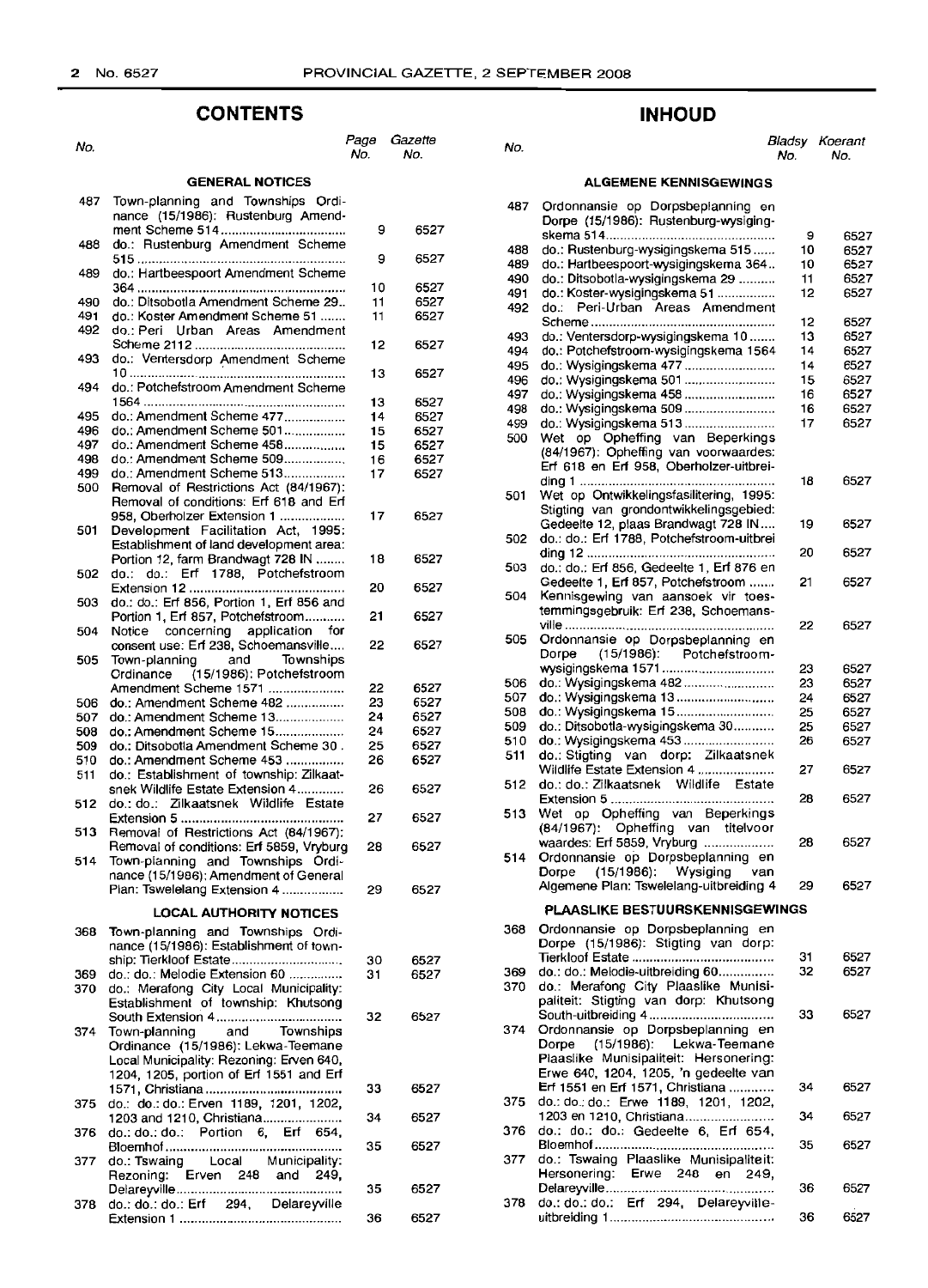| No. |                                                                                                                 | Page<br>No. | Gazette<br>No. | No. |                                                                                                                          | Bladsv<br>No. | Koerant<br>No. |
|-----|-----------------------------------------------------------------------------------------------------------------|-------------|----------------|-----|--------------------------------------------------------------------------------------------------------------------------|---------------|----------------|
| 379 | do.: Ventersdorp Local Municipality:<br>Rezoning: Portion 193, farm Roodepoort                                  | 37          | 6527           |     | 379 do.: Ventersdorp Plaaslike Munisipaliteit:<br>Hersonering: Gedeelte 193, plaas                                       | 37            | 6527           |
| 380 | Local Government Ordinance (17/1939):<br>Maguassi Hills Local Municipality:<br>Closing: Wolfaardt Street, Leeu- |             |                |     | 380 Ordonnansie op Plaaslike Bestuur<br>(17/1939): Maquassi Hills Plaaslike<br>Munisipaliteit: Sluiting: Wolfaardstraat, |               |                |
| 381 | Local Authorities Rating Ordinance<br>$(11/1977)$ : City of Tshwane: Supple-                                    | 37          | 6527           |     | 381 Ordonnansie op Eiendomsbelasting van<br>Plaaslike Besture (11/1977): Stad<br>Tshwane: Aanvullendde waarderings-      | 38            | 6527           |
|     | mentary valuation rolls: 2004/05                                                                                | 38          | 6527           |     |                                                                                                                          | 39            | 6527           |
| 382 |                                                                                                                 | 39          | 6527           | 382 |                                                                                                                          | 39            | 6527           |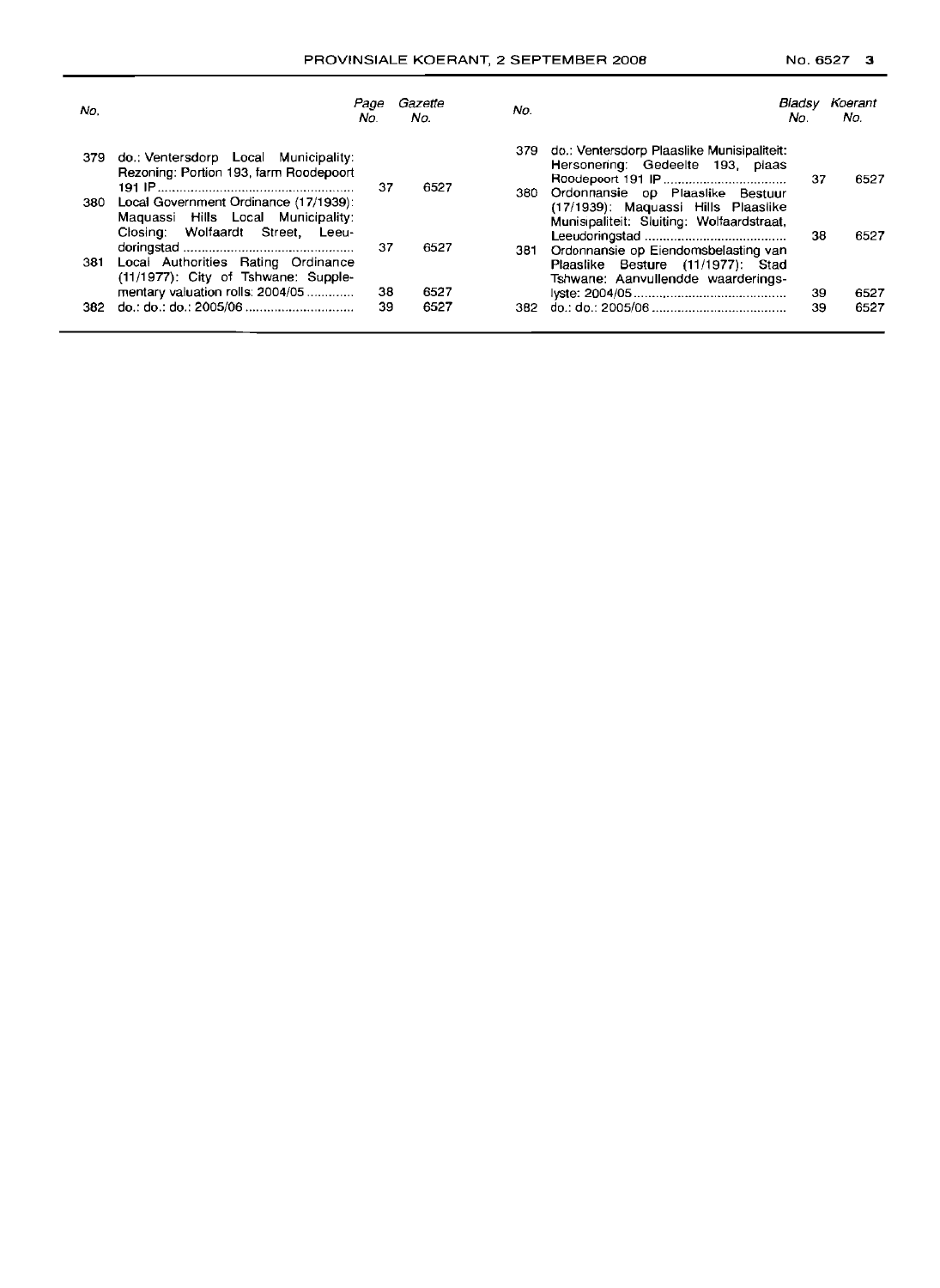

**AWIE VAN ZYL** Advertising Manager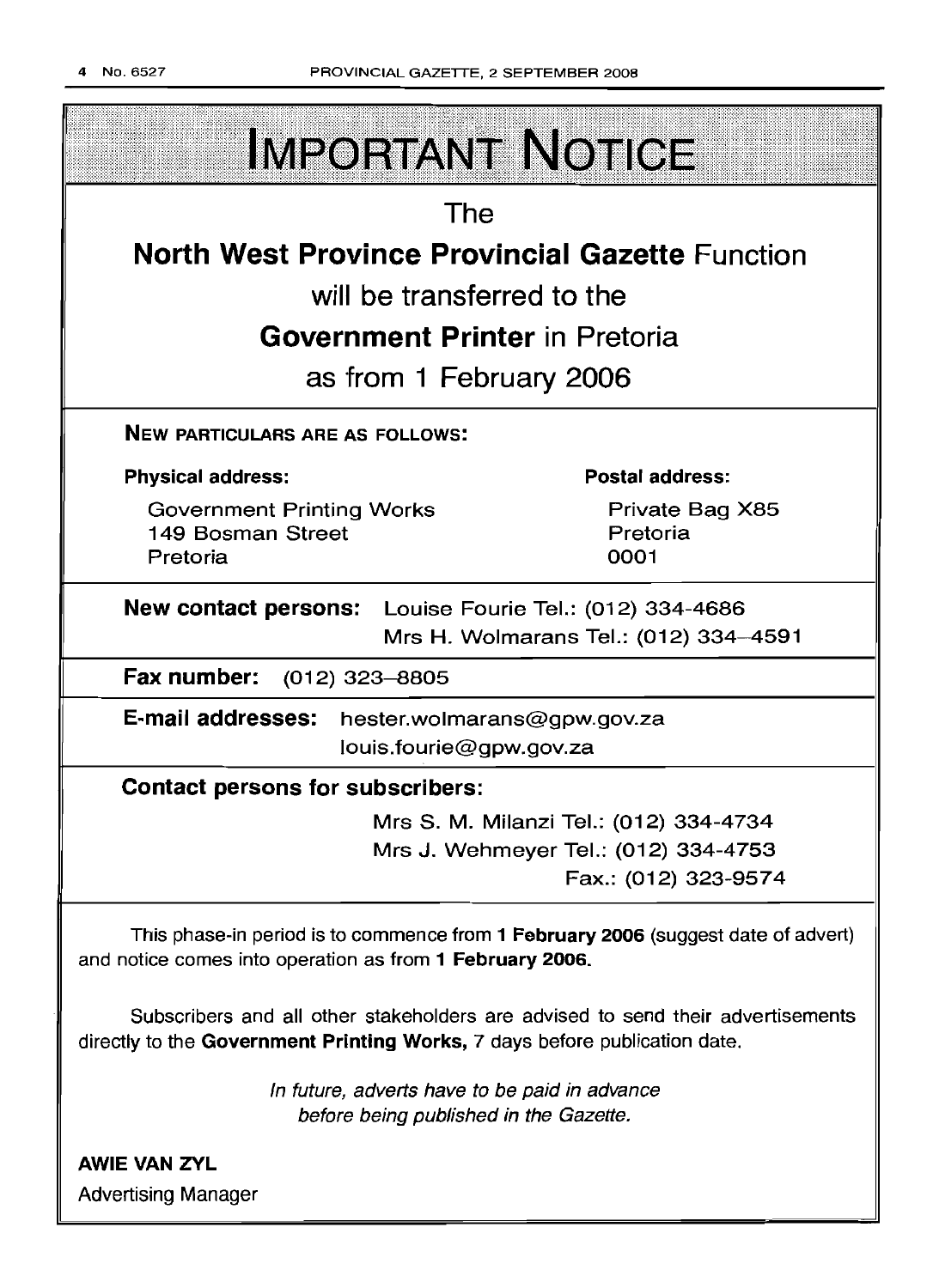$\Gamma$ 

| IT IS THE CLIENTS RESPONSIBILITY TO ENSURE THAT THE CORRECT AMOUNT IS PAID<br>AT THE CASHIER OR DEPOSITED INTO THE GOVERNMENT PRINTING WORKS BANK<br>ACCOUNT AND ALSO THAT THE REQUISITION/COVERING LETTER TOGETHER WITH<br>THE ADVERTISEMENTS AND THE PROOF OF DEPOSIT REACHES THE GOVERNMENT<br>PRINTING WORKS IN TIME FOR INSERTION IN THE PROVINCIAL GAZETTE.<br>NO ADVERTISEMENTS WILL BE PLACED WITHOUT PRIOR PROOF OF PRE-PAYMENT. | $\frac{1}{4}$ page R 187.37<br>Letter Type: Arial<br>Size: 10<br>Line Spacing: At:<br>Exactly<br>11pt |
|-------------------------------------------------------------------------------------------------------------------------------------------------------------------------------------------------------------------------------------------------------------------------------------------------------------------------------------------------------------------------------------------------------------------------------------------|-------------------------------------------------------------------------------------------------------|
| <b>A PRICE</b><br><b>INCREASE OF</b><br><b>8,5% WILL BE</b><br><b>EFFECTIVE ON</b><br><b>ALL TARIFFS</b><br><b>FROM</b><br>1 MAY 2008                                                                                                                                                                                                                                                                                                     | $\frac{1}{4}$ page R 374.75<br>Letter Type: Arial<br>Size: 10<br>Line Spacing: At:<br>Exactly<br>11pt |
|                                                                                                                                                                                                                                                                                                                                                                                                                                           | $\frac{1}{4}$ page R 562.13<br>Letter Type: Arial<br>Size: 10<br>Line Spacing: At:<br>Exactly<br>11pt |
|                                                                                                                                                                                                                                                                                                                                                                                                                                           | $\frac{1}{4}$ page R 749.50<br>Size: 10<br>Letter Type: Arial<br>Line Spacing: At:<br>Exactly<br>11pt |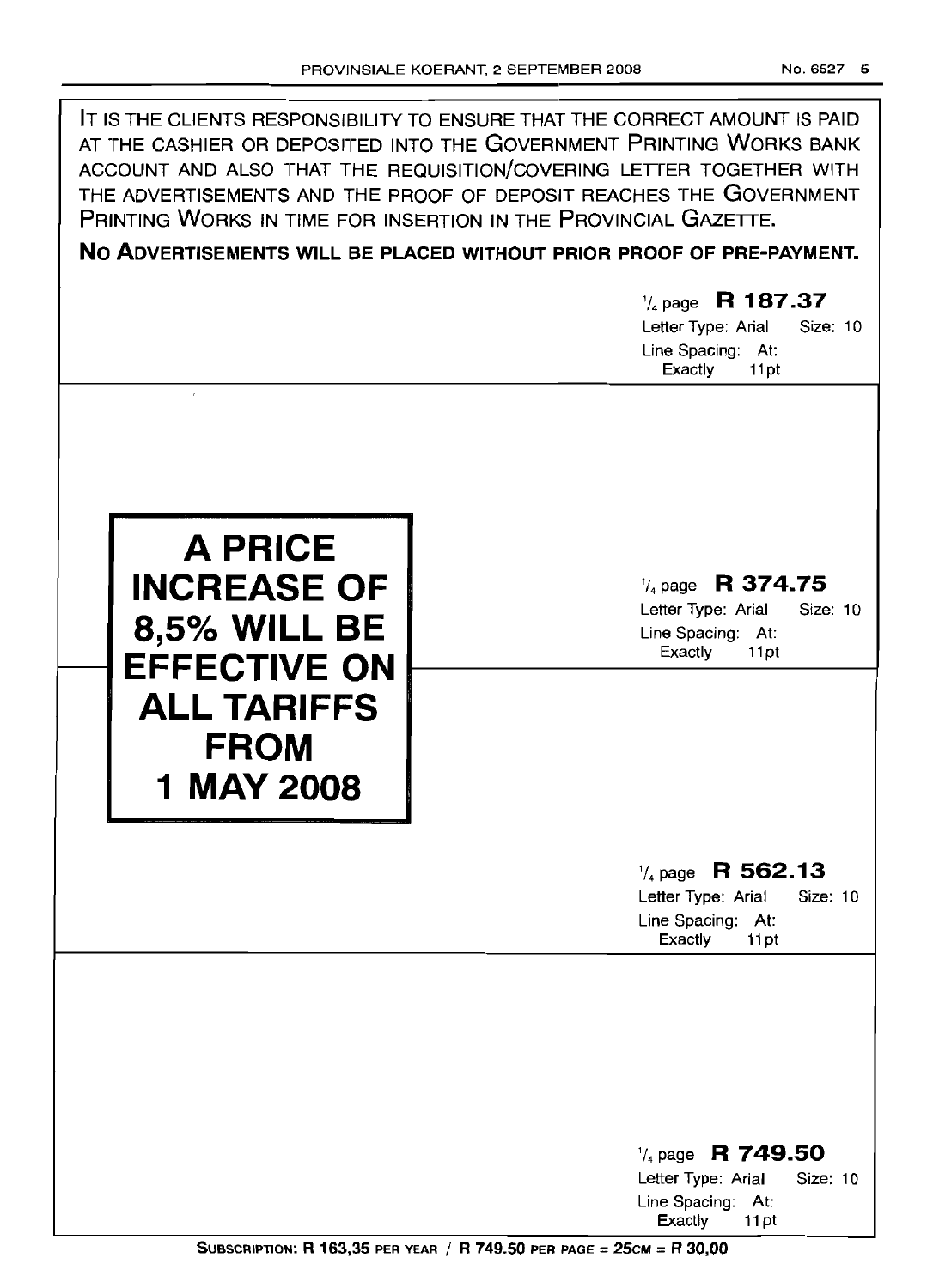

- (1) any delay in the publication of a notice or publication of such notice on any date other than that stipulated by the advertiser;
- (2) erroneous classification of a notice, or the placement of such notice in any section or under any heading other than the section or heading stipulated by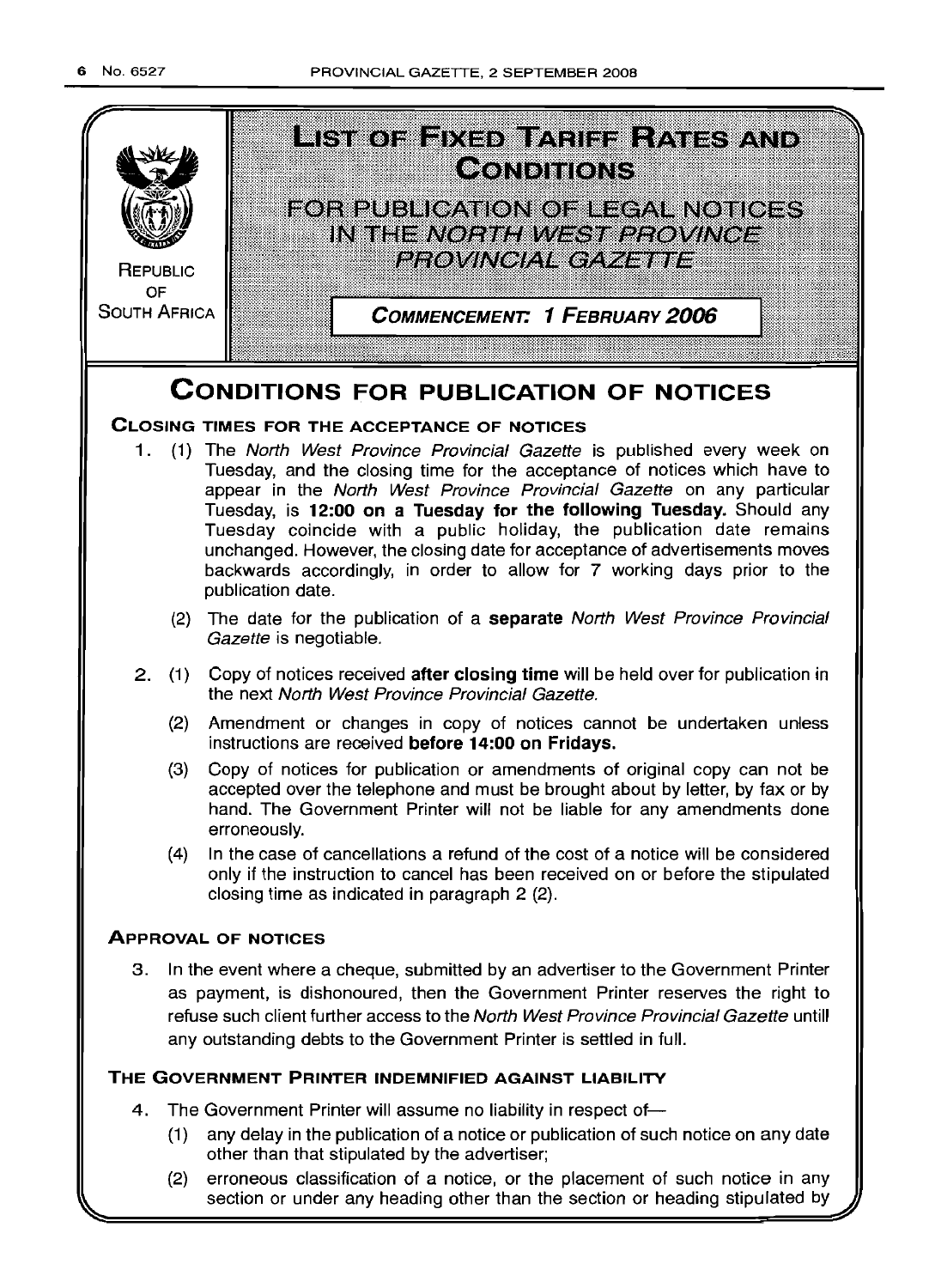- (3) any editing, revision, omission, typographical errors or errors resulting from faint or indistinct copy.
- (4) The Government Printing Works is not responsible for any amendments.

### LIABILITY OF ADVERTISER

5. Advertisers will be held liable for any compensation and costs arising from any action which may be instituted against the Government Printer in consequence of the publication of any notice.

### **COPY**

- 6. Copy of notices must be typed on one side of the paper only and may not constitute part of any covering letter or document.
- 7. At the top of any copy, and set well apart from the notice, the following must be stated:

Where applicable

- (1) The heading under which the notice is to appear.
- (2) The cost of publication applicable to the notice, in accordance with the "Word Count Table".

### PAYMENT OF COST

- 9. With effect from 1 April 2005 no notice will be accepted for publication unless the cost of the insertion(s) is prepaid in CASH or by CHEQUE or POSTAL ORDERS. It can be arranged that money can be paid into the banking account of the Government Printer, in which case the deposit slip accompanies the advertisement before publication thereof.
- 10. (1) The cost of a notice must be calculated by the advertiser in accordance with the word count table.
	- (2) Where there is any doubt about the cost of publication of a notice, and in the case of copy, an enquiry, accompanied by the relevant copy, should be addressed to the Advertising Section, Government Printing Works, Private Bag X85, Pretoria, 0001 [Fax: (012) 323-8805], before publication.
- 11 . Overpayment resulting from miscalculation on the part of the advertiser of the cost of publication of a notice will not be refunded, unless the advertiser furnishes adequate reasons why such miscalculation occurred. In the event of underpayments, the difference will be recovered from the advertiser, and the notice(s) will not be published until such time as the full cost of such publication has been duly paid in cash or by cheque or postal orders, or into the banking account.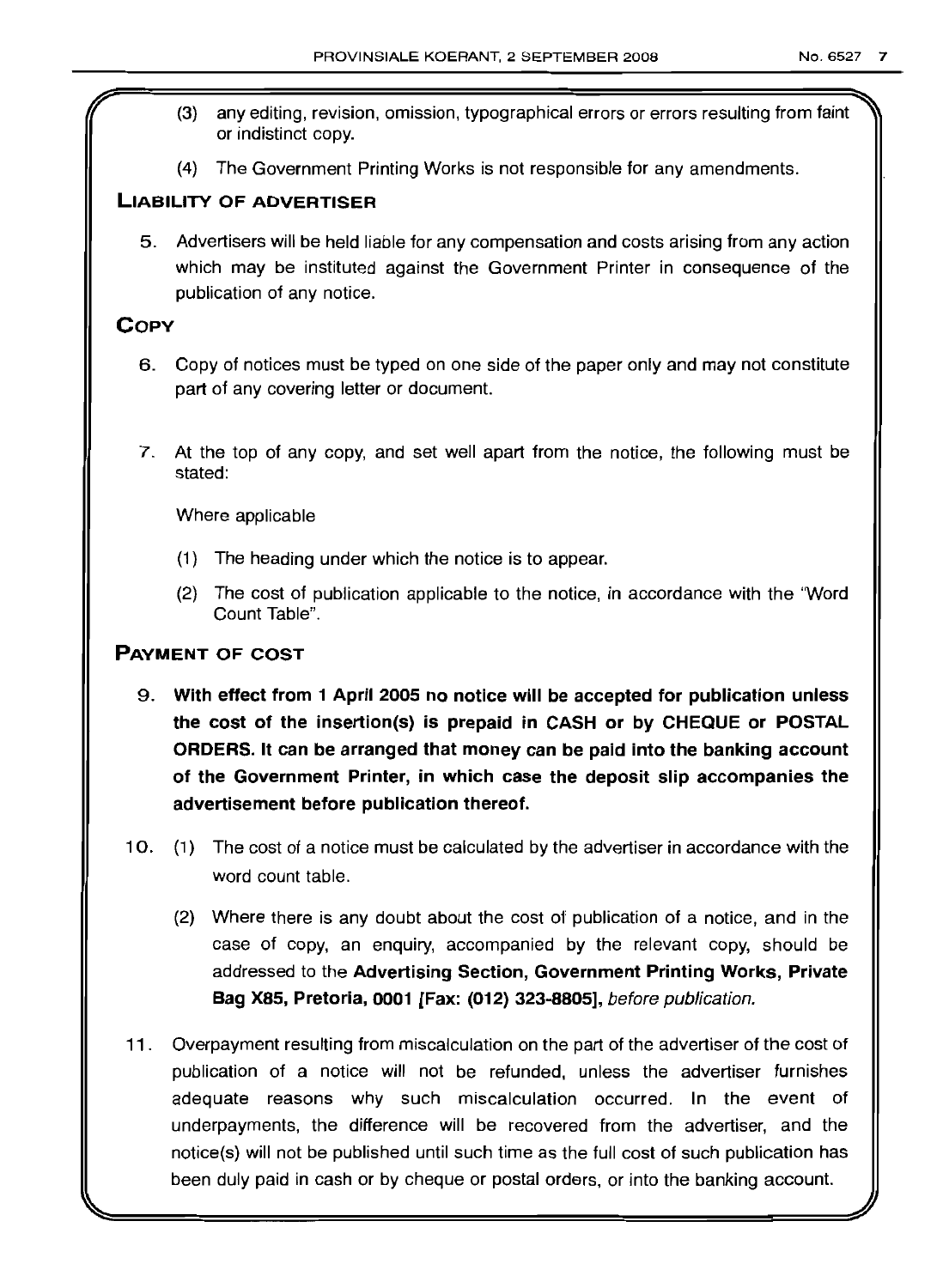- 12. In the event of a notice being cancelled, a refund will be made only if no cost regarding the placing of the notice has been incurred by the Government Printing Works.
- 13. The Government Printer reserves the right to levy an additional charge in cases where notices, the cost of which has been calculated in accordance with the Word Count Table, are subsequently found to be excessively lengthy or to contain overmuch or complicated tabulation.

### PROOF OF PUBLICATION

14. Copies of the North West Province Provincial Gazette which may be required as proof of publication, may be ordered from the Government Printer at the ruling price. The Government Printer will assume no liability for any failure to post such North West Province Provincial Gazette(s) or for any delay in despatching it/them.

# **GOVERNMENT PRINTERS BANK ACCOUNT PARTICULARS**

Bank:

ABSA

BOSMAN STREET

Account No.: 4057114016

Branch code: 632005

Reference No.: 00000050

Fax No.: (012) 323 8805 and (012) 323 0009

### Enquiries:

| Mrs. L. Fourie    | Tel.: (012) 334-4686 |
|-------------------|----------------------|
| Mrs. H. Wolmarans | Tel.: (012) 334-4591 |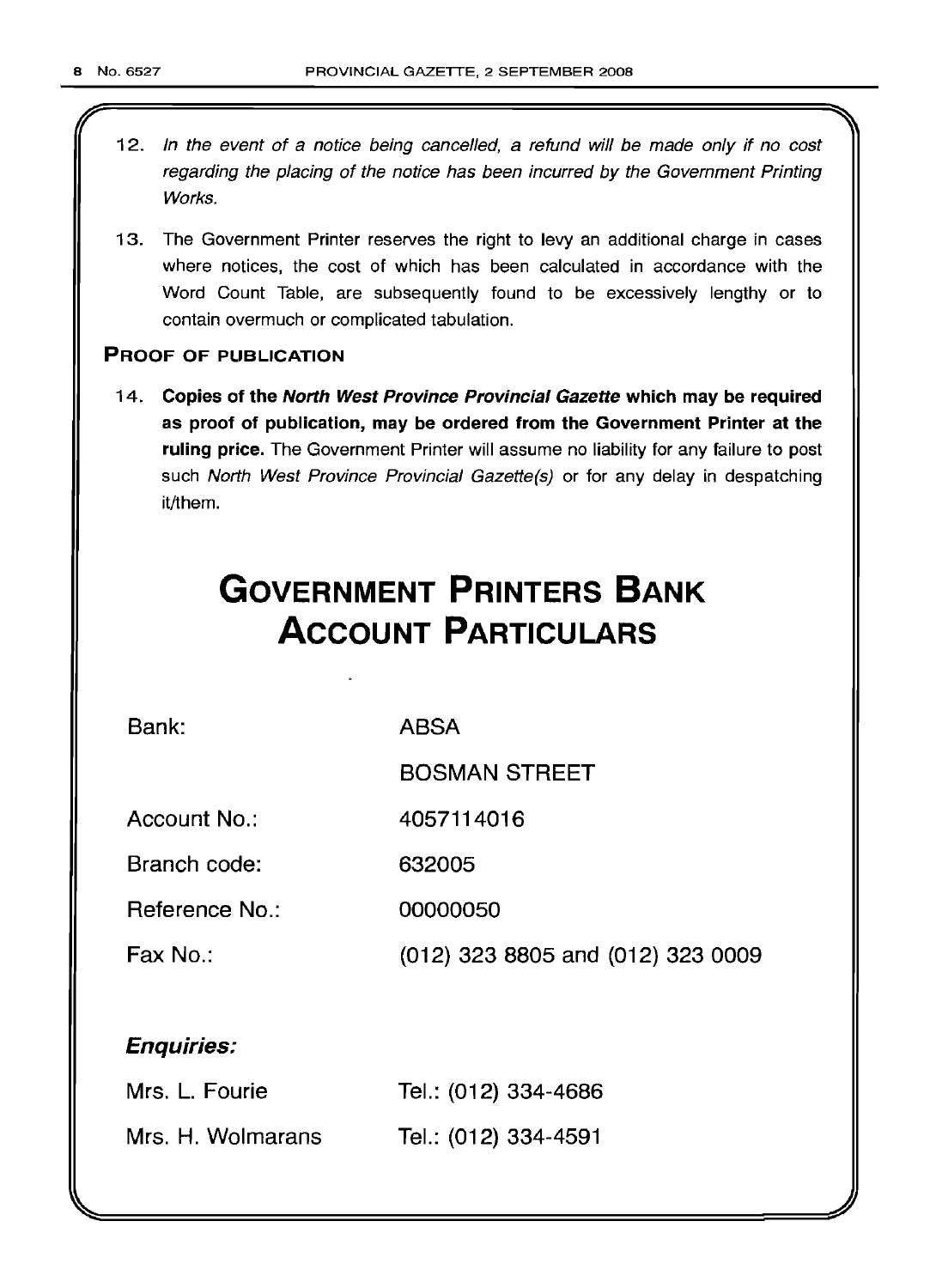### **GENERAL NOTICES • ALGEMENE KENNISGEWINGS**

#### **NOTICE 487 OF 2008**

NOTICE OF APPLICATION FOR AMENDMENT OF TOWN-PLANNING SCHEME IN TERMS OF SECTION 56 (1) (b) (i) OF THE TOWN-PLANNING AND TOWNSHIPS ORDNANCE, 1986 (ORDINANCE 15 OF 1986)

#### **RUSTENBURG AMENDMENT SCHEME 514**

I, Jan-Nolte Ekkerd, of the firm EPS, being the authorised agent of the owner of Portion 3 of Erf 1341, Rustenburg, hereby give notice in terms of section 56 (1) (b) (i) of the Town-planning and Townships Ordinance, 1986, that I have applied to the Rustenburg Local Municipality for the amendment of the town-planning scheme known as Rustenburg Land Use Management Scheme, 2005, by the rezoning of property described above, situated on 18 Bult Street Drive, Rustenburg, from "Residential 1" to "Residential 2".

Particulars of the application will lie for inspection during normal office hours at the office of the Municipal Manager, Room 319 at the Missionary Mpheni House, corner of Nelson Mandela and Beyers Naude Drives, Rustenburg, for the period of 28 days from 26 August 2008.

Objections to or representations in respect of the application must be lodged with or made in writing to the Municipal Manager at the above address or at P.O. Box 16, Rustenburg, 0300, within a period of 28 days from 26 August 2008.

Address of owner: C/o EPS Consulting Engineers, P.O. Box 5002, Rustenburg, 0300. Tel: (014) 597-2001. Fax: (014) 597-4956.

#### **KENNISGEWING 487 VAN 2008**

**• •**

KENNISGEWING VAN AANSOEK OM WYSIGING VAN DORPSBEPLANNINGSKEMA INGEVOLGE ARTIKEL 56 (1) (b) (i) VAN DIE ORDONNANSIE OP DORPSBEPLANNING EN DORPE, 1986 (ORDONNANSIE 15 VAN 1986)

#### **RUSTENBURG-WYSIGINGSKEMA 514**

Ek, Jan-Nolte Ekkerd, van die firma EPS, synde die gemagtigde agent van die eienaar van Gedeelte 3 van Erf 1341, Rustenburg, gee hiermee ingevolge artikel 56 (1) (b) (i) van die Ordonnansie op Dorpsbeplanning en Dorpe, 1986, kennis dat ek by die Rustenburg Plaaslike Munisipaliteit aansoek gedoen het om wysiging van die dorpsbeplanningskema bekend as Rustenburg Grondgebruiksbestuursskema, 2005, deur die hersonering van die eiendom hierbo beskryf, gelee te Bultstraat 18, Rustenburg, vanaf "Residensieel 1" na "Residensieel 2".

Besonderhede van die aansoek lê ter insae gedurende gewone kantoorure by die kantoor van die Munisipale Bestuurder, Kamer 319, Missionary Mpheni House, h/v Nelson Mandela- en Beyers Naudelaan, Rustenburg, vir 'n tydperk van 28 dae vanaf 26 Augustus 2008.

Besware teen of vertoe ten opsigte van die aansoek moet binne 'n tydperk van 28 dae vanaf 26 Augustus 2008 skriftelik by of tot die Munisipale Bestuurder by bovermelde adres of by Posbus 16, Rustenburg, 0300, ingedien of gerig word.

Adres van eienaar: Pia EPS Raadgewende Ingenieurs, Posbus 5002, Rustenburg, 0300. Tel: (014) 597-2001. Faks: (014) 597-4956.

26-02

#### **NOTICE 488 OF 2008**

NOTICE OF APPLICATION FOR AMENDMENT OF TOWN-PLANNING SCHEME IN TERMS OF SECTION 56 (1) (b) (i) OF THE TOWN-PLANNING AND TOWNSHIPS ORDNANCE, 1986 (ORDINANCE 15 OF 1986)

#### **RUSTENBURG AMENDMENT SCHEME 515**

I, Jan-Nolte Ekkerd, of the firm EPS, being the authorised agent of the owner of Portion 5 of Erf 1274, Rustenburg, hereby give notice in terms of section 56 (1) (b) (i) of the Town-planning and Townships Ordinance, 1986, that I have applied to the Rustenburg Local Municipality for the amendment of the town-planning scheme known as Rustenburg Land Use Management Scheme, 2005, by the rezoning of property described above, situated on 202B Joubert Street Drive, Rustenburg, from "Residential 1" to "Residential 2".

Particulars of the application will lie for inspection during normal office hours at the office of the Municipal Manager, Room 319 at the Missionary Mpheni House, corner of Nelson Mandela and Beyers Naude Drives, Rustenburg. for the period of 28 days from 26 August 2008.

Objections to or representations in respect of the application must be lodged with or made in writing to the Municipal Manager at the above address or at P.O. Box 16, Rustenburg, 0300, within a period of 28 days from 26 August 2008.

Address of owner: C/o EPS Consulting Engineers, P.O. Box 5002, Rustenburg, 0300. Tel: (014) 597-2001. Fax: (014) 597-4956.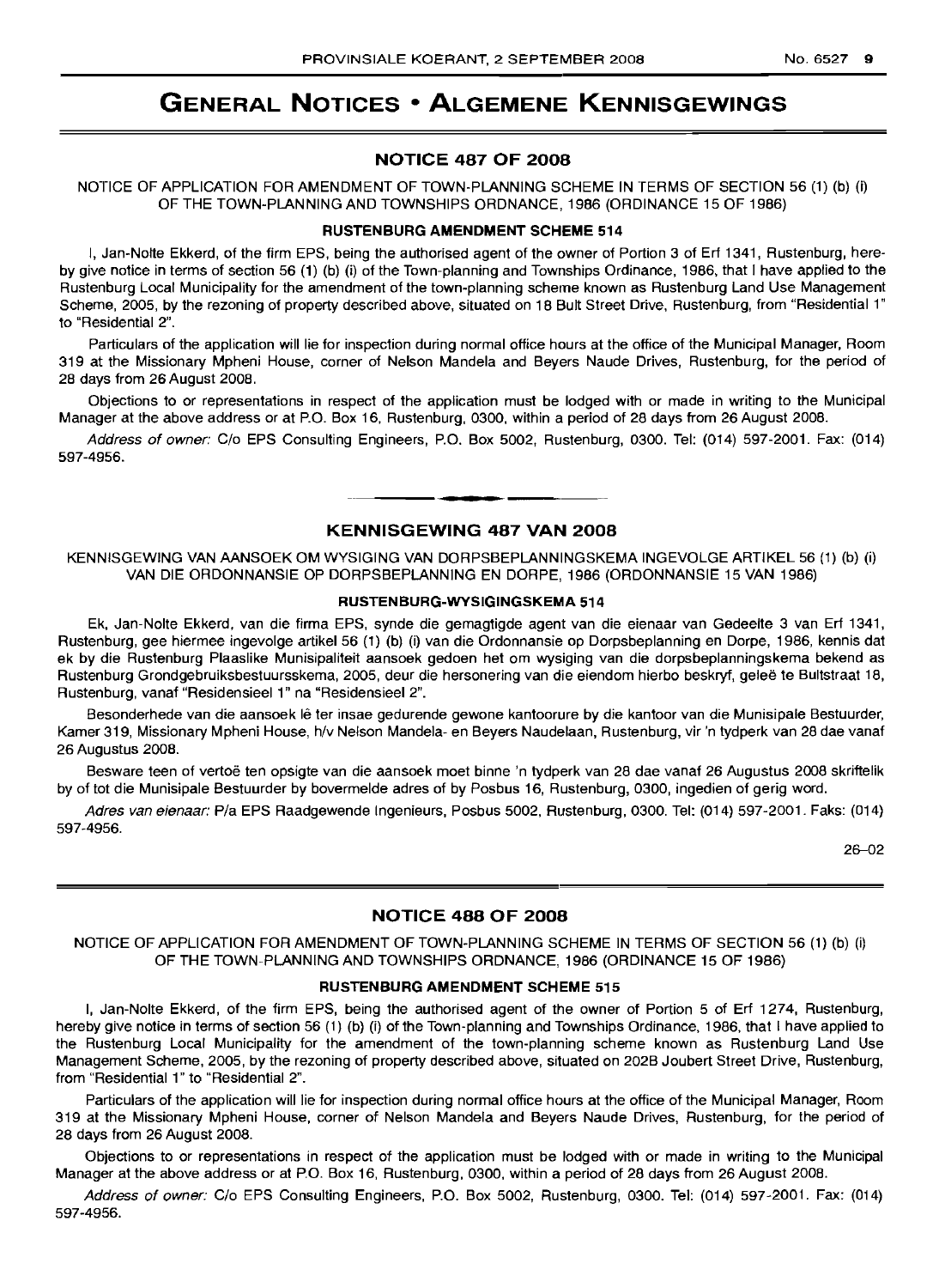#### **KENNISGEWING 488 VAN 2008**

#### KENNISGEWING VAN MNSOEK OM WYSIGING VAN DORPSBEPLANNINGSKEMA INGEVOLGE ARTIKEL 56 (1) (b) (i) VAN DIE ORDONNANSIE OP DORPSBEPLANNING EN DORPE, 1986 (ORDONNANSIE 15 VAN 1986)

#### **RUSTENBURG-WYSIGINGSKEMA** 515

Ek, Jan-Nolte Ekkerd, van die firma EPS, synde die gemagtigde agent van die eienaar van Gedeelte 5 van Erf 1274, Rustenburg, gee hiermee ingevolge artikel 56 (1) (b) (i) van die Ordonnansie op Dorpsbeplanning en Dorpe, 1986, kennis dat ek by die Rustenburg Plaaslike Munisipaliteit aansoek gedoen het om wysiging van die dorpsbeplanningskema bekend as Rustenburg Grondgebruiksbestuursskema, 2005, deur die hersonering van die eiendom hierbo beskryf, geleë te Joubertstraat 202B, Rustenburg, vanaf "Residensieel 1" na "Residensieel 2".

Besonderhede van die aansoek lê ter insae gedurende gewone kantoorure by die kantoor van die Munisipale Bestuurder, Kamer 319, Missionary Mpheni House, h/v Nelson Mandela- en Beyers Naudelaan, Rustenburg, vir 'n tydperk van 28 dae vanaf 26 Augustus 2008.

Besware teen of vertoe ten opsigte van die aansoek moet binne 'n tydperk van 28 dae vanaf 26 Augustus 2008 skriftelik by of tot die Munisipale Bestuurder by bovermelde adres of by Posbus 16, Rustenburg, 0300, ingedien of gerig word.

Adres van eienaar: Pia EPS Raadgewende Ingenieurs, Posbus 5002, Rustenburg, 0300. Tel: (014) 597-2001. Faks: (014) 597-4956.

26-02

#### **NOTICE 489 OF 2008**

#### **HARTBEESPOORT AMENDMENT SCHEME** 364

NOTICE OF APPLICATION FOR AMENDMENT OF THE TOWN-PLANNING SCHEME IN TERMS OF SECTION 56 (1) (b) (i) OF THE TOWN-PLANNING AND TOWNSHIPS ORDINANCE, 1986 (ORDINANCE 15 OF 1986)

I, Hedre Dednam Town and Regional Planner, being the authorized agent of the owner of Erf 440, Ifafi, hereby give notice in terms of section 56 (1) (b) (i) of the Town-planning and Townships Ordinance, 1986 (Ordinance 15 of 1986), that I have applied to the Madibeng Local Municipality for the amendment of the town-planning scheme known as Hartbeespoort Townplanning Scheme, 1993, by the rezoning of the property described above, situated in 97 Ou Wapad Street, from "Residential 1" to "Business 2" (H8, 2 storeys, 60% coverage, 1.2 FAR), with conditions as set out in Amendment Scheme 364.

Particulars of the application will lie for inspection during normal office hours at the office of the Madibeng Local Municipality, Records Division, Floor 2, 53 Van Velden Street, Brits, for a period of 28 days from 26 August 2008.

Objections to or representations in respect of the application must be lodged with or made in writing at the CEO at the above address or at Hedre Dednam Town and Regional Planner, PO Box 3765, Brits, 0250, Cell: 083 251 4432, within a period of 28 days from 26 August 2008.

#### **KENNISGEWING 489 VAN 2008**

**• •**

#### **HARTBEESPOORT-WYSIGINGSKEMA** 364

KENNISGEWING VAN AANSOEK OM WYSIGING VAN DORPSBEPLANNINGSKEMA INGEVOLGE ARTIKEL 56 (1) (b) (i) VAN DIE ORDONNANSIE OP DORPSBEPLANNING EN DORPE, 1986 (ORDONNANSIE 15 VAN 1986)

Ek, Hedre Dednam Stads- en Streekbeplanner, synde die gemagtigde agent van die eienaar van Erf 440, Ifafi, gee hiermee ingevolge artikel 56 (1) (b) (i) van die Ordonnansie op Dorpsbeplanning en Dorpe, 1986 (Ordonnansie 15 van 1986), kennis dat ek by die Madibeng Plaaslike Munisipaliteit aansoek gedoen het om die wysiging van die dorpsbeplanningskema bekend as Hartbeespoort-dorpsbeplanningskema, 1993, deur die hersonering van die eiendom hierbo beskryf, gelee in Ou Wapadstraat 97, vanaf "Residensieel 1" na "Besigheid 2" (H8, 2 verdiepings, 60% dekking, 1.2 VRV), met voorwaardes soos uiteengesit in Wysigingskema 364.

Besonderhede van die aansoek lê ter insae gedurende gewone kantoorure by die Madibeng Plaaslike Munisipaliteit, Rekords Afdeling, Vloer 2, Van Veldenstraat 53, Brits, vir 'n tydperk van 28 dae vanaf 26 Augustus 2008.

Besware teen of vertoe ten opsigte van die aansoek moet binne 'n tydperk van 28 dae vanaf 26 Augustus 2008 skriftelik by of tot die HUB by bovermelde adres of by Hedre Dednam Stads- en Streekbeplanner, Posbus 3765, Brits, 0250, Sel: 083 251 4432, ingedien of gerig word.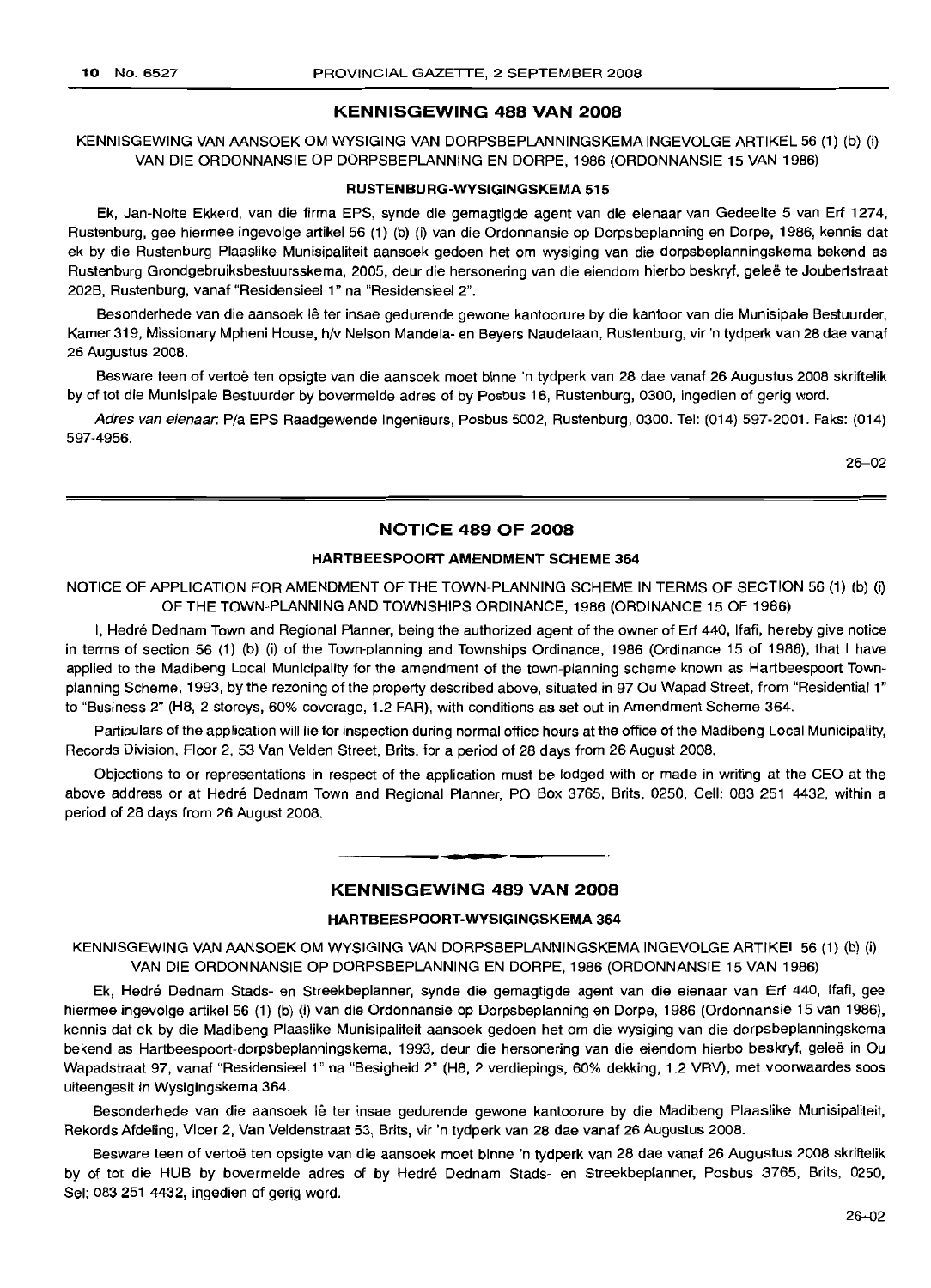#### NOTICE 490 OF 2008

NOTICE OF APPLICATION FOR THE AMENDMENT OF THE TOWN-PLANNING SCHEME IN TERMS OF SECTION 56 (1) (b) (i) OF THE TOWN-PLANNING AND TOWNSHIPS ORDINANCE, 1986 (ORDINANCE 15 OF 1986)

#### DITSOBOTLA AMENDMENT SCHEME 29

I, J.J. van Tonder, on behalf of Kobus van Tonder Trust, the owner of Portion 1 of Erf 615, Coligny, hereby give notice in terms of section 56 (1) (b) (i) of the Town-planning and Townships Ordinance, 1986, that I have applied to the Ditsobotla Local Municipality for the amendment of the town-planning scheme known as Ditsobotla Town-planning Scheme, 2007, by the rezoning of the property described above, situated in Market Street, Coligny, from "Residential 1" to "Residential 2" for the development of dwelling units.

Particulars of the application will lie for inspection during normal office hours at the office of the Municipal Manager, Room 4, Civic Centre, from 26 August 2008.

Objections to or representations in respect of the applications must be lodged with or made in writing to the Municipal Manager at the above address or at P.O. Box 7, Lichtenburg, 2740, within a period of 28 days from 26 August 2008.

Address of applicant: P.O. Box 87, Coligny, 2725.

### **- I** KENNISGEWING 490 VAN 2008

KENNISGEWING VAN AANSOEK OM WYSIGING VAN DORPSBEPLANNINGSKEMA INGEVOLGE ARTIKEL 56 (1) (b) (i) VAN DIE ORDONNANSIE OP DORPSBEPLANNING EN DORPE, 1986 (ORDONNANSIE 15 VAN 1986)

#### DITSOBOTLA-WYSIGINGSKEMA 29

Ek, J.J. van Tonder, namens Kobus van Tonder Trust, die eienaar van Gedeelte 1 van Erf 615, Coligny, gee hiermee ingevolge artikel 56 (1) (b) (i) van die Ordonnansie op Dorpsbeplanning en Dorpe, 1986, kennis dat ek by die Ditsobotla Plaaslike Munisipaliteit aansoek gedoen het om die wysiging van die dorpsbeplanningskema bekend as Ditsobotladorpsbeplanningskema, 2007, deur die hersonering van die eiendom hierbo beskryf, gelee in Marketstraat, Coligny, van "Residensieel 1" na "Residensieel 2" vir die ontwikkeling van wooneenhede.

Besonderhede van die aansoek lê ter insae gedurende gewone kantoorure by die kantoor van die Munisipale Bestuurder, Kamer 4, Eerste Vloer, Burgersentrum, h/v Dr. Nelson Mandelaweg en Transvaalstraat, Lichtenburg, Tel No. (018) 632-5051, vir 'n tydperk van 28 dae vanaf 26 Augustus 2008.

Besware teen of vertoe ten opsigte van die aansoek moet binne 'n tydperk van 28 dae vanaf 26 Augustus 2008 skriftelik by of tot die Munisipale Bestuurder by bovermelde adres of by Posbus 7, Lichtenburg, 2740, ingedien of gerig word.

Adres van applikant: Posbus 87, Coligny, 2725.

26-2

#### NOTICE 491 OF 2008

NOTICE OF APPLICATION FOR AMENDMENT OF TOWN-PLANNING SCHEME IN TERMS OF SECTION 56 (1) (b) (i) OF THE TOWN-PLANNING AND TOWNSHIPS ORDINANCE, 1986 (ORDINANCE 15 OF 1986)

#### KOSTER AMENDMENT SCHEME 51

Maxim Planning Solutions being the authorised agent of the owner of Erf 59, Koster, hereby gives notice in terms of section 56 (1) (b) (i) of the Town-planning and Townships Ordinance, 1986, that we have applied to the Kgetlengrivier Local Municipality for the amendment of the town-planning scheme known as Koster Town Planning Scheme, 1997, as amended, by the rezoning of the property described above, situated adjacent to Magalies Street (between Smuts and Botha Streets) from "Residential 1" to "Residential 2", with the inclusion of a guesthouse.

Particulars of the application will lie for inspection during normal office hours at the office of the Municipal Manager, Kgetlengrivier Local Municipality, Koster Municipal Offices as well as at Maxim Planning Solutions, 37 Von Wielligh Street, Rustenburg, 0299, for the period of 28 days from 26 August 2008.

Objections to or representations in respect of the application must be lodged with or made in writing to the Municipal Manager, Kgetlengrivier Local Municipality at the above address or posted to P.O. Box 66, Koster, 0348, within a period of 28 days from 26 August 2008.

Address of authorised agent: Maxim Planning Solutions, 37 Von Wielligh Street, Rustenburg, P.O. Box 21114, Proteapark, 0305. Tel: (014) 592-9489. (2/1143).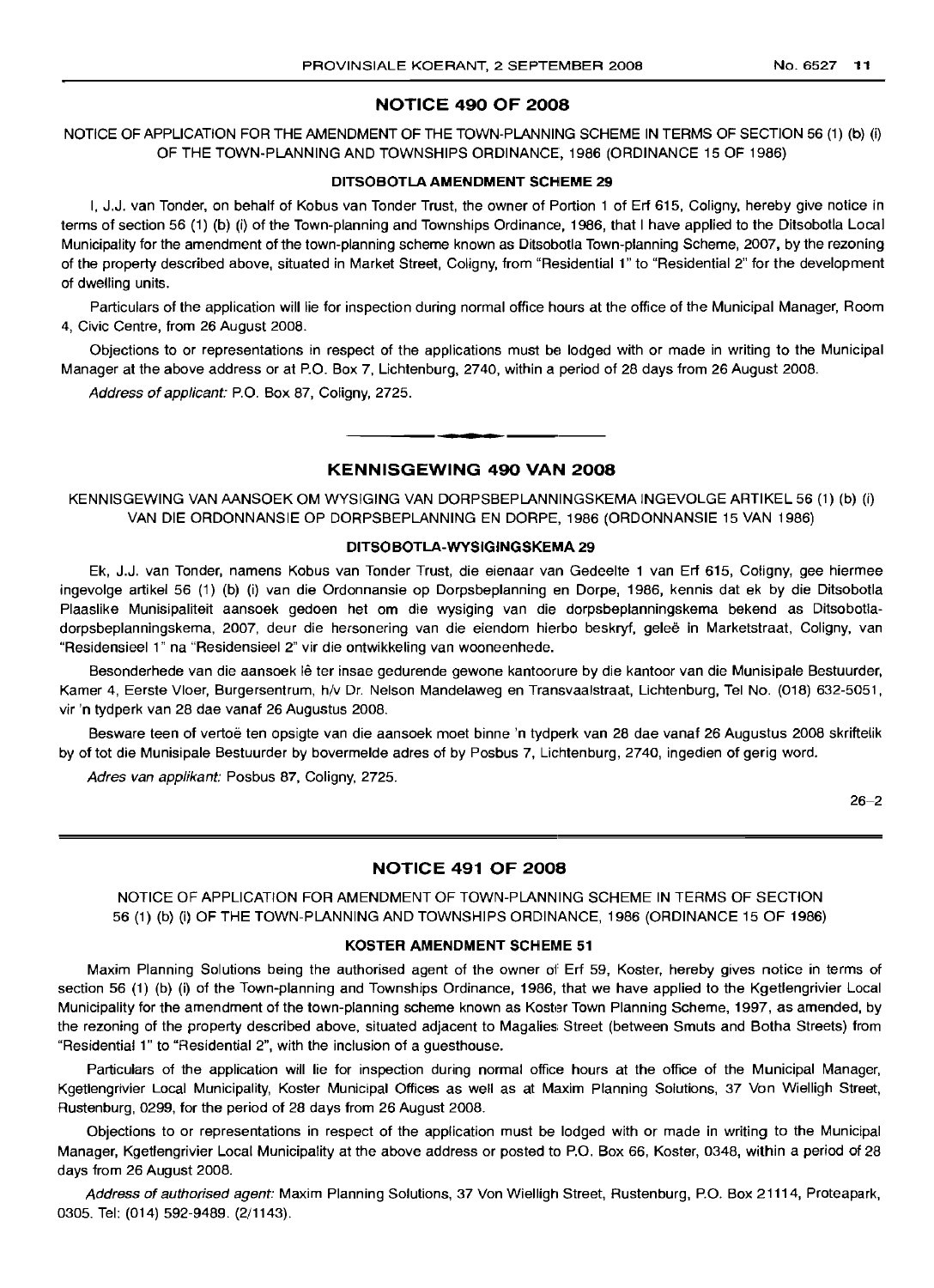#### KENNISGEWING 491 VAN 2008

KENNISGEWING VAN AANSOEK OM WYSIGING VAN DORPSBEPLANNINGSKEMA INGEVOLGE ARTIKEL 56 (1) (b) (i) VAN DIE ORDONNANSIE OP DORPSBEPLANNING EN DORPE, 1986 (ORDONNANSIE 15 VAN 1986)

#### KOSTER-WYSIGINGSKEMA 51

Maxim Planning Solutions synde die gemagtigde agent van die eienaar van Erf 59, Koster, gee hiermee ingevolge artikel 56 (1) (b) (i) van die Ordonnansie op Dorpsbeplanning en Dorpe, 1986, kennis dat ons by die Kgetlengrivier Plaaslike Munisipaliteit aansoek gedoen het om die wysiging van die Koster-dorpsbeplanningskema, 1997, soos gewysig, deur die hersonering van die eiendom hierbo beskryf, qelee aanliggend tot Magaliesstraat (tussen Smuts- en Bothastraat) vanaf "Residensieel 1" na "Residensieel 2", met die insluiting van 'n gastehuis.

Besonderhede van die aansoek lê ter insae gedurende gewone kantoorure by die kantoor van die Munisipale Bestuurder: Kgetlengrivier Plaaslike Munisipaliteit, Koster Munisipale Kantore, asook by Maxim Planning Solutions, Von Wiellighstraat 37, Rustenburg, 0299, vir 'n tydperk van 28 dae vanaf 26 Augustus 2008.

Besware teen of vertoë ten opsigte van die aansoek moet binne 'n tydperk van 28 dae vanaf 26 Augustus 2008 skriftelik by of tot die Munisipale Bestuurder, by bovermelde adres of by Posbus 66, Koster, 0348, ingedien of gerig word.

Adres van gemagtigde agent: Maxim Planning Solutions, Von Wiellighstraat 37, Rustenburg, Posbus 21114, Proteapark, 0305. Tel: (014) 592-9489. (2/1143).

26-2

#### NOTICE 492 OF 2008

NOTICE OF APPLICATION FOR AMENDMENT OF TOWN-PLANNING SCHEME IN TERMS OF SECTION 56 (1) (b) (ii) OF THE TOWN-PLANNING AND TOWNSHIPS ORDINANCE, 1986 (ORDINANCE 15 OF 1986)

#### PERI URBAN AREAS AMENDMENT SCHEME 2112

I, Jeff de Klerk, being the authorised agent of the owner of Erf 1011, Mooinooi Extension 3, hereby give notice in terms of section 56 (1) (b) (ii) of the Town-planning and Townships Ordinance, 1986, that I have applied to the Local Municipality of Madibeng for the amendment of the town-planning scheme known as Peri Urban Areas Town-planning Scheme, 1975, by the rezoning of a part of the property described above, situated at 8 Rowland Drive, Mooinooi Extension 3, from "Residential No. 1" with a density of "1 dwelling per erf" to "Residential No. 1" with a density of "1 dwelling per 2 000 m<sup>2</sup>".

Particulars of the application will lie for inspection during normal office hours at the Municipal Offices, Van Velden Street, Brits, for a period of 28 days from 26 August 2008.

Objections to or representations in respect of the application must be lodged with or made in writing to the Municipal Manager, at the above address or at PO Box 106, Brits, 0250, within a period of 28 days from 26 August 2008.

Address of authorised agent: PO Box 105, Ifafi, 0260. Tel: (012) 259-1688 .

#### KENNISGEWING 492 VAN 2008

**•**

KENNISGEWING VAN AANSOEK OM WYSIGING VAN DORPSBEPLANNINGSKEMA INGEVOLGE ARTIKEL 56 (1) (b) (ii) VAN DIE ORDONNANSIE OP DORPSBEPLANNING EN DORPE, 1986 (ORDONNANSIE 15 VAN 1986)

#### BUITESTEDELIKE GEBIEDE-WYSIGINGSKEMA 2112

Ek, Jeff de Klerk, synde die gemagtigde agent van die eienaar van Erf 1011, Mooinooi Uitbreiding 3, gee hiermee ingevolge artikel 56 (1) (b) (ii) van die Ordonnansie op Dorpsbeplanning en Dorpe, 1986, kennis dat ek by die Plaaslike Munisipaliteit van Madibeng aansoek gedoen het om die wysiging van die dorpsbeplanningskema bekend as Buitestedelike Gebiededorpsbeplanningskema, 1975, deur die hersonering van 'n deel van die eiedom hierbo beskryf, gelee te Rowlandrylaan 8, Mooinooi Uitbreiding 3, vanaf "Woon No.1" met 'n digtheid van "1 woonhuis per erf' na "Woon No.1" met 'n digtheid van "1 woonhuis per 2 000 m<sup>2</sup>".

Besonderhede van die aansoek lê ter insae gedurende gewone kantoorure by die Munisipale Kantore, Van Veldenstraat, Brits, vir 'n tydperk van 28 dae vanaf 26 Augustus 2008.

Besware of vertoë ten opsigte van die aansoek moet binne 'n tydperk van 28 dae vanaf 26 Augustus 2008 skriftelik by of tot die Munisipale Bestuurder by bovermelde adres of by Posbus 106, Brits, 0250, ingedien word.

Adres van gemagtigde agent: Posbus 105, Ifafi, 0260. Tel: (012) 259-1688.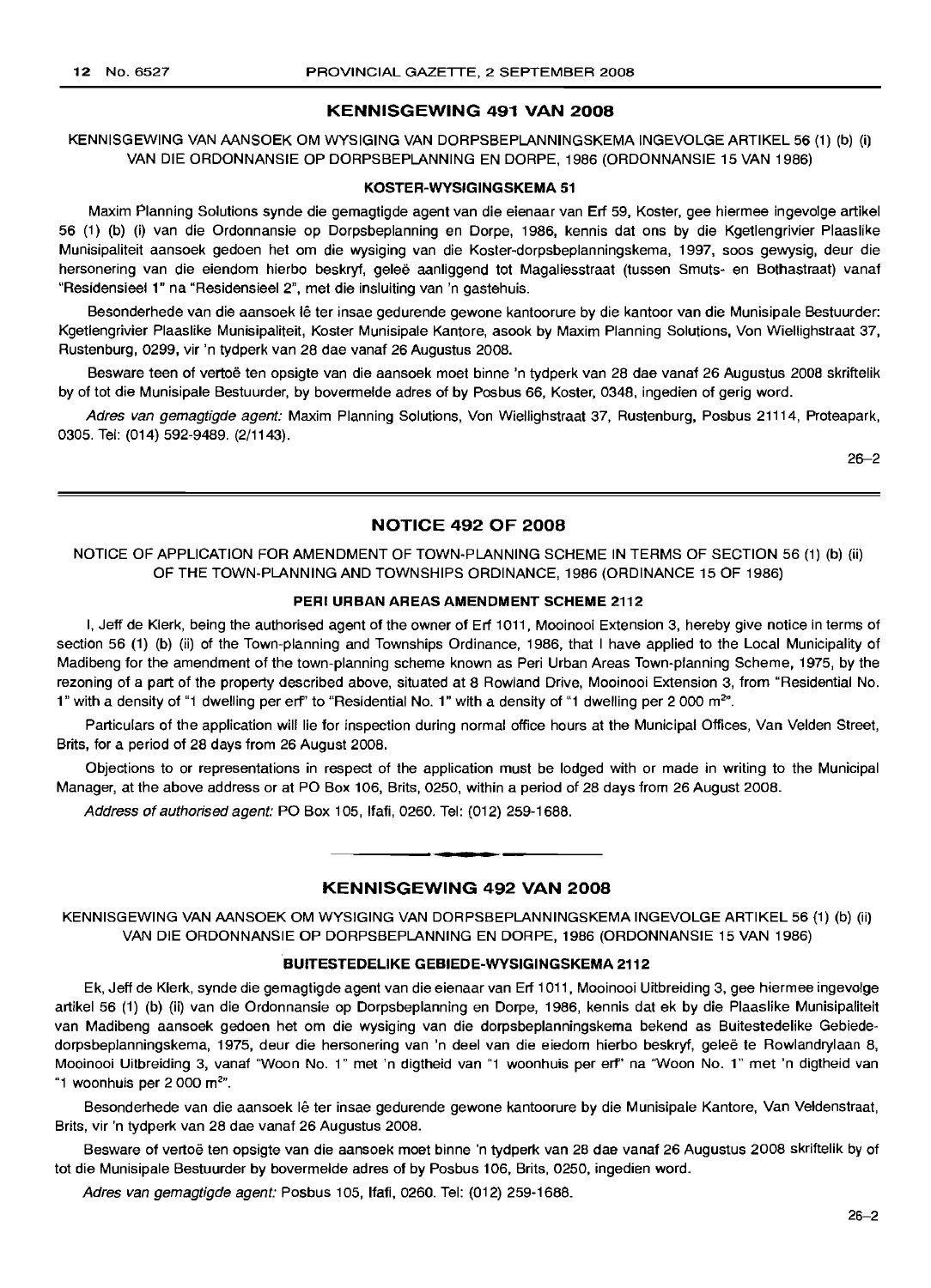#### NOTICE 493 OF 2008

NOTICE OF APPLICATION FOR AMENDMENT OF THE VENTERSDORP LAND USE MANAGEMENT SCHEME 2007 IN TERMS OF SECTION 56 (1) (b) (i) OF THE TOWN-PLANNING AND TOWNSHIPS ORDINANCE, 1986 (ORDINANCE 15 OF 1986)

#### VENTERSDORP AMENDMENT SCHEME 10

Plancentre, being the authorized agent of the owners of Portion 4 of Erf 417, Ventersdorp, Registration Division IQ, hereby give notice in terms of section 56 (1) (b) (i) of the Town-planning and Townships Ordinance, 1986, that we have applied to the Ventersdorp Local Municipality for the amendment of the Land Use Management Scheme known as the Ventersdorp Land Use Management Scheme, 2007, as amended, by the rezoning of the above-mentioned property situated on Berg Street, from "Residential 1" to "Residential 2".

Particulars of the application will lie for inspection during normal office hours at the office of the Municipal Manager, Ventersdorp Municipal Offices, Singel van Tonder Street, Ventersdorp, for a period of 28 days from 26 August 2008.

Objections to or representations in respect of the application must be lodged with or made in writing to the Municipal Manager at the above address or posted to him at Private Bag X1010, ventersdorp, 2710, within a period of 28 days from 26 August 2008.

Address of authorised agent: Plancentre, PO Box 21108, Noordbrug, 2522. Tel: (018) 297-0100. (2832)

#### KENNISGEWING 493 VAN 2008

**•**

KENNISGEWING VAN AANSOEK OM WYSIGING VAN VENTERSDORP GRONDGEBRUIKBEHEERSKEMA 2007 INGEVOLGE ARTIKEL 56 (1) (b) (i) VAN DIE ORDONNANSIE OP DORPSBEPLANNING EN DORPE, 1986 (ORDONNANSIE 15 VAN 1986)

#### VENTERSDORP-WYSIGINGSKEMA 10

Plancentre, synde die gemagtigde agent van die eienaar van Gedeelte 4 van Erf 417, Ventersdorp, Registrasie Afdeling IQ, gee hiermee ingevolge artikel 56 (1) (b) (i) van die Ordonnansie op Dorpsbeplanning en Dorpe, 1986, kennis dat ons by die Ventersdorp Plaaslike Munisipaliteit aansoek gedoen het om die wysiging van die grondgebruikbeheerskema bekend as die Ventersdorp-Grondgebruikbeheerskema, 2007, soos gewysig, deur die hersonering van die bogenoemde eiendom geleë te Bergstraat, vanaf "Residensieel 1" na "Residensieel 2".

Besonderhede van die aansoek lê ter insae gedurende gewone kantoorure by die kantoor van die Munisipale Bestuurder, Ventersdorp Munisipale Kantore, Singel van Tonderstraat, Ventersdorp, vir 'n tydperk van 28 dae vanaf 26 Augustus 2008.

Besware teen of vertoë ten opsigte van die aansoek moet binne 'n tydperk van 28 dae vanaf 26 Augustus 2008 skriftelik tot die Munisipale Bestuurder by bovermelde adres of by Privaatsak X1010, Ventersdorp, 2710, ingedien of gerig word.

Adres van gemagtigde agent: Plancentre, Posbus 21108, Noordbrug, 2522. Tel: (018) 297-0100. (2832)

26-2

#### NOTICE 494 OF 2008

NOTICE OF APPLICATION FOR AMENDMENT OF THE POTCHEFSTROOM TOWN-PLANNING SCHEME, 1980, IN TERMS OF SECTION 56 (1) (b) (i) OF THE TOWN-PLANNING AND TOWNSHIPS ORIDNANCE, 1986 (ORDINANCE 15 OF 1986)

#### POTCHEFSTROOM AMENDMENT SCHEME 1564

Plancentre, being the authorized agent of the owners of the Remainder of Portion 1 of Erf 311, Potchefstroom Registration Division IQ, hereby give notice in terms of section 56 (1) (b) (i) of the Town-planning and Townships Ordinance, 1986, that we have applied to the Potchefstrooom Local Municipality for the amendment of the town-planning scheme known as the Potchefstroom Town-planning Scheme, 1980, as amended, by the rezoning of the above-mentioned property situated on 149 O R Tambo Avenue, from "Residential 1" with a density of one dwelling house per 1 000 m<sup>2</sup> to "Residential 2".

Particulars of the application will lie for inspection during normal office hours at the office of the Municipal Manager, Potchefstroom Municipal Offices, Wolmarans Street, Potchefstroom, for a period of 28 days from 26 August 2008.

Objections to or representations in respect of the application must be lodged with or made in writing to the Municipal Manager at the above address or posted to him at P.O. Box 113, Potchefstroom, 2520, within a period of 28 days from 26 August 2008.

Address of authorised agent: Plancentre, PO Box 21108, Noordbrug, 2522. Tel: (018) 297-0100. (2839)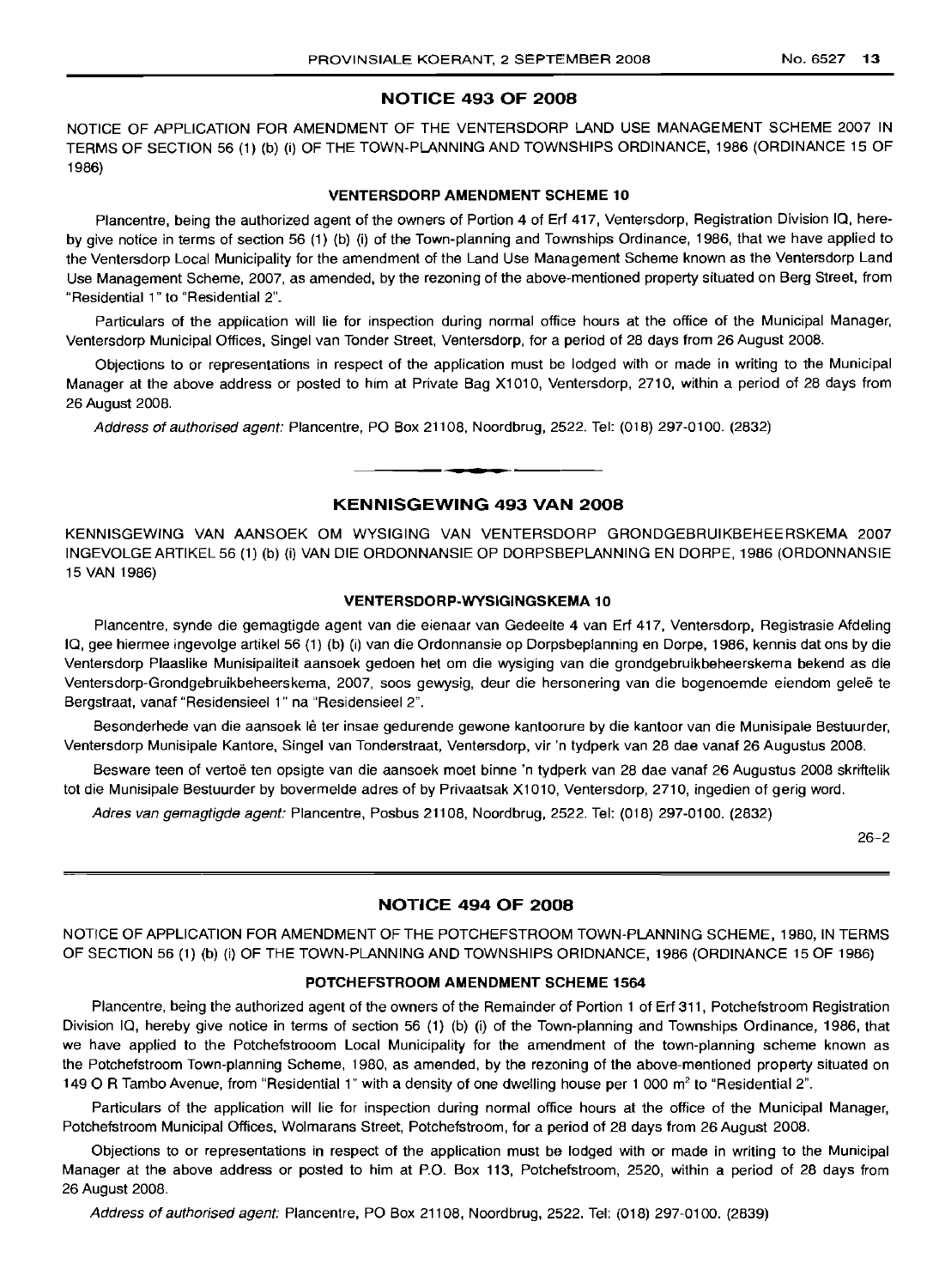#### KENNISGEWING 494 VAN 2008

KENNISGEWING VAN AANSOEK OM WYSIGING VAN POTCHEFSTROOM DORPSBEPLANNINGSKEMA, 1980 INGEVOLGE ARTIKEL 56 (1) (b) (i) VAN DIE ORDONNANSIE OP DORPSBEPLANNING EN DORPE, 1986 (ORDONNANSIE 15 VAN 1986)

#### POTCHEFSTROOM-WYSIGINGSKEMA 1564

Plancentre, synde die gemagtigde agent van die eienaar van die Restant van Gedeelte 1 van Erf 311, Potchefstroom, Registrasie Afdeling IQ, gee hiermee ingevolge artikel 56 (1) (b) (i) van die Ordonnansie op Dorpsbeplanning en Dorpe, 1986, kennis dat ons by die Potchefstroom Plaaslike Munisipaliteit aansoek gedoen het om die wysiging van die dorpsbeplanningskema bekend as die Potchefstroom-dorpsbeplanningskema, 1980, soos gewysig, deur die hersonering van die bogenoemde eiendom geleë te O R Tambolaan 149, vanaf "Residensieel 1" met 'n digtheid van een woonhuis per 1 000 m<sup>2</sup> na "Residensieel 2".

Besonderhede van die aansoek Ie ter insae gedurende gewone kantoorure by die kantoor van die Munisipale Bestuurder, Potchefstroom Munisipale Kantore, Wolmaransstraat, Potchefstroom, vir 'n tydperk van 28 dae vanaf 26 Augustus 2008.

Besware teen of vertoë ten opsigte van die aansoek moet binne 'n tydperk van 28 dae vanaf 26 Augustus 2008 skriftelik tot die Munisipale Bestuurder by bovermelde adres of by Posbus 113, Potchefstroom, 2520, ingedien of gerig word.

Adres van gemagtigde agent: Plancentre, Posbus 21108, Noordbrug, 2522. Tel: (018) 297-0100. (2839)

26-2

#### NOTICE 495 OF 2008

NOTICE OF APPLICATION FOR AMENDMENT OF TOWN-PLANNING SCHEME IN TERMS OF SECTION 56 (1) (b) (i) OF THE TOWN-PLANNING AND TOWNSHIPS ORDINANCE, 1986 (ORDINANCE 15 OF 1986)

#### RUSTENBURG LAND USE MANAGEMENT SCHEME, 2005: AMENDMENT SCHEME 477

Maxim Planning Solutions, being the authorised agent of the owner of the Remaining Extent of Erf 1385, Rustenburg, hereby gives notice in terms of section 56 (1) (b) (i) of the Town-planning and Townships Ordinance, 1986, that we have applied to the Rustenburg Local Municipality for the amendment of the town-planning scheme known as Rustenburg Land Use Management Scheme, 2005, by the rezoning of the property described above, situated at 255 Beyers Naude Drive from "Residential 1" to "Special" for the purposes of offices, restaurant, health and beauty spa.

Particulars of the application will lie for inspection during normal office hours at the office of the Director: Planning and Development, Room 313, Missionary Mpheni House, c/o Beyers Naude and Nelson Mandela Drive, Rustenburg, for the period of 28 days from 26 August 2008.

Objectlons to or representations in respect of the application must be lodged with or made in writing to the Municipal Manager at the above address or at P.O. Box 16, Rustenburg, 0300, within a period of 28 days from 26 August 2008.

Address of authorised agent: Maxim Planning Solutions, 37 Von Wielligh Street, Rustenburg; P.O. Box 21114, Proteapark, 0305. Tel: (014) 592-9489. (2/1120)

#### KENNISGEWING 495 VAN 2008

**• •**

KENNISGEWING VAN AANSOEK OM WYSIGING VAN DORPSBEPLANNINGSKEMA INGEVOLGE ARTIKEL 56 (1) (b) (i) VAN DIE ORDONNANSIE OP DORPSBEPLANNING EN DORPE, 1986 (ORDONNANSIE 15 VAN 1986)

#### RUSTENBURG LAND USE MANAGEMENT SCHEME, 2005: WYSIGINGSKEMA 477

Maxim Planning Solutions, synde die gemagtigde agent van die eienaar van die Resterende Gedeelte van Erf 1385, Rustenburg, gee hiermee ingevolge artikel 56 (1) (b) (i) van die Ordonnansie op Dorpsbeplanning en Dorpe, 1986, kennis dat ons by die Rustenburg Plaaslike Munisipaliteit aansoek gedoen het om die wysiging van die dorpsbeplanningskema bekend as Rustenburg Land Use Management Scheme, 2005, deur die hersonering van die eiendom hierbo beskryf, gelee Beyers Nauderylaan 255, vanaf "Residensieel 1" na "Spesiaal" vir die doeleindes van kantore, restaurant, gesondheid- en skoonheid spa.

Besonderhede van die aansoek lê ter insae gedurende gewone kantoorure by die kantoor van die Direkteur: Beplanning en Ontwikkeling, Kamer 313, Missionary Mpheni House, h/v Beyers Naude- en Nelson Mandelarylaan, Rustenburg, vir 'n tydperk van 28 dae vanaf 26 Augustus 2008.

Besware teen of vertoë ten opsigte van die aansoek moet binne 'n tydperk van 28 dae vanaf 26 Augustus 2008 skriftelik by of tot die Munisipale Bestuurder by bovermelde adres of by Posbus 16, Rustenburg, 0300, ingedien of gerig word.

Adres van gemagtigde agent: Maxim Planning Solutions, Von Wiellighstraat 37, Rustenburg; Posbus 21114, Proteapark, 0305. Tel: (014) 592-9489. (2/1120)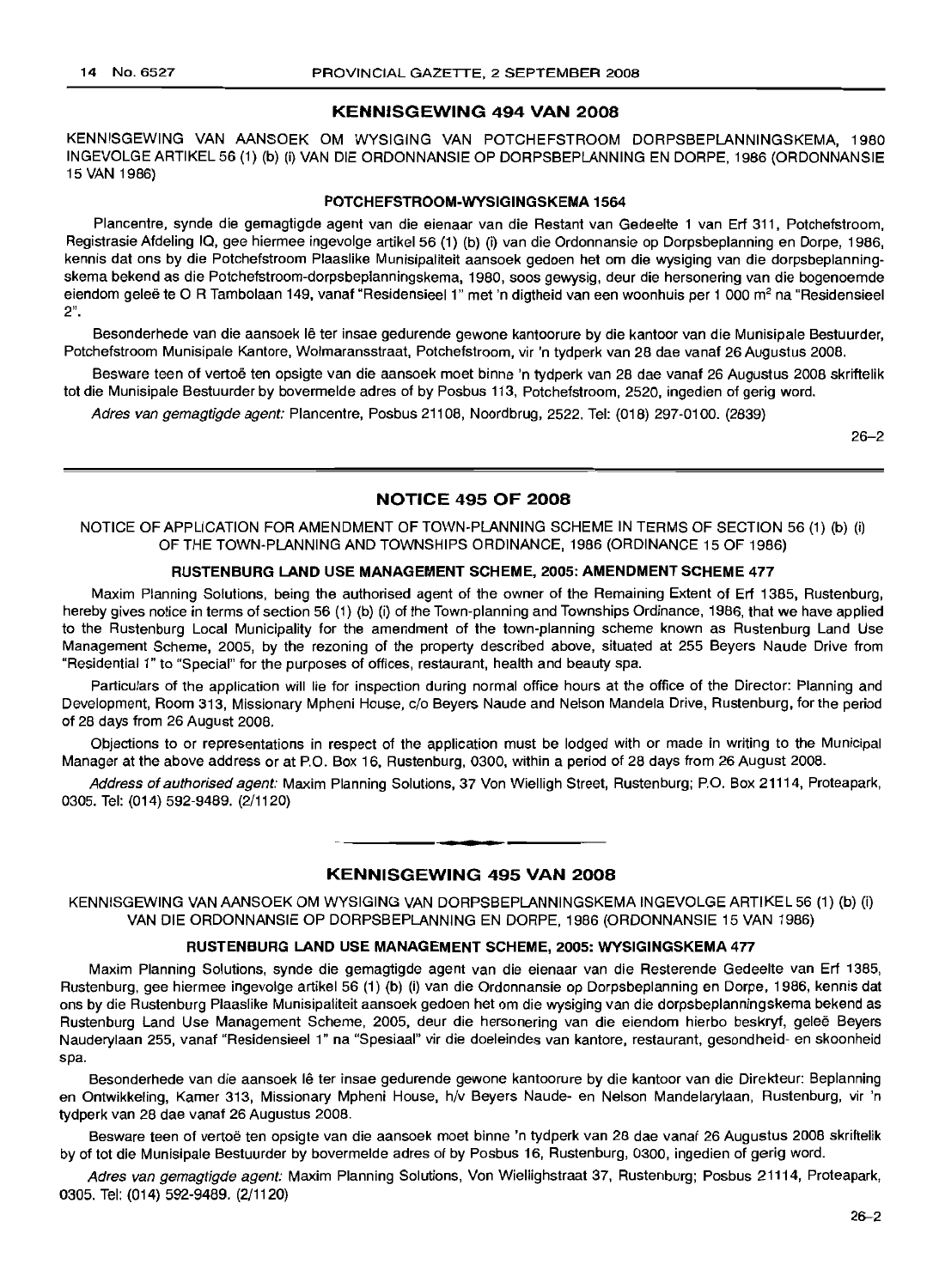#### **NOTICE 496 OF 2008**

NOTICE OF APPLICATION FOR AMENDMENT OF TOWN-PLANNING SCHEME IN TERMS OF SECTION 56 (1) (b) (i) OF THE TOWN-PLANNING AND TOWNSHIPS ORDINANCE, 1986 (ORDINANCE 15 OF 1986)

#### **RUSTENBURG LAND USE MANAGEMENT SCHEME, 2005: AMENDMENT SCHEME 501**

Maxim Planning Solutions, being the authorised agent of the owner of Portion 48 (a portion of Portion 39) of the farm Rietvly No. 271-JQ, hereby gives notice in terms of section 56 (1) (b) (i) of the Town-planning and Townships Ordinance, 1986, that we have applied to the Rustenburg Local Municipality for the amendment of the town-planning scheme known as Rustenburg Land Use Management Scheme, 2005, by the rezoning of the property described above, situated approximately 4 km west of the Swartruggens/Phokeng Crossing, from "Special" for the purpose of a hotel consisting of 25 rooms, to "Special" for the purpose of a hotel consisting of 100 rooms.

Particulars of the application will lie for inspection during normal office hours at the office of the Director: Planning and Development, Room 313, Missionary Mpheni House, c/o Beyers Naude and Nelson Mandela Drive, Rustenburg, for the period of 28 days from 26 August 2008.

Objections to or representations in respect of the application must be lodged with or made in writing to the Municipal Manager at the above address or at P.O. Box 16, Rustenburg, 0300, within a period of 28 days from 26 August 2008.

Address of authorised agent: Maxim Planning Solutions, 37 Von Wielligh Street, Rustenburg; P.O. Box 21114, Proteapark, 0305. Tel: (014) 592-9489. (2/1141)

#### **KENNISGEWING 496 VAN 2008**

I **\_ I**

KENNISGEWING VAN AANSOEK OM WYSIGING VAN DORPSBEPLANNINGSKEMA INGEVOLGE ARTIKEL 56 (1) (b) (i) VAN DIE ORDONNANSIE OP DORPSBEPLANNING EN DORPE, 1986 (ORDONNANSIE 15 VAN 1986)

#### **RUSTENBURG LAND USE MANAGEMENT SCHEME, 2005: WYSIGINGSKEMA 501**

Maxim Planning Solutions, synde die gemagtigde agent van die eienaar van Gedeelte 48 ('n gedeelte van Gedeelte 39) van die plaas Rietvly No. 271-JQ, gee hiermee ingevolge artikel 56 (1) (b) (i) van die Ordonnansie op Dorpsbeplanning en Dorpe, 1986, kennis dat ons by die Rustenburg Plaaslike Munisipaliteit aansoek gedoen het om die wysiging van die dorpsbeplanningskema bekend as Rustenburg Land Use Management Scheme, 2005, deur die hersonering van die eiendom hierbo beskryf, geleë ongeveer 4 km wes van die Swartruggens/Phokeng Kruising, vanaf "Spesiaal" vir die doeleindes van 'n hotel met 25 kamers na "Spesiaal" vir die doeleindes van 'n hotel met 100 kamers.

Besonderhede van die aansoek lê ter insae gedurende gewone kantoorure by die kantoor van die Direkteur: Beplanning en Ontwikkeling, Kamer 313, Missionary Mpheni House, h/v Beyers Naude- en Nelson Mandelarylaan, Rustenburg, vir 'n tydperk van 28 dae vanaf 26 Augustus 2008.

Besware teen of vertoe ten opsigte van die aansoek moet binne 'n tydperk van 28 dae vanaf 26 Augustus 2008 skriftelik by of tot die Munisipale Bestuurder by bovermelde adres of by Posbus 16, Rustenburg, 0300, ingedien of gerig word.

Adres van gemagtigde agent: Maxim Planning Solutions, Von Wiellighstraat 37, Rustenburg; Posbus 21114, Proteapark, 0305. Tel: (014) 592-9489. (2/1141)

26-2

#### **NOTICE 497 OF 2008**

NOTICE OF APPLICATION FOR AMENDMENT OF TOWN-PLANNING SCHEME IN TERMS OF SECTION 56 (1) (b) (i) OF THE TOWN-PLANNING AND TOWNSHIPS ORDINANCE, 1986 (ORDINANCE 15 OF 1986)

#### **KLERKSDORP LAND USE MANAGEMENT SCHEME, 2005: AMENDMENT SCHEME 458**

Maxim Planning Solutions, being the authorised agent of the owners of the Remaining Extent of Erf 255, Wilkoppies, hereby gives notice in terms of section 56 (1) (b) (i) of the Town-planning and Townships Ordinance, 1986, that we have applied to the City of Matlosana for the amendment of the town-planning scheme known as Klerksdorp Land Use Management Scheme, 2005, as amended, by the rezoning of the Remaining Extent of Erf 255, Wilkoppies, situated at 17 Hartley Street, Wilkoppies, from "Residential 1" to "Special" for the purposes of an accommodation enterprise.

Particulars of the application will lie for inspection during normal office hours at the office of the Municipal Manager, Room 128, Klerksdorp Civic Centre, for the period of 28 days from 29 August 2008.

Objections to or representations in respect of the application must be lodged with or made in writing to the Municipal Manager, City of Matlosana, at the above address or posted to P.O. Box 99, Klerksdorp, 2570, within a period of 28 days from 29 August 2008.

Address of authorised agent: Maxim Planning Solutions, 56 Archbishop Desmond Tutu Street, Klerksdorp, 2570; P.O. Box 10681, Klerksdorp, 2570. Tel: (018) 462-1756. (2/1145)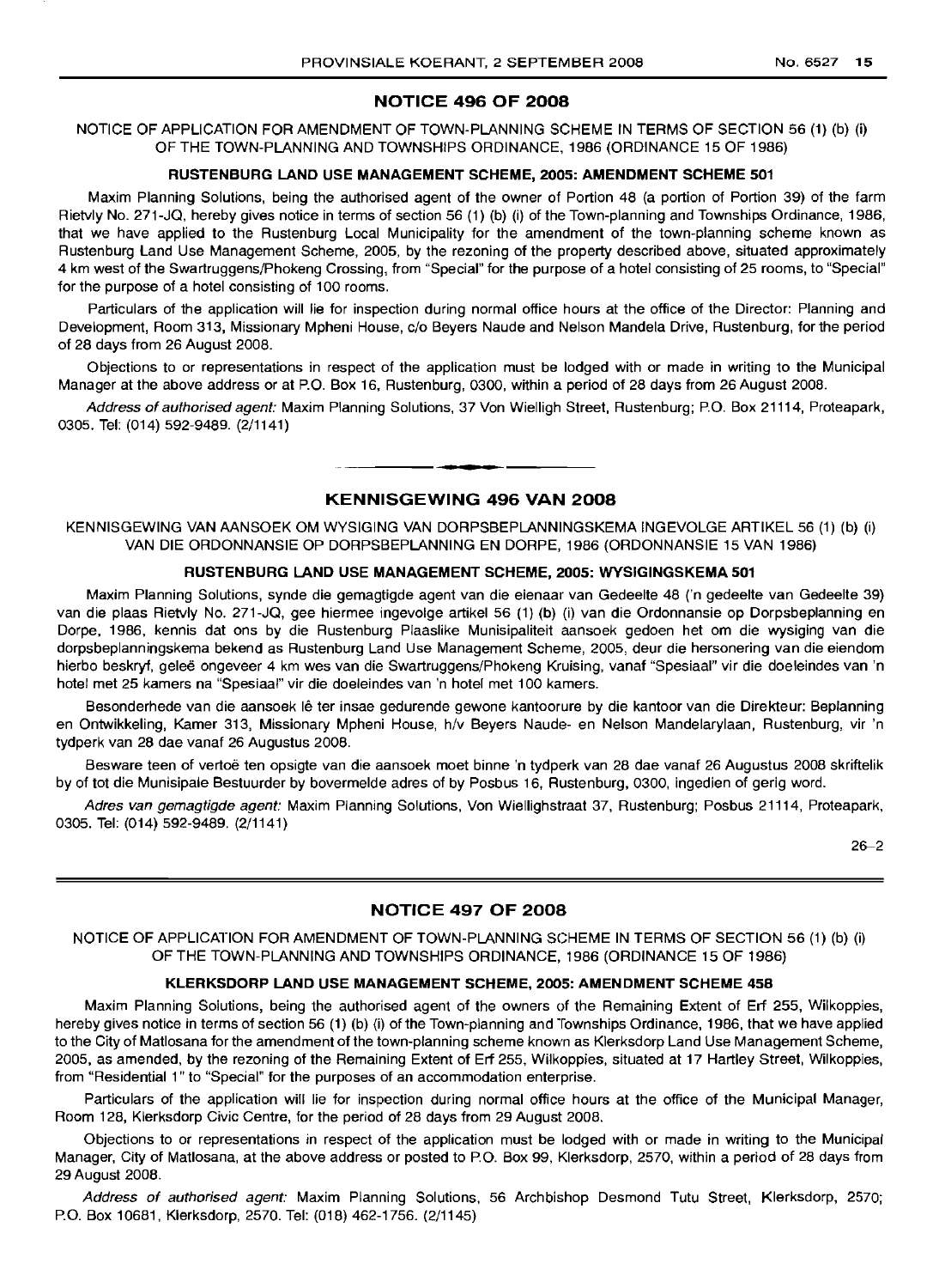#### KENNISGEWING 497 VAN 2008

KENNISGEWING VAN AANSOEK OM WYSIGING VAN DORPSBEPLANNINGSKEMA INGEVOLGE ARTIKEL 56 (1) (b) (i) VAN DIE ORDONNANSIE OP DORPSBEPLANNING EN DORPE, 1986 (ORDONNANSIE 15 VAN 1986)

#### KLERKSDORP LAND USE MANAGEMENT SCHEME, 2005: WYSIGINGSKEMA 458

Maxim Planning Solutions, synde die gemagtigde agent van die eienaars van die Resterende Gedeelte van Erf 255, Wilkoppies, gee hiermee ingevolge artikel 56 (1) (b) (i) van die Ordonnansie op Dorpsbeplanning en Dorpe, 1986, kennis dat ons by die Stad van Matlosana aansoek gedoen het om die wysiging van die Klerksdorp Land Use Management Scheme, 2005, soos gewysig, deur die hersonering van die Resterende Gedeelte van Erf 255, Wilkoppies, geleë te Hartleystraat 17, Wilkoppies, vanaf "Residensieel 1" na "Spesiaal" vir die doeleindes van 'n verblyfonderneming.

Besonderhede van die aansoek lê ter insae gedurende gewone kantoorure by die kantoor van die Munisipale Bestuurder, Kamer 128, Klerksdorp Burgersentrum, vir 'n tydperk van 28 dae vanaf 29 Augustus 2008.

Besware teen of vertoë ten opsigte van die aansoek moet binne 'n tydperk van 28 dae vanaf 29 Augustus 2008 skriftelik by of tot die Munisipale Bestuurder, Stad van Matlosana, by bovermelde adres of by Posbus 99, Klerksdorp, 2570, ingedien of gerig word.

Adres van gemagtigde agent: Maxim Planning Solutions, Archbishop Desmond Tutustraat 56, Klerksdorp, 2570; Posbus 10681, Klerksdorp, 2570. Tel: (018) 462-1756. (2/1145)

26-2

#### NOTICE 498 OF 2008

NOTICE OF APPLICATION FOR AMENDMENT OF TOWN-PLANNING SCHEME IN TERMS OF SECTION 56 (1) (b) (i) OF THE TOWN-PLANNING AND TOWNSHIPS ORDINANCE, 1986 (ORDINANCE 15 OF 1986)

#### AMENDMENT SCHEME No. 509

I, Kgomotso Rapetswa, being the authorized agent of Erf 2077, Geelhout Park Extension 6-J.Q., hereby give notice in terms of section 56 (1) (b) (i) of the Town-planning and Townships Ordinance, 1986, that we have applied to the Rustenburg Local Municipality for the amendment of the land use management scheme (town-planning scheme) known as Rustenburg Land Use Management Scheme, 2005, by the rezoning of the described above, situated at Geelhout Park Extension 6, Rustenburg, from "Residential 1" to "Business 1''.

Particulars of the application will lie for inspection during normal office hours at the office of the Municipal Manager: Rustenburg Local Municipality, corner of Beyers Naude and Nelson Mandela Drive, within a period of 28 days from 26 August 2008.

Objections to or representations in respect of the application must be lodged with or made in writing to the Municipal Manager at the above address or at P.O. Box 16, Rustenburg, 0300, within a period of 28 days from 26 August 2008.

Address of the authorized agent: 24 Bushrock, Waterfall East, Rustenburg.

### **•** KENNISGEWING 498 VAN 2008

KENNISGEWING VAN AANSOEK OM WYSIGING VAN DORPSBEPLANNINGSKEMA INGEVOLGE ARTIKEL 56 (1) (b) (ii) VAN DIE ORDONNANSIE OP DORPSBEPLANNING EN DORPE, 1986 (ORDONNANSIE 15 VAN 1986)

#### WYSIGINGSKEMA No. 509

Ek, Kgomotso Rapetswa, synde die gemagtigde agent van Erf 2077, Geelhout Park Uitbreiding 6-J.Q., gee hiermee ingevolge artikel 56 (1) (b) (ii) van die Ordonnansie op Dorpsbeplanning en Dorpe, 1986, kennis dat ons by die Rustenburg Plaaslike Munisipaliteit aansoek gedoen het om die wysiging van die grondgebruik bestuurskema (dorpsbeplanningskema) bekend as Rustenburg Grondgebruiksskema, 2005, deur die hersonering van die eiendom hierbo beskryf, geleë te Geelhout Park, Rustenburg, vanaf "Residensieel 1" na "Besigheid 1".

Besonderhede van die aansoek lê ter insae gedurende gewone kantoorure by die kantoor van die Munisipale Bestuurder: Rustenburg Plaaslike Munisipaliteit, h/v Beyers-Naude en Nelson Mandelastraat, vir 'n tydperk van 28 dae vanaf 26 Augustus 2008.

Besware teen of vertoe ten opsigte van die aansoek moet binne 'n tydperk van 28 dae vanaf 26 Augustus 2008 skriftelik by of tot die Munisipale Bestuurder, by bovermelde adres of by Posbus 16, Rustenburg, 0300, ingedien of gerig word.

Adres van die gemagtigde agent: 24 Bushrock, Waterfall East, Rustenburg.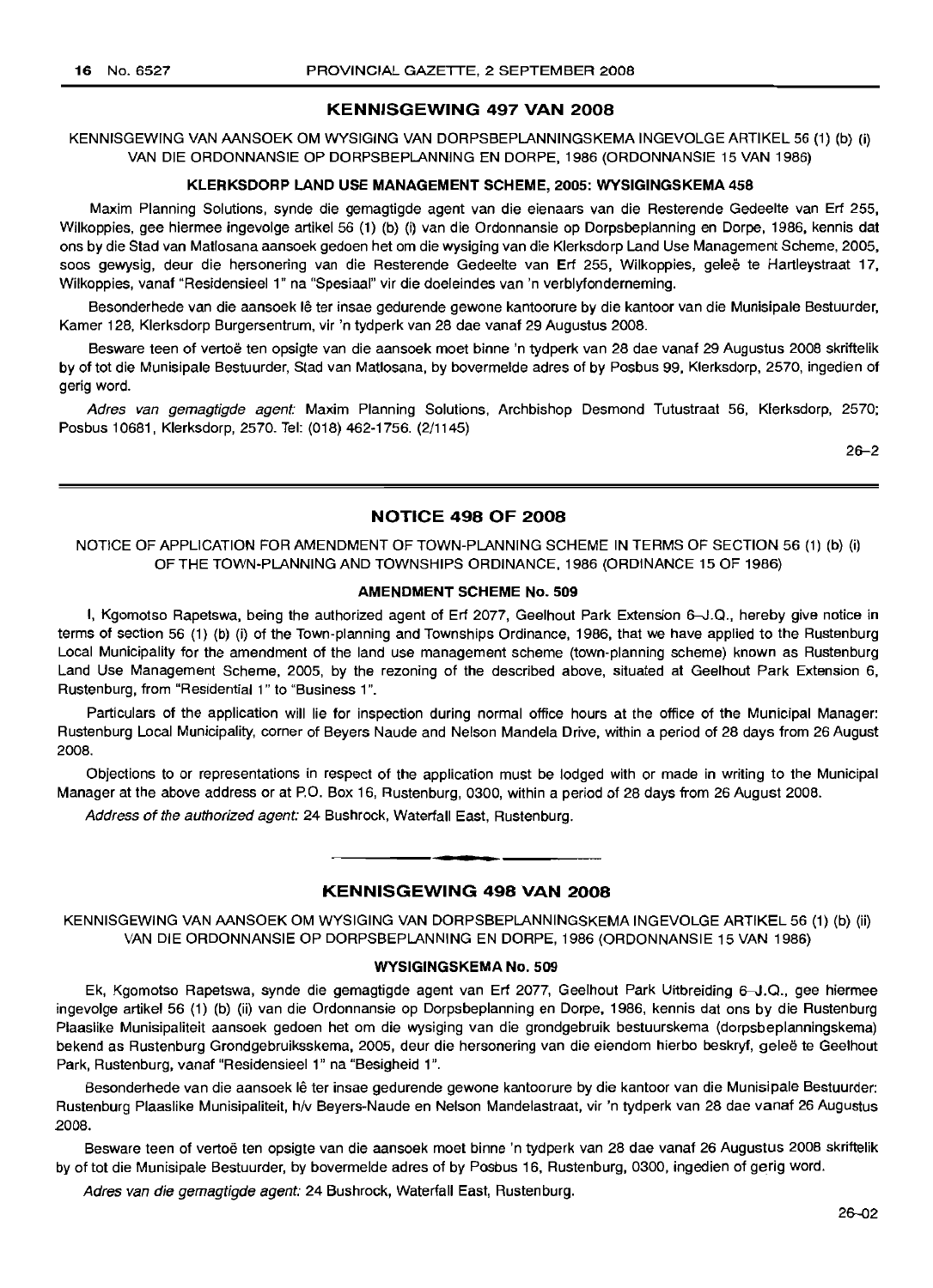#### NOTICE 499 OF 2008

NOTICE OF APPLICATION FOR AMENDMENT OF TOWN-PLANNING SCHEME IN TERMS OF SECTION 56 (1) (b) (i) OF THE TOWN-PLANNING AND TOWNSHIPS ORDINANCE, 1986 (ORDINANCE 15 OF 1986)

#### AMENDMENT SCHEME No. 513

I, Kgomotso Rapetswa, being the authorized agent of Erf 1703, Geelhout Park Extension 6-J.Q., hereby give notice in terms of section 56 (1) (b) (i) of the Town-planning and Townships Ordinance, 1986, that we have applied to the Rustenburg Local Municipality for the amendment of the land use management scheme (town-planning scheme) known as Rustenburg Land Use Management Scheme, 2005, by the rezoning of the property described above, situated at Geelhout Park Extension 6, Rustenburg, from "Residential 1" to "Business 1".

Particulars of the application will lie for inspection during normal office hours at the office of the Municipal Manager, Rustenburg Local Municipality, corner of Beyers Naude and Nelson Mandela Drive, within a period of 28 days from 26 August 2008.

Objections to or representations in respect of the application must be lodged with or made in writing to the Municipal Manager at the above address or at P.O. Box 16, Rustenburg, 0300, within a period of 28 days from 26 August 2008.

Address of the authorized agent: 24 Bushrock, Waterfall East, Rustenburg.

### **•** KENNISGEWING 499 VAN 2008

KENNISGEWING VAN AANSOEK OM WYSIGING VAN DORPSBEPLANNINGSKEMA INGEVOLGE ARTIKEL 56 (1) (b) (ii) VAN DIE ORDONNANSIE OP DORPSBEPLANNING EN DORPE, 1986 (ORDONNANSIE 15 VAN 1986)

#### WYSIGINGSKEMA No. 513

Ek, Kgomotso Rapetswa, synde die gemagtigde agent van Erf 1703, Geelhout Park Uitbreiding 6-J.Q., gee hiermee ingevolge artikel 56 (1) (b) (ii) van die Ordonnansie op Dorpsbeplanning en Dorpe, 1986, kennis dat ons by die Rustenburg Plaaslike Munisipaliteit aansoek gedoen het om die wysiging van die grondgebruikbestuurskema (dorpsbeplanningskema) bekend as Rustenburg Grondgebruikbestuurskema, 2005, deur die hersonering van die eiendom hierbo beskryf, geleë te Geelhout Park, Rustenburg, vanaf "Residensieel 1" na "Besigheid 1".

Besonderhede van die aansoek lê ter insae gedurende gewone kantoorure by die kantoor van die Munisipale Bestuurder, Rustenburg Plaaslike Munisipaliteit, h/v Beyers Naudé en Nelson Mandelastraat, vir 'n tydperk van 28 dae vanaf 26 Augustus 2008.

Besware teen of vertoe ten opsigte van die aansoek moet binne 'n tydperk van 28 dae vanaf 26 Augustus 2008 skriftelik by of tot die Munisipale Bestuurder, by bovermelde adres of by Posbus 16, Rustenburg, 0300, ingedien of gerig word.

Adres van die gemagtigde agent: 24 Bushrock, Waterfall East, Rustenburg.

26-2

#### NOTICE 500 OF 2008

REMOVAL OF RESTRICTIONS ACT, 1967

#### REMOVAL OF RESTRICTIONS OF ERVEN 618 AND ERF 958, OBERHOLZER EXTENSION 1

It is hereby notified that application has been made in terms of section 3 (1) of the Removal of Restrictions Act, 1967 (Act No. 84 of 1967) by Futurescope:

- The removal of conditions 1.B and 2.B in Deed of Transport T01325/2006 in respect of Portion 1 and the Remainder of Erf 618, Oberholzer Extension 1; and
- The removal of condition Two in Deed of Transfer T19443/1957 in respect of the proposed Portion 1 of Erf 958, Oberholzer Extension 1; and
- And the simultaneous amendment of the Carletonville Town-planning Scheme, 1993, for the rezoning of:
	- o Portion 1 and the Remainder of Erf 618 from "Industrial 3" to "Industrial 3" with an Annexure to provide for retail, restaurants, offices and uses related thereto or as may be consented to by the municipality in writing; and
	- o Proposed Portion 1 of Erf 958, Oberholzer Extension 1, from "Municipal" to "Industrial 3" with an Annexure to provide for retail, restaurants, offices and uses related thereto or as may be consented to by the municipality in writing.

The application and relative documents are open for inspection at the offices of the Acting Manager: Department Developmental Local Government and Housing, c/o Albert Luthuli and Gerrit Maritz Streets, and the office of the Municipal Manager, Merafong City Local Municipality for a period of 28 days from 26 August 2008.

Objections to the application may be lodged in writing with the Acting Manager: Department of Developmental Local Government and Housing at the above address or to Private Bag X1213, Potchefstroom, 2520, on or before 23 September 2008 and shall reach this office not later than 14:00 on the said date.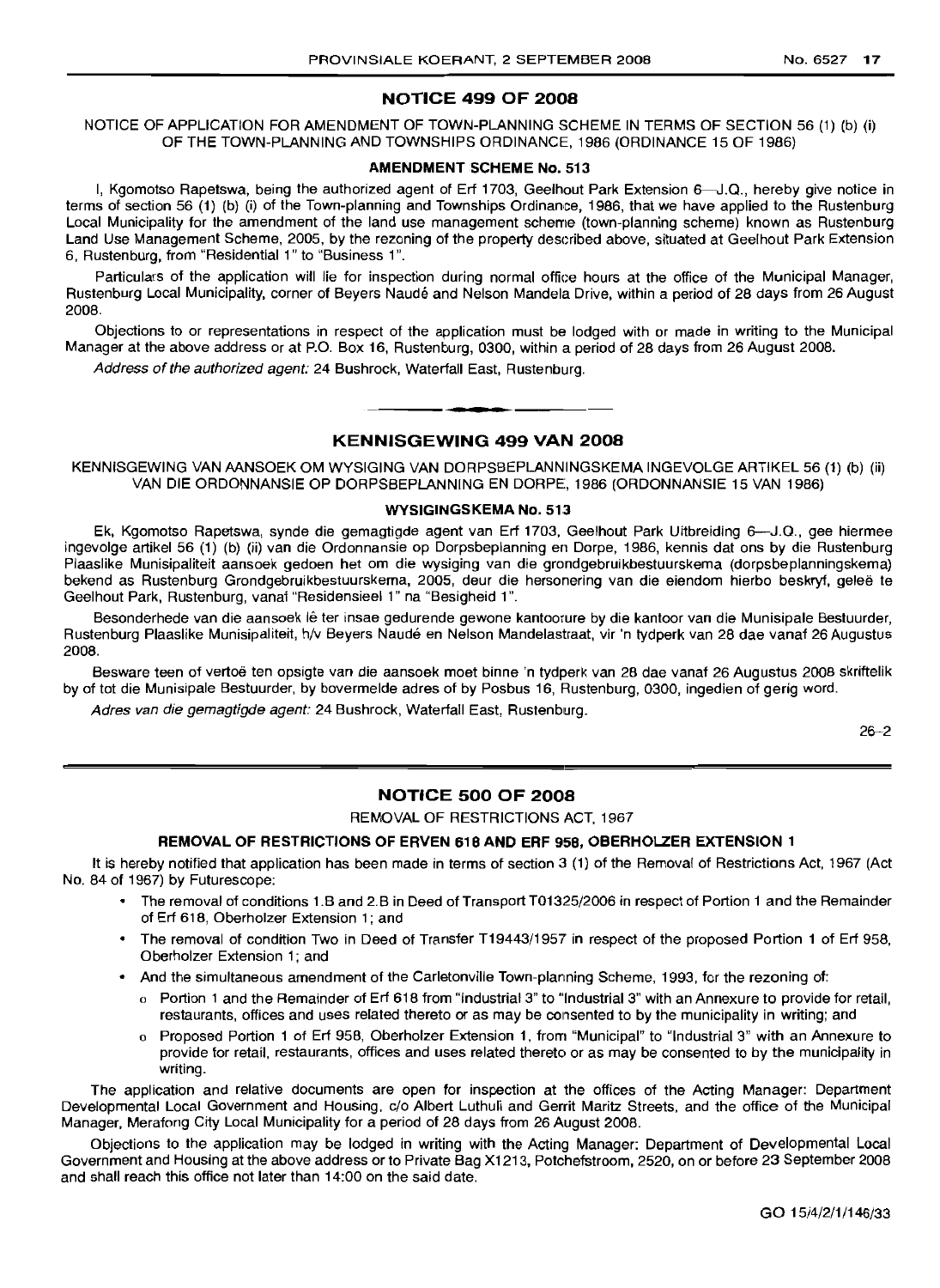#### **KENNISGEWING 500 VAN 2008**

WET OP OPHEFFING VAN BEPERKINGS, 1967

#### **OPHEFFING VAN TITELVOORWAARDES VAN ERWE 618 EN** 958, **OBERHOLZER UITBREIDING 1**

Hierby word bekend gemaak dat ingevolge die bepalings van artikel 3 (1) van die Wet op Opheffing van Beperkings, 1967 (Wet No. 84 van 1967), aansoek gedoen is deur Futurescope vir:

- Die opheffing van voorwaardes 1.B en 2.B in Akte van Transport T01325/2006 ten opsigte van Gedeelte 1 en die Restant van Erf 618, Oberholzer Uitbreiding 1; en
- Die opheffing van voorwaarde Twee in Akte van Transport T19443/1957 ten opsigte van voorgestelde Gedeelte 1 van Erf 958, Oberholzer Uitbreiding 1; en
- En die gelyktydige wysiging van die Carletonville-dorpsbeplanningskema, 1993 vir die hersonering van:
	- o Gedeelte 1 en die Restant van Erf 618, Oberholzer Uitbreiding 1, vanaf "Industrieel 3" na "Industrieel 3" met 'n Bylae, vir die doeleindes van kleinhandel, restaurante, kantore en aanverwante gebruike of ander toestemmingsgebruike soos deur die munisipaliteit skriftelik toegestaan is; en
	- o Voorgestelde Gedeelte 1 van Erf 958, Oberholzer Uitbreiding 1 vanaf "Munisipaal" na "Industrieel 3" vir die doeleindes van kleinhandel, restaurante, kantore en aanverwante gebruike of ander toestemmings gebruike soos deur die munisipaliteit skriftelik toegestaan is.

Die aansoek en die betrokke dokumentasie is ter insae by die kantoor van die Waarnemende Bestuurder: Departement Ontwikkelende Plaaslike Regering en Behuising, h/v Albert Luthuli- en Gerrit Maritzstraat, Potchefstroom en die kantoor van die Munisipale Bestuurder, Merafong Stad Plaaslike Munisipaliteit vir 'n tydperk van 28 dae vanaf 26 Allgustus 2008.

Besware teen die aansoek kan skriftelik by die Waarnemende Bestuurder: Departement Ontwikkelende Plaaslike Regering en Behuising by bovermelde adres of Privaatsak X1213, Potchefstroom, 2520, voor of op 23 September 2008 ingedien word en moet die kantoor nie later as 14:00 op genoemde datum bereik nie.

GO 15/4/2/1/146/33

26-2

#### **NOTICE 501 OF 2008**

#### [REGULATION 21 (10) OF THE DEVELOPMENT FACILITATION REGULATIONS IN TERMS OF THE DEVELOPMENT FACILITATION ACT, 1995]

I, Izak Jacobus Roux, on behalf of Nieuwagt Landgoed CC, lodged an application in terms of the Development Facilitation Act, 1995, for the establishment of a land development area on Portion 12 of the farm Brandwagt 728 IN, located  $\pm$  10 km east of Vryburg (Naledi) on the mentioned farm portion. The farm portion is bordered by the farm: Bernauw to the northwest; Welgelegen to the north; Brandwagt to the east; Brandwagt to the southeast; Brandwagt to the south; Poppiesdale to the southwest and Poppiesdal to the west.

The development will consist of the following: The land development area to be known as "Bowman's Hill" measures 256.9596 ha, comprising of 34 portions and the remainder with the following land uses:

Portion 1-33: "Residential".

Coverage:  $500 \text{ m}^2$ .

 $FSR: 500 m<sup>2</sup>$ 

Height: 2 storeys.

Portion 34: "Residential".

Coverage:  $1500 \text{ m}^2$ .

 $FSR: 1500 m<sup>2</sup>$ .

Height: 2 storeys.

Remainder: "Agriculture, Gatehouse and Services".

The application seeks the following relief in terms of the provisions of the Act:

1. To approve an application in terms of the Development Facilitation Act, 1995 (Act 67 of 1995) to establish a Land Development Area to be known as "Bowman's Hill" Country Estate.

2. To approve the draft conditions of establishment for the proposed land development area, to be known as "Bowman's Hill" Country Estate.

3. An application for exemption from the provisions of Act 70 of 1970.

The relevant plan(s), document(s) and information are available for inspection at the offices of the Designated Officer, Mr N.P. Claassen, Ramosa Riekert Building, corner of Von Wielligh and Gerrit Maritz Streets, Dassierand, Potchefstroom, and by appointment at Portion 12, Brandwagt 728 IN the subject property, contact Jaco Roux at Tel: 083740 6898, for a period of 21 days from 26 August 2008 the first date of publication.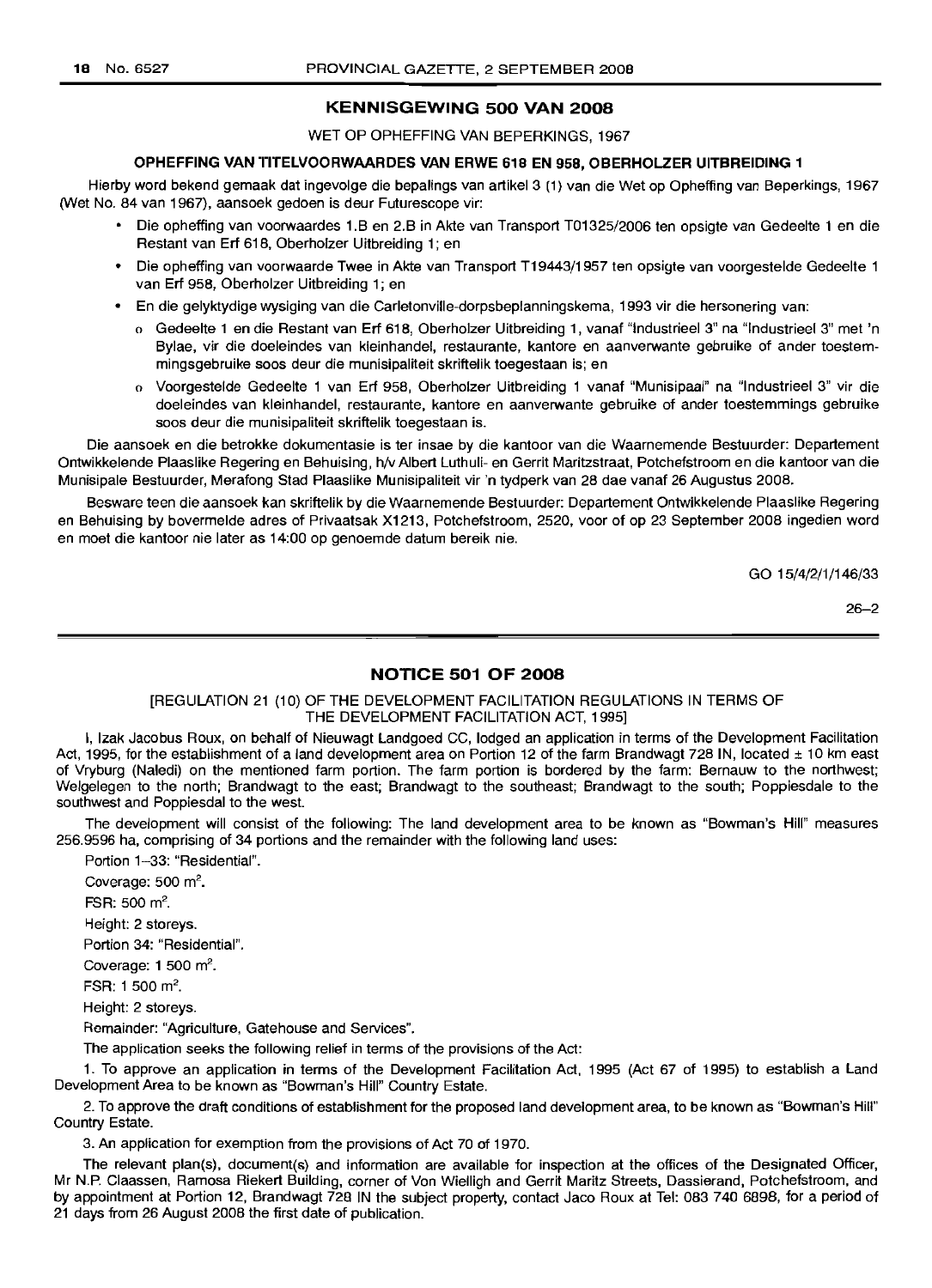The application will be considered at a tribunal hearing to be held at 'Villa Brocant Guesthouse &Antiques", 1 Market Street, Vryburg (Naledi), on 25 November 2008 at 10:00 am and the pre-hearing conference will be held at the same venue on 18 November 2008 at 10:00 am.

A person having an interest in the application should please note:

1. You may within 21 days from the date of the first publication of this notice, provide the designated officer with written objections or representations; or

2. if your comments constitute an objection to any aspect of the land development application, you or your representative must appear in person before the tribunal on the date mentioned above or any other date of which you may be given notice.

Any written objections or representation must be delivered to the Designated Officer: Mr N.P. Claassen, Ramosa Riekert Building, corner of Von Wielligh and Gerrit Martiz Streets, Dassierand, Potchefstroom, or Private Bag X1213, Potchefstroom, 2520, and you may contact the Designated Officer on Tel: (018) 297-5011 or Fax: (018) 297-7956. .**- .**

#### **KENNISGEWING 501 VAN 2008**

[REGULASIE 21 (10) VAN DIE ONTWIKKELINGS FASILITERINGS REGULASIES INGEVOLGE DIE WET OP ONTWIKKELlNGSFASILITERING, 1995]

Ek, Izak Jacobus Roux, tree op namens Nieuwagt Landgoed BK en doen aansoek ingevolge die Wet op Ontwikkelingsfasilitering, 1995, vir die vestiging van 'n grondontwikkelingsarea op Gedeete 12 van die plaas Brandwagt 728 IN, geleë ongeveer 10 km oos van Vryburg (Naledi) op die genoemde plaas gedeelte. Die volgende plase is aangrensend geleë: Bernauw aan die noordwestekant; Welgelegen aan die noordekant; Brandwagt aan die oostekant; Brandwagt aan die suidoostekant; Brandwagt aan die suidekant; Poppiesdale aan die suidwestekant en Poppiesdal aan die westekant.

Die ontwikkeling sal uit die volgende bestaan: Die vestiging van 'n grondontwikkelingsarea wat bekend sal staan as "Bowman's Hill" op 256,9596 ha, wat uit 34 plaas gedeeltes en die restant sal bestaan met die volgende grondgebruike:

Gedeelte 1-33: "Residensieel".

Dekking:  $500 \text{ m}^2$ .

 $V$ RV: 500 m<sup>2</sup>.

Hoogte: 2 verdiepings.

Gedeelte 34: "Residensieel".

Dekking: 1 500 m $^{\rm 2}$ .

 $V$ RV: 1 500 m<sup>2</sup>.

Hoogte: 2 verdiepings.

Restant: "Landbou, hekhuis en Dienste".

Die aansoek stel die volgende voor in terme van die bepalings van die Wet:

1. Die goedkeuring van die aansoek in terme van die Wet op Ontwikkelingsfasilitering, 1995 (Wet 67 van 1995), vir die vestiging van 'n Grondontwikkelingsarea wat bekend sal staan as "Bowman's Hill" Country Estate.

2. Die goedkeuring van die werkende stigtingsvoorwaardes vir die voorgestelde grondontwikkelingsarea, wat bekend sal staan as "Bowman's Hill" grondontwikkelingsarea.

3. Aansoek vir uitsluiting van die bepalings van Wet 70 van 1970.

Die relevante plan(ne), dokument(e) en inligting lê ter insae by die kantore van die Aangewese Beampte: Mnr N.P. Claassen, Ramosa Riekert Gebou, hoek van Von Wielligh- en Gerrit Martizstraat, Dassierand, Potchefstroom en per afspraak by Gedeelte 12, Brandwagt 728 IN, die aansoek perseel, kontak Jaco Roux by Tel: 0837406898, vir 'n tydperk van 21 dae vanaf 26 Augustus 2008 die datum van die eerste publikasie.

Die aansoek sal oorweeg word by die Tribunaalverhoor wat gehou sal word by "Villa Brocant Guesthouse & Antiques" te Marketstraat 1, Vryburg (Naledi), op 25 November 2008 om 10:00 vm en die voorverhoor sal ook by die bogenoemde vergaderplek op 18 November 2008 om 10:00 vm plaasvind.

Persone wat belang het by die aansoek moet kennis neem dat:

1. U binne 21 dae vanaf die datum van die eerste publikasie van die kennisgewing u beswaar en/of vertoe skriftelik by die Aangewese Beampte kan indien; of

2. indien u kommentaar 'n beswaar teen die aansoek vir die vestiging van die grondontwikkelingsarea is, moet u of u verteenwoordiger op genoemde datums, of enige ander datums waarvan u kennis gegee word, voor die tribunaal verskyn.

Enige skriftelike besware of vertoë moet aan die Aangewese Beampte: Mnr. N.P. Claassen, Potchefstroom of by Privaatsak X1213, Potchefstroom, 2520, gelewer word. U mag ook die Aangewese Beampte kontak by Tel: (018) 297-5011 en Faks: (018) 297-7956, indien u enige navrae het.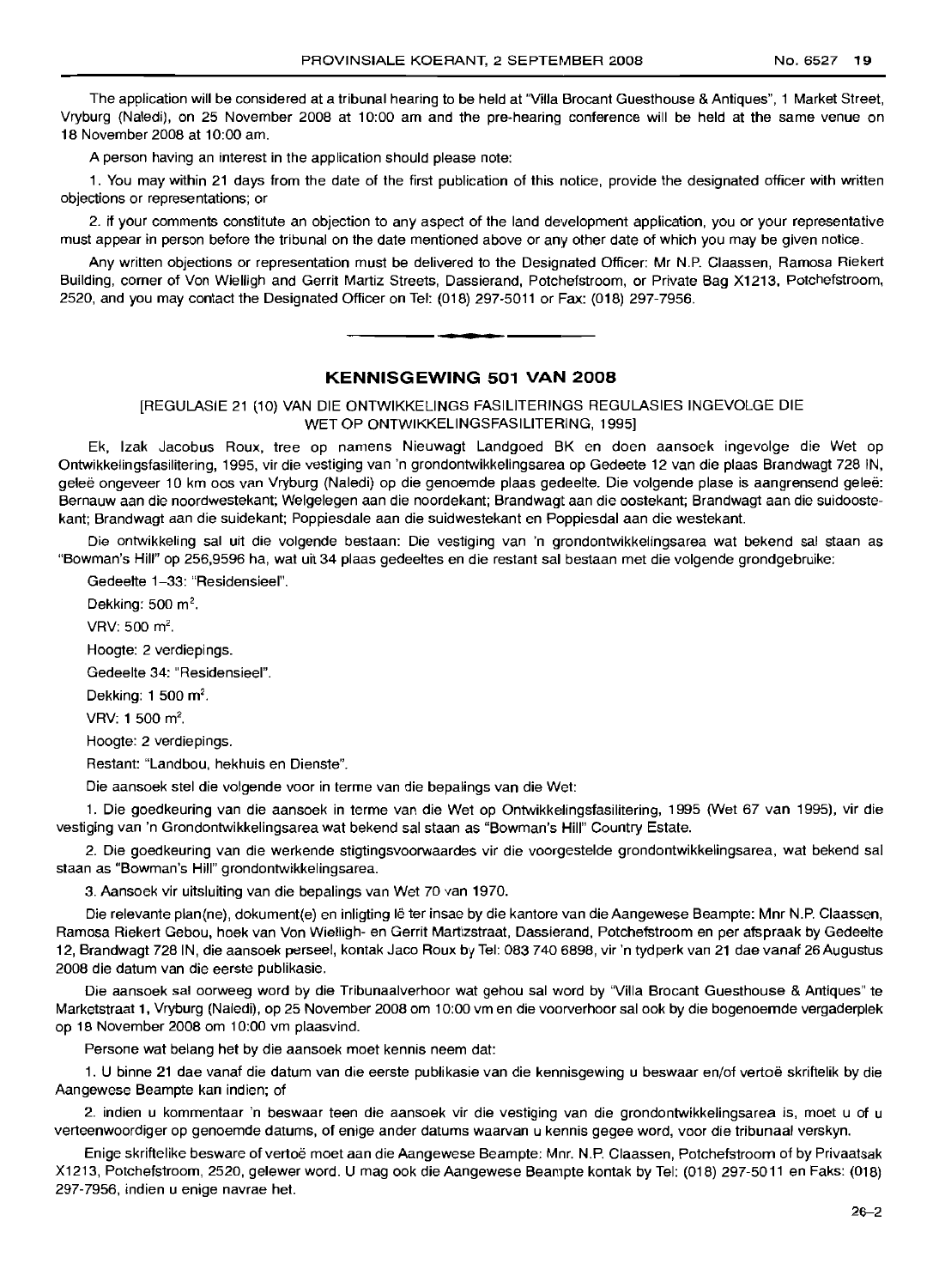#### **NOTICE 502 OF 2008**

#### [REGULATION 17 (9) OF THE DEVELOPMENT FACILITATION REGULATIONS IN TERMS OF THE DEVELOPMENT FACILITATION ACT, 1995]

Welwyn Town and Regional Planners as consultants for Kroonvaal t-stop BK, No. 1995/005015/23, has lodged an application in terms of the Development Facilitation Act for the establishment of a land development area rezoning of Erf 1788, Potchefstroom Extension 12, Registration Division I.Q., North West.

The erf will be rezoned as follows: (i) The rezoning from "Residential 1" to "Special" with Annexure 1107 for parking, service industry (carwash centre) and a refreshment room (kiosk/tea garden).

The relevant plan(s), document(s) and information are available for inspection at the office of the Designated Officer, Ramosa Riekert Building, corner of Von Wielligh and Gerrit Maritz Streets, Dassierand, Potchefstroom, for a period of 21 days from 25 August 2008 (date of first publication).

The application will be considered at a tribunal hearing to be held at the council chambers, Ramosa Riekert Building, corner of Von Wielligh and Gerrit Maritz Streets, Dassierand, Potchefstroom, on 26 November 2008 at 10:00 and if any objections are received, a pre-hearing will take place on 19 November 2008 at the abovementioned council chambers at 10:00.

Any person having an interest in the application should please note:

1. You may within a period of 21 days from the date of first publication of this notice, provide the designated officer with your written objections or representations.

OR

2. if your comments constitute an objection to any aspect of the land development application, you may but you are not obliged to, appear in person or through a representative before the tribunal on the date mentioned above.

Any written objection or representation must be delivered to the designated officer at the offices of the Designated Officer, Ramosa Riekert Building, corner of Von Wielligh and Gerrit Maritz Streets, Dassierand, Potchefstroom, or posted to Private Bag X1213, Potchefstroom, for attention Mr N.P. Claassen.

Any queries may be directed to the Designated Officer: Tel No. (018) 297-5011 and Fax No. (018) 297-7956.

#### **KENNISGEWING 502 VAN 2008**

I **• •**

[REGULASIE 17 (9) VAN DIE REGULASIES OP ONTWIKKELlNGSFASILITERING INGEVOLGE DIE WET OP ONTWIKKELlNGSFASILITERING, 1995]

Welwyn Stads- en Streekbeplanners as konsultante van Kroonvaal 1-stop BK No. 1995/005015/23, het 'n aansoek ingevolge die Wet op Ontwikkelingsfasilitering, 1995, ingedien vir die hersonering van 'n grondontwikkelingsgebied op Erf 1788, Potchefstroom Uitbreiding 12, Registrasieafdeling I.Q., Noordwes.

Die erf sal as volg hersoneer word: (i) Die hersonering vanaf "Residensieel 1" na "Spesiaal" met Bylae 1107 vir parkering, diensnywerheid (karwassery) en 'n verversingsplek (kiosk/teetuin).

Die betrokke plan(ne), dokument(e) en inligting is ter insae beskikbaar by die Aangewese Beampte, Ramosa Riekertgebou, hoek van Von Wielligh- en Gerrit Maritzstraat, Dassierand, Potchefstroom, vir 'n tydperk van 21 dae vanaf 25 Augustus 2008 (datum van eerste publikasie).

Die aansoek sal oorweeg word op 'n sitting van die tribunaal wat gehou word by die raadsaal, Ramosa Riekert Gebou, hoek van Von Wielligh en Gerrit Maritzstraat, Dassierand, Potchefstroom op 26 November 2008 om 10:00 en indien besware ontvang is, sal 'n voor-verhoor tribunaal sitting gehou word op 19 November 2008 by die raadsaal soos bo genoem om 10:00.

Enige persoon wat 'n belang in die aansoek het, moet asseblief daarop let dat:

1. U binne 'n tydperk van 21 dae vanaf die datum van eerste publikasie van hierdie kennisgewing die aangewese beampte van u geskrewe besware of vertoë kan voorsien.

OF

2. indien u kommentare 'n beswaar teen enige aspek van die grondontwikkelingsaansoek daarstel, u of u verteenwoordiger persoonlik voor die tribunaal kan verskyn op die datum hierbo vermeld, maar u is nie verplig nie.

Enige geskrewe beswaar of vertoe moet afgelewer word by die aangewese beampte by die kantore van die Aangewese Beampte, Ramosa Riekertgebou, hoek van Von Wielligh en Gerrit Maritzstraat, Dassierand, Potchefstroom, of gepos word aan Privaatsak X1213, Potchefstroom, 2520, vir aandag mnr. N.P. Claassen.

Enige navrae kan gerig word aan die Aangewese Beampte by Tel: (018) 297-5011 en Faks: (018) 297-7956.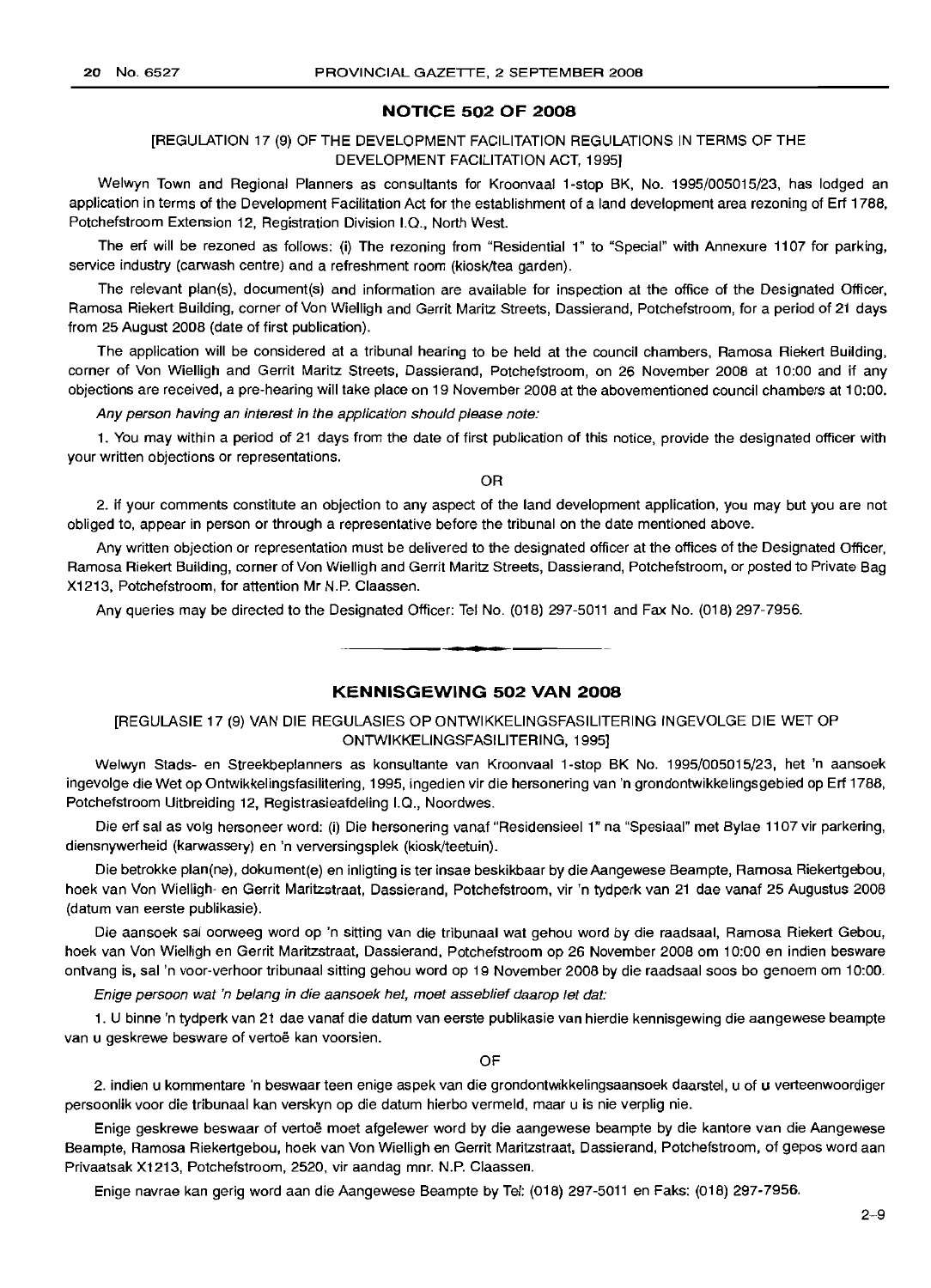#### **NOTICE 503 OF 2008**

#### [REGULATION 17 (9) OF THE DEVELOPMENT FACILITATION REGULATIONS IN TERMS OF THE DEVELOPMENT FACILITATION ACT 1995]

Welwyn Town and Regional Planners as consultants for Zonwalt Family Trust No. IT8624/1996 and Jan Adriaan van der Walt, 10: 4105165029086, Anna Margaretha van der Walt, 10: 7902140152083 and Rudolf Johannes van der Walt, 10: 7407315035089, has lodged an application in terms of the Development Facilitation Act for the establishment of a land development area rezoning of the Remaining Portion of Erf 856, Portion 1 of Erf 856 and Remaining Portion of Portion 1 of Erf 857, Potchefstroom, Registration Division I.Q., North West.

The erven will be rezoned as follows:

From "Residential 1" with density of one dwelling house per 1 000 m<sup>2</sup> (Remaining Portion of Portion 1 of Erf 857) and "Special" with Annexure 731 (Portion 1 of Erf 856 and Remaining Portion of Erf 856) to:

"Business 4" with Annexure 1097 for refreshment rooms, dwelling units, guesthouse and place of instruction.

The relevant plan(s), document(s) and information are available for inspection at the office of the Designated Officer, Ramosa Riekert Building, corner of Von Wielligh and Gerrit Maritz Streets, Dassierand, Potchefstroom, for a period of 21 days from 2 September 2008 (date of first publication).

The application will be considered at a Tribunal hearing to be held at the Council Chambers, Ramosa Riekert Building, corner of Von Wielligh and Gerrit Maritz Streets, Dassierand, Potchefstroom, on 26 November 2008 at 10:00, and if any objections are received, a pre-hearing will take place on 19 November 2008 at the above-mentioned Council Chambers at 10:00.

Any person having an interest in the application should please note:

1. You may within a period of 21 days from the date of first publication of this notice, provide the designated officer with your written objections or representations; or

2. If your comments constitute an objection to any aspect of the land development application, you may but you are not obliged to, appear in person or through a representative before the Tribunal on the date mentioned above.

Any written objection or representation must be delivered to the designated officer at the offices of the Designated Officer, Ramosa Riekert Building, corner of Von Wielligh and Gerrit Maritz Streets, Dassierand, Potchefstroom, or posted to Private Bag X1213, Potchefstroom, for attention Mr N.P. Claassen.

Any queries may be directed to the Designated Officer: Telephone No. (018) 297-5011 and Fax No. (018) 297-7956.

#### **KENNISGEWING 503 VAN 2008**

**• •**

[REGULASIE 17 (9) VAN DIE REGULASIES OP ONTWIKKELlNGSFASILITERING INGEVOLGE DIE WET OP ONTWIKKELlNGSFASILITERING, 1995]

Welwyn Stads- en Streekbeplanners as konsultante van Zonwalt Family Trust No. IT8624/1996 en Jan Adriaan van der Walt, 10: 4105165029086, Anna Margaretha van der Walt, 10: 7902140152083 en Rudolf Johannes van der Walt, 10: 7407315035089, het 'n aansoek ingevolge die Wet op Ontwikkelingsfasillitering, 1995, ingedien vir die hersonering van 'n grondontwikkelingsgebied op die Resterende Gedeelte van Erf 856, Gedeelte 1 van Erf 856 en die Resterende Gedeelte *van* Gedeelte 1 *van* Erf 857, Potchefstroom, Registrasie Afdeling I.Q., Noordwes.

Die erf sal as volg hersoneer word:

Van "Residensieel 1" met die digtheid *van* een woonhuis per 1 000 m<sup>2</sup> (Resterende Gedeelte van Gedeelte 1 van Erf 857) en "Spesiaal" met Bylae 731 (Gedeelte 1 *van* Erf 856 en Resterende Gedeelte van Erf 856) na

"Besigheid 4" met Bylae 1097 *vir* verversingplek, wooneenhede, gastehuis en 'n onderrigplek.

Die betrokke plan(ne), dokument(e) en inligting is ter insae beskikbaar by die Aangewese Beampte, Ramosa Riekert Gebou, hoek *van* Von Wielligh en Gerrit Maritzstrate, Dassierand, Potchefstroom, *vir* 'n tydperk van 21 dae vanaf 2 September 2008 (datum *van* eerste publikasie).

Die aansoek sal oorweeg word op 'n sitting *van* die Tribunaal wat gehou word by die Raadsaal, Ramosa Riekert Gebou, hoek van Von Wielligh en Gerrit Maritzstrate, Dassierand, Potchefstroom, op 26 November 2008 om 10:00, en indien besware ontvang is, sal 'n voor-verhoor Tribunaal sitting gehou word op 19 November 2008 by die raadsaal soos bo genoem om 10:00.

Enige persoon wat 'n belang in die aansoek het, moet asseblief daarop let dat:

1. U binne 'n tydperk van 21 dae vanaf die datum van eerste publikasie *van* hierdie kennisgewing die aangewese beampte van u geskrewe besware of vertoë kan voorsien; of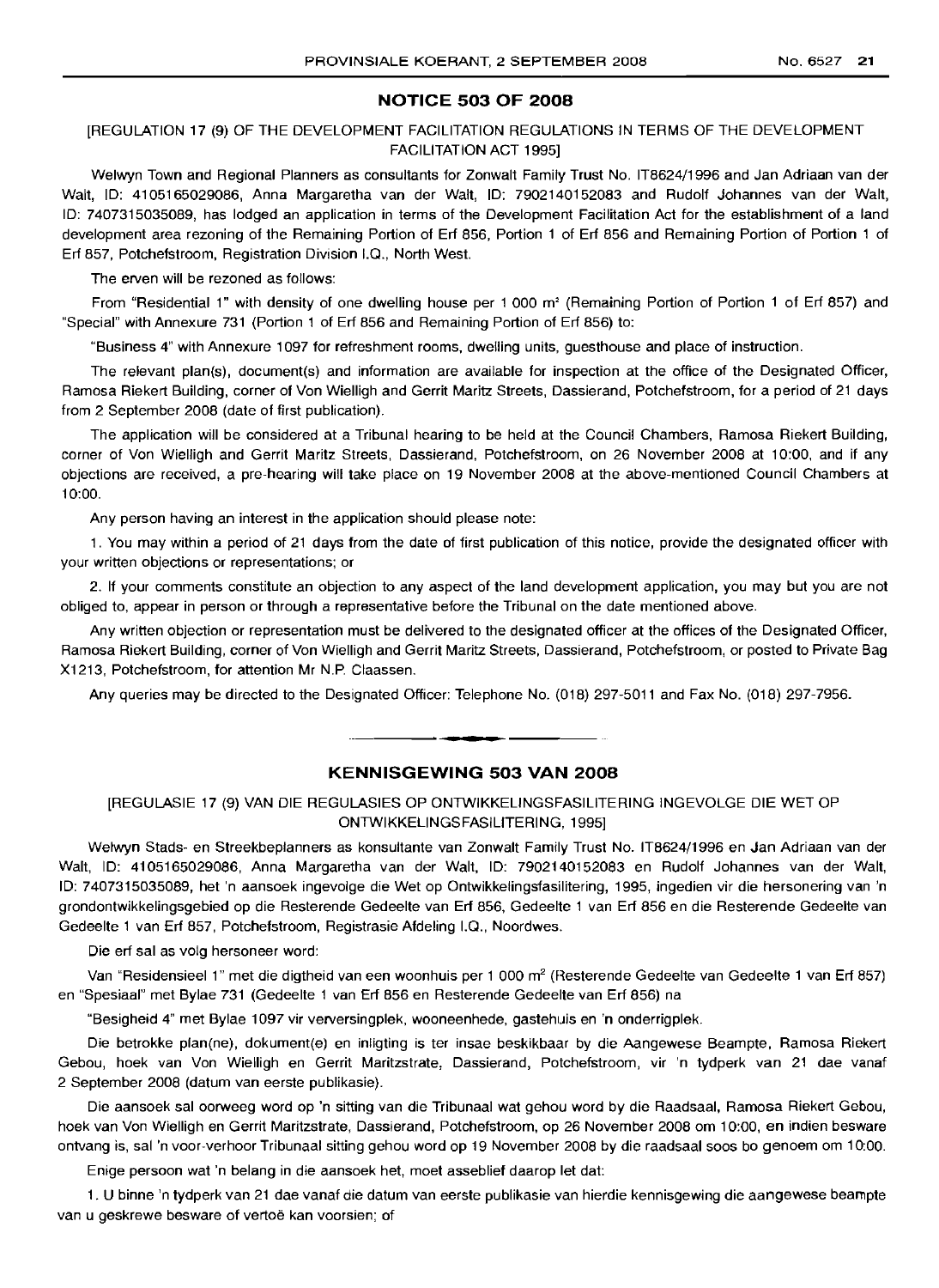2. Indien u kommentaar 'n beswaar teen enige aspek van die grondontwikkelingsaansoek daarstel, u of u verteenwoordiger persoonlik voor die Tribunaal kan verskyn op die datum hierbo vermeld, maar u is nie verplig nie.

Enige geskrewe beswaar of vertoe moet afgelewer word by die aangewese beampte by die kantore van die Aangewese Beampte, Ramosa Riekert Gebou, hoek van Von Wielligh en Gerrit Maritzstrate, Dassierand, Potchefstroom, of gepos word aan Privaatsak X1213, Potchefstroom, 2520, vir aandag Mm. N.P. Claassen.

Enige navrae kan gerig word aan die Aangewese Beampte by Telefoon No. (018) 297-5011 en Faks No. (018) 297-7956.

2-9

#### **NOTICE 504 OF 2008**

#### NOTICE CONCERNING APPLICATION FOR CONSENT USE

Symbio Planning Consultants hereby gives notice in terms of Clause 13/ 22 of the Hartbeespoort Town-planning Scheme, 1993, that an application for Consent Use has been submitted for Erf 238 of Schoemansville Township, Reg. Div. J.Q; NW. Province.

Application has been made for consent use to allow the owner to operate a Dentistry Medical Clinic at the home office on the property. The owner will continue to live on the property but will use a portion of the property for his dentistry practice.

Further particulars of the application are open for inspection at the office of the Municipal Manager of Town Planning, Dept. of Land, Housing and Environment, Fourth Floor, Room 15, Municipal Offices, Von Velden Street, Brits.

Any person who wishes to object to the granting of the application or who wishes to make representations in regard thereof shall submit his objections or representations in writing and in duplicate to the Municipal Manager at the above address or at P.O. Box 106, Brits, 0250 within a period of 28 days from the date of first publication of this notice, 26 August 2008.

Symbio Planning Consultants (Pty) Ltd, P.O. Box 291, Ifafi, 0260. Tel. (021) 253-2463 / 082 440 7959 .

#### **KENNISGEWING 504 VAN 2008**

**• n**

#### KENNISGEWING VAN AANSOEK VIR TOESTEMMINGS GEBRUIK

Symbio Planning Consultants gee hiermee kennis ingevolge Klousule 13 / 22 van die Dorpsbeplanningskema van Hartbeespoort, 1993, dat 'n aansoek vir toestemmings gebruik ontvang is vir Erf 238 van Schoemansville Dorp, Reg. Afd. J.Q. NW. Provinsie.

'n Aansoek is ingedien vir toestemmings gebruik om die grond eienaar toe te laat om 'n tandarts mediese kliniek te bedryf binne sy kantoor op sy erf. Die eienaar gaan nog op die erf bly maar wil 'n stuk van die grond gebruik vir sy tandarts praktyk.

Verdere besonderhede van die aansoek lê ter insae by die kantoor van die Munisipale Bestuurder: Stadsbeplanning, Department van Grond, Behuising, Omgewing, Vierde Vloer, Kamer 15, Munispale Kantore, Van Veldenstraat, Brits, binne 'n tydperk van 28 dae vanaf die datum van eerste publikasie van hierdie kennisgewing.

Enige persoon wat teen die toestaan van die aansoek beswaar wil maak of vertoë in verband daarmee wil rig, moet sy besware of vertoe skriftelik in tweevoud aan die Munisipale Bestuurder, by die bovermelde adres of by Posbus 106, Brits, 0250, binne 'n tydperk van 28 dae vanaf die datum van eerste publikasie van hierdie kennisgewing 26 Augustus 2008 indien.

Symbio Planning Consultants (Pty) Ltd, P.O. Box 291, Ifafi, 0260. Tel. (012) 253-2463 / 082 440 7959.

26-2

#### **NOTICE 505 OF 2008**

NOTICE OF APPLICATION FOR AMENDMENT OF THE POTCHEFSTROOM TOWN-PLANNING SCHEME, 1980, IN TERMS OF SECTION 56 (1) (b) (i) OF THE TOWN-PLANNING AND TOWNSHIPS ORDINANCE, 1986 (ORDINANCE 15 OF 1986)

#### **POTCHEFSTROOM AMENDMENT SCHEME 1571**

We, Welwyn Town and Regional Planners, being the authorised agent of the owner of the proposed Erven 1267, 1268, 1269 and 1270, situated in the Town Area, Baillie Park Extension 29, hereby give notice in terms of section 56 (1) (b) (i) of the Town-planning and Townships Ordinance, 1986, that we have applied to the Tlokwe City Council for the amendment of the town-planning scheme known as the Potchefstroom Town-planning Scheme, 1980, by the rezoning of the property described above, situated at Njala Street, Baillie Park, from "Residential 1" to "Residential 3".

Particulars of the application will lie for inspection during normal office hours at the office of the Municipal Manager, Wolmarans Street, Potchefstroom, for a period of 28 days from 2 September 2008.

Objections to or representations in respect of the application must be lodged with or made in writing to the Municipal Manager at the above address or at P.O. Box 113, Potchefstroom, 2520, within a period of 28 days from 2 September 2008.

Address of applicant: Welwyn Town and Regional Planners, P.O. Box 20508, Noordbrug, 2522. Tel: (018) 293-1536.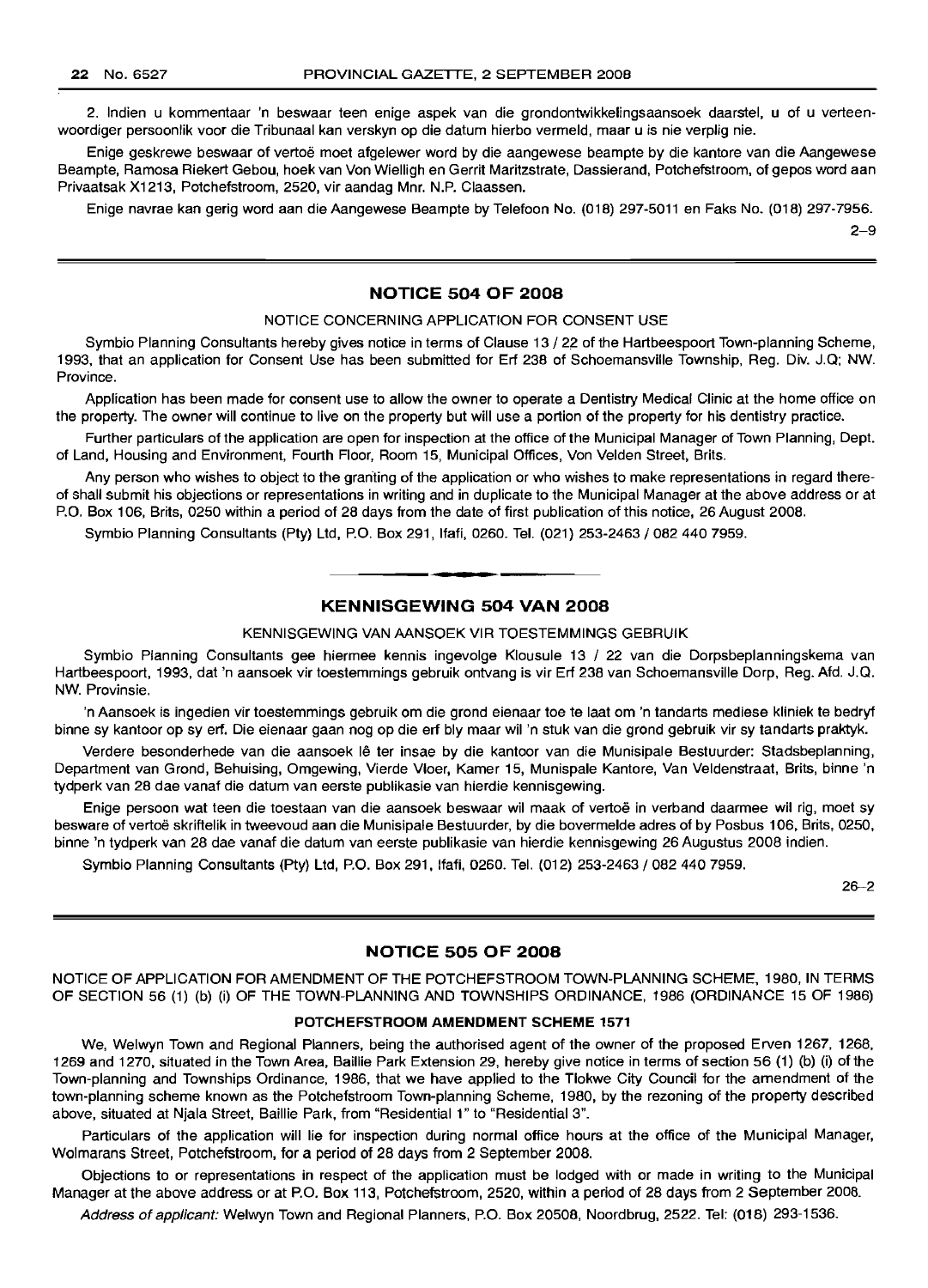#### KENNISGEWING 505 VAN 2008

KENNISGEWING VAN AANSOEK OM WYSIGING VAN DIE POTCHEFSTROOM DORPSBEPLANNINGSKEMA, 1980, INGEVOLGE ARTIKEL 56 (1) (b) (i) VAN DIE ORDONNANSIE OP DORPSBEPLANNING EN DORPE, 1986 (ORDONNANSIE 15 VAN 1986)

#### POTCHEFSTROOM·WYSIGINGSKEMA 1571

Ons, Welwyn Stads- en Streekbeplanners, synde die gemagtigde agent van die eienaar van die voorgestelde Erwe 1267, 1268, 1269 en 1270, qelee in die dorpsgebied, Baillie Park Uitbreiding 29, ingevolge artikel 56 (1) (b) (i) van die Ordonnansie op Dorpsbeplanning en Dorpe, 1986, gee hiermee kennis dat ons by die Tlokwe Stadsraad aansoek gedoen het om die wysiging van die dorpsbeplanningskema, bekend as die Potchefstroom-dorpsbeplanningskema, 1980, deur die hersonering van die eiendom hierbo beskryf, geleë te Njalastraat, Baillie Park, vanaf "Residensieel 1" na "Residensieel 3".

Besonderhede van die aansoek lê ter insae gedurende gewone kantoorure by die kantoor van die Munisipale Bestuurder, Wolmaransstraat, Potchefstroom, vir 'n tydperk van 28 dae vanaf 2 September 2008.

Besware teen of vertoe ten opsigte van die aansoek moet binne 'n tydperk van 28 dae vanaf 2 September 2008 skriftelik tot die Munisipale Bestuurder by bovermelde adres of by Posbus 113, Potchefstroom, 2520, ingedien of gerig word.

Adres van applikant: Welwyn Stads- en Streekbeplanners, Posbus 20508, Noordbrug, 2522. Tel: (018) 293-1536.

2-9

#### NOTICE 506 OF 2008

NOTICE OF APPLICATION FOR AMENDMENT OF TOWN-PLANNING SCHEME IN TERMS OF SECTION 56 (1) (b) (i) OF THE TOWN-PLANNING AND TOWNSHIPS ORDINANCE, 1986 (ORDINANCE 15 OF 1986)

#### RUSTENBURG LAND USE MANAGEMENT SCHEME, 2005-AMENDMENT SCHEME 482

Maxim Planning Solutions being the authorised agent of the owner of Portion 82 (a portion of Portion 2) of the farm Waterval No. 306-JQ, hereby gives notice in terms of section 56 (1) (b) (i) of the Town-planning and Townships Ordinance, 1986, that we have applied to the Rustenburg Local Municipality for the amendment of the town-planning scheme known as Rustenburg Land Use Management Scheme, 2005, by the rezoning of the property described above, situated South East of the P16-1 and D108 crossing, from "Agricultural" to "Special" for mining purposes, including, *inter alia*, but not restricted to, offices and training facilities associated with mining activities.

Particulars of the application will lie for inspection during normal office hours at the office of the Director: Planning and Development, Room 313, Missionary Mpheni House, c/o Beyers Naude and Nelson Mandela Drives, Rustenburg, for the period of 28 days from 2 September 2008.

Objections to or representations in respect of the application must be lodged with or made in writing to the Municipal Manager at the above address or at PO. Box 16, Rustenburg, 0300, within a period of 28 days 2 September 2008.

Address of authorised agent: Maxim Planning Solutions, 37 Von Wielligh Street, Rustenburg; P.O. Box 21114, Proteapark, 0305. Tel: (014) 592-9489. (2/1124)

#### KENNISGEWING 506 VAN 2008

**I •**

KENNISGEWING VAN AANSOEK OM WYSIGING VAN DORPSBEPLANNINGSKEMA INGEVOLGE ARTIKEL 56 (1) (b) (i) VAN DIE ORDONNANSIE OP DORPSBEPLANNING EN DORPE, 1986 (ORDONNANSIE 15 VAN 1986)

#### RUSTENBURG LAND USE MANAGEMENT SCHEME, 2005-WYSIGINGSKEMA 482

Maxim Planning Solutions synde die gemagtigde agent van die eienaar van Gedeelte 82 ('n gedeelte van Gedeelte 2) van die plaas Waterval No. 306-JQ, gee hiermee ingevolge artikel 56 (1) (b) (i) van die Ordonnansie op Dorpsbeplanning en Darpe, 1986, kennis dat ons by die Rustenburg Plaaslike Munisipaliteit aansoek gedoen het om die wysiging van die dorpsbeplanningskema bekend as Rustenburg Land Use Management Scheme, 2005, deur die hersonering van die eiendom hierbo beskryf, geleë Suid-Oos van die P16-1- en D108-kruising, vanaf "Landbou" na "Spesiaal" vir mynboudoeleindes, ingesluit onder andere, maar nie beperk tot, kantore en opleidingsfasiliteite geassosieer met mynboubedrywighede.

Besonderhede van die aansoek lê ter insae gedurende gewone kantoorure by die kantoor van die Direkteur: Beplanning en Ontwikkeling, Kamer 313, Missionary Mpheni House, h/v Beyers Naude- en Nelson Mandelarylaan, Rustenburg, vir 'n tydperk van 28 dae vanaf 2 September 2008.

Beware teen of vertoe ten opsigte van die aansoek moet binne 'n tydperk van 28 dae vanaf 2 September 2008 skriftelik by of tot die Munispale Bestuurder by bovermelde adres of by Posbus 16, Rustenburg, 0300, ingedien of gerig word.

Adres van gemagtigde agent: Maxim Planning Solutions, Von Wiellighstraat 37, Rustenburg; Posbus 21114, Proteapark, 0305. Tel: (014) 592-9489. (2/1124)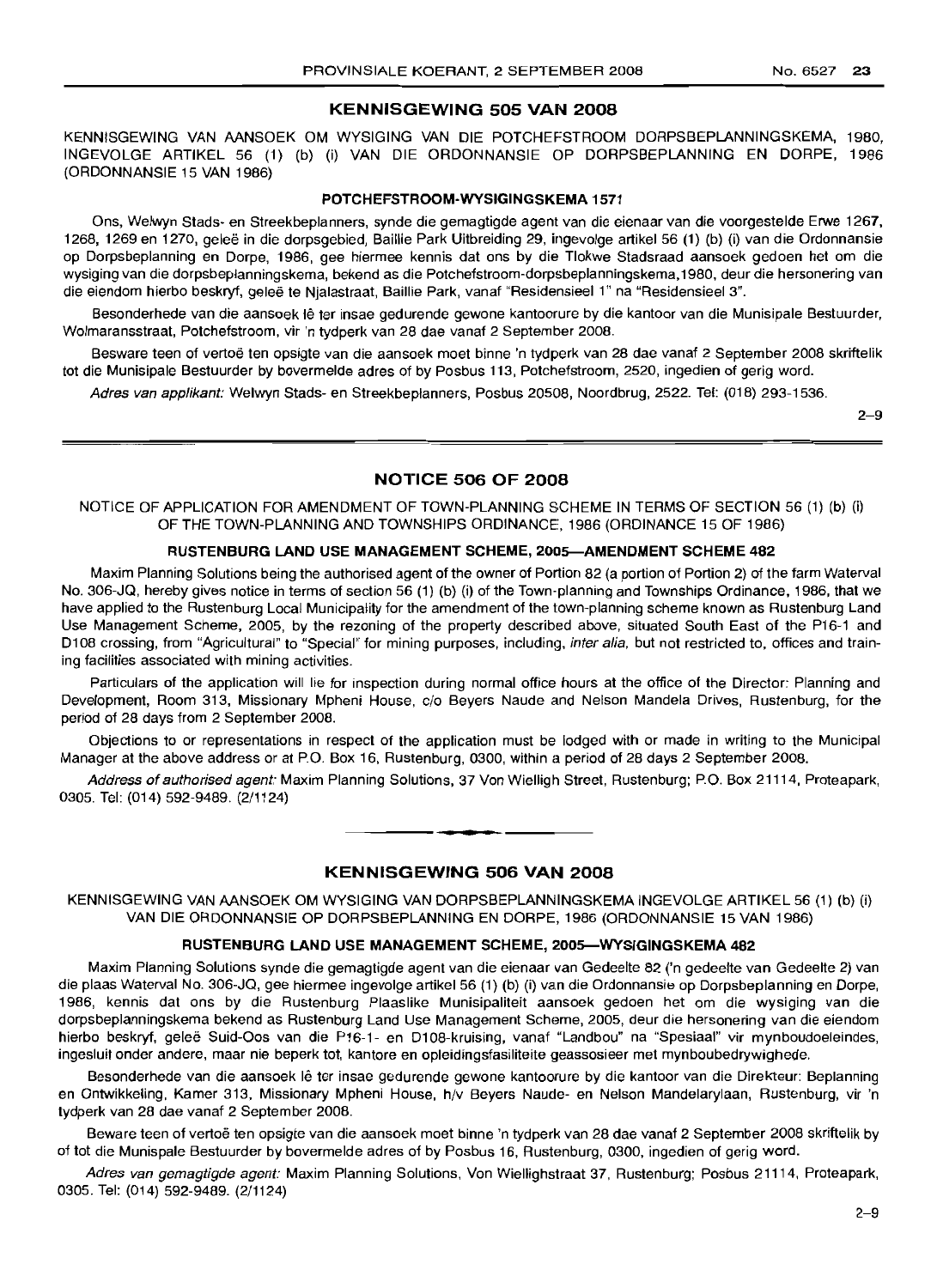#### NOTICE 507 OF 2008

#### NOTICE OF APPLICATION FOR AMENDMENT OF TOWN-PLANNING SCHEME IN TERMS OF SECTION 56 (1) (b) (i) OF THE TOWN-PLANNING AND TOWNSHIPS ORDINANCE, 1986 (ORDINANCE 15 OF 1986)

#### MAQUASSI HILLS LAND USE MANAGEMENT SCHEME, 2007-AMENDMENT SCHEME 13

Maxim Planning Solutions being the authorised agent of the owner of Wolfaardt Street and a portion of Buxton Street, Leeudoringstad, hereby gives notice in terms of section 56 (1) (b) (i) of the Town-planning and Townships Ordinance, 1986, that we have applied to the Maquassi Hills Local Municipality for the amendment of the town-planning scheme known as Maquassi Hills Local Management Scheme, 2007, as amended, by the rezoning of Wolfaardt Street and a portion of Buxton Street, Leeudoringstad, situated within the southern portion of Leeudoringstad, from "Existing Public Roads" to "Industrial 2".

Particulars of the application will lie for inspection during normal office hours at the office of the Municipal Manager, Maquassi Hills Local Municipality, Kruger Street, Wolmaransstad, for the period of 28 days from 5 September 2008.

Objections to or representations in respect of the application must be lodged with or made in writing to the Municipal Manager at the above address or posted to Private Bag X3, Wolmaransstad, 2630, within a period of 28 days from 5 September 2008.

Address of authorised agent: Maxim Planning Solutions, 56 Archbishop Desmond Tutu Street, Klerksdorp; P.O. Box 10681, Klerksdorp, 2570. Tel: (018) 462-1756 (2/1146).

**• •**

#### KENNISGEWING 507 VAN 2008

KENNISGEWING VAN AANSOEK OM WYSIGING VAN DORPSBEPLANNINGSKEMA INGEVOLGE ARTIKEL 56 (1) (b) (i) VAN DIE ORDONNANSIE OP DORPSBEPLANNING EN DORPE, 1986 (ORDONNANSIE 15 VAN 1986)

#### MAQUASSI HILLS LAND USE MANAGEMENT SCHEME, 2007-WYSIGINGSKEMA 13

Maxim Planning Solutions synde die gemagtigde agent van die eienaar van Wolfaardtstraat en 'n gedeelte van Buxtonstraat, Leeudoringstad, gee hiermee ingevolge artikel 56 (1) (b) (i) van die Ordonnansie op Dorpsbeplanning en Dorpe, 1986, kennis dat ons by die Maquassi Hills Plaaslike Munisipaliteit aansoek gedoen het om die wysiging van die Maquassi Hills Land Use Management Scheme, 2007, soos gewysig, deur die hersonering van Wolfaardtstraat en 'n gedeelte van Buxtonstraat, Leeudoringstad, geleë in die suidelike deel van Leeudoringstad, vanaf "Bestaande Openbare Paaie" na "Industrieel 2".

Besonderhede van die aansoek lê ter insae gedurende gewone kantoorure by die kantoor van die Munisipale Bestuurder, Maquassi Hills Plaaslike Munisipaliteit, Krugerstraat, Wolmaransstad, vir 'n tydperk van 28 dae vanaf 5 September 2008.

Besware teen of vertoë ten opsigte van die aansoek moet binne 'n tydperk van 28 dae vanaf 5 September 2008 skriftelik by of tot die Munisipale Bestuurder by bovermelde adres of by Privaatsak X3, Wolmaransstad, 2630, ingedien of gerig word.

Adres van gemagtigde agent: Maxim Planning Solutions, Archbishop Desmond Tutustraat 56, Klerksdorp; Posbus 10681, Klerksdorp, 2570. Tel: (018) 462-1756 (2/1146).

2-9

#### NOTICE 508 OF 2008

NOTICE OF APPLICATION FOR AMENDMENT OF TOWN-PLANNING SCHEME IN TERMS OF SECTION 56 (1) (b) (i) OF THE TOWN-PLANNING AND TOWNSHIPS ORDINANCE, 1986 (ORDINANCE 15 OF 1986)

#### MAQUASSI HILLS LAND USE MANAGEMENT SCHEME, 2007-AMENDMENT SCHEME 15

Maxim Planning Solutions being the authorised agent of the owner of Portion 29 of Erf 883, Wolmaransstad, hereby gives notice in terms of section 56 (1) (b) (i) of the Town-planning and Townships Ordinance, 1986, that we have applied to the Maquassi Hills Local Municipality for the amendment of the town-planning scheme known as Maquassi Hills Local Management Scheme, 2007, as amended, by the rezoning of Portion 29 of Erf 883, Wolmaransstad, situated adjacent to Leijd Street, between President, Pavillion and Joubert Streets, from "Residential 1" to "Residential 2" for the purposes of six (6) dwelling units.

Particulars of the application will lie for inspection during normal office hours at the office of the Municipal Manager, Maquassi Hills Local Municipality, Kruger Street, Wolmaransstad, for the period of 28 days from 5 September 2008.

Objections to or representations in respect of the application must be lodged with or made in writing to the Municipal Manager at the above address or posted to Private Bag X3, Wolmaransstad, 2630, within a period of 28 days from 5 September 2008.

Address of authorised agent: Maxim Planning Solutions, 56 Archbishop Desmond Tutu Street, Klerksdorp; P.O. Box 10681, Klerksdorp, 2570. Tel: (018) 462-1756 (2/1149).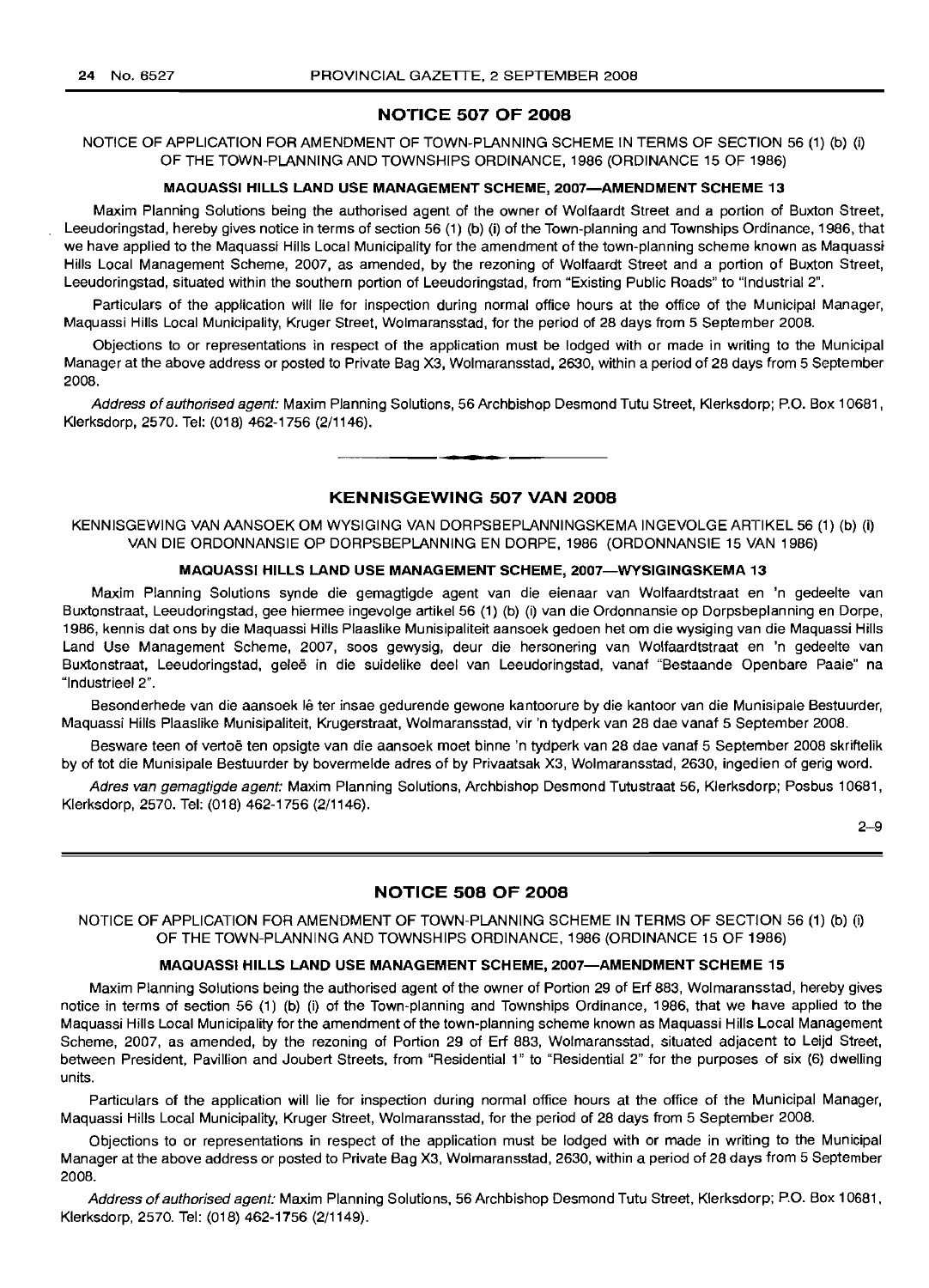#### **KENNISGEWING 508 VAN 2008**

KENNISGEWING VAN AANSOEK OM WYSIGING VAN DORPSBEPLANNINGSKEMA INGEVOLGE ARTIKEL 56 (1) (b) (i) VAN DIE ORDONNANSIE OP DORPSBEPLANNING EN DORPE, 1986 (ORDONNANSIE 15 VAN 1986)

#### **MAQUASSI HILLS LAND USE MANAGEMENT SCHEME, 2007-WYSIGINGSKEMA 15**

Maxim Planning Solutions synde die gemagtigde agent van die eienaar van Gedeelte 29 van Erf 883, Wolmaransstad, gee hiermee ingevolge artikel 56 (1) (b) (i) van die Ordonnansie op Dorpsbeplanning en Dorpe, 1986, kennis dat ons by die Maquassi Hills Plaaslike Munisipaliteit aansoek gedoen het om die wysiging van die Maquassi Hills Land Use Management Scheme, 2007, soos gewysig, deur die hersonering van Gedeelte 29 van Erf 883, Wolmaransstad, geleë aanliggend tot Leijdstraat tussen President-, Pavillion- en Joubertstraat, vanaf "Residensieel 1" na "Residensieel 2" vir die doeleindes van ses (6) wooneenhede.

Besonderhede van die aansoek lê ter insae gedurende gewone kantoorure by die kantoor van die Munisipale Bestuurder, Maquassi Hills Plaaslike Munisipaliteit, Krugerstraat, Wolmaransstad, vir 'n tydperk van 28 dae vanaf 5 September 2008.

Besware teen of vertoe ten opsigte van die aansoek moet binne 'n tydperk van 28 dae vanaf 5 September 2008 skriftelik by of tot die Munisipale Bestuurder by bovermelde adres of by Privaatsak X3. Wolmaransstad, 2630, ingedien of gerig word.

Adres van gemagtigde agent: Maxim Planning Solutions, Archbishop Desmond Tutustraat 56, Klerksdorp; Posbus 10681, Klerksdorp, 2570. Tel: (018) 462-1756 (2/1149).

2-9

#### **NOTICE 509 OF 2008**

NOTICE OF APPLICATION FOR THE AMENDMENT OF THE TOWN-PLANNING SCHEME, IN TERMS OF SECTION 56 (1) (b) (i) OF THE TOWN-PLANNING AND TOWNSHIPS ORDINANCE, 1986 (ORDINANCE 15 OF 1986)

#### **DITSOBOTLA AMENDMENT SCHEME 30**

I, D.J. Jacobs, the owner of Portion 56 (a portion of Portion 1) of the Farm Elandsfontein 34 I.P., hereby give notice in terms of section 56 (1) (b) (i) of the Town-planning and Townships Ordinance, 1986, that I have applied to the Ditsobotla Local Municipality for the amendment of the town-planning scheme known as Ditsobotla Town-planning Scheme, 2007, by the rezoning of the property described above, at the Farm Elandsfontein, Lichtenburg District, from "Agricultural" to "Special" with an annexure.

Particulars of the application will lie for inspection during normal office hours at the office of the Municipal Manager, Room 4, from 2 September 2008.

Objections to or representations in respect of the applications must be lodged with or made in writing to the Municipal Manager at the above address or at P.O. Box 7, Lichtenburg, 2740, within a period of 28 days from 2 September 2008.

Address of applicant: P.O. Box 689, Lichtenburg, 2740.

#### **KENNISGEWING 509 VAN 2008**

**•**

KENNISGEWING VAN AANSOEK OM WYSIGING VAN DORPSBEPLANNINGSKEMA INGEVOLGE ARTIKEL 56 (1) (b) (i) VAN DIE ORDONNANSIE OP DORPSBEPLANNING EN DORPE, 1986 (ORDONNANSIE 15 VAN 1986)

#### **DITSOBOTLA-WYSIGINGSKEMA 30**

Ek, D.J. Jacobs, die eienaar van Gedeelte 59 ('n gedeelte van Gedeelte 1) van die Plaas Elandsfontein 34 I.P., gee hiermee ingevolge artikel 56 (1) (b) (i) van die Ordonnansie op Dorpsbeplanning en Dorpe, 1986, kennis dat ek by die Ditsobotla Plaaslike Munisipaliteit aansoek gedoen het om die wysiging van die dorpsbeplanningskema bekend as Ditsobotladorpsbeplanningskema, 2007, deur die hersonering van die eiendom hierbo beskryf, gelee te die plaas Elandsfontein, Lichtenburg, van "Landbou" na "Spesiaal" met aanhangsel.

Besonderhede van die aansoek lê ter insae gedurende gewone kantoorure by die kantoor van die Munisipale Bestuurder, Kamer 4, Eerste Vloer, Burgersentrum, h/v Dr Nelson Mandelaweg en Transvaalstraat, Lichtenburg, Tel: (018) 632-5051 vir 'n tydperk van 28 dae vanaf 2 September 2008.

Besware teen of vertoe ten opsigte van die aansoek moet binne 'n tydperk van 28 dae vanaf 2 September 2008 skriftelik by of tot die Munisipale Bestuurder by bovermelde adres of by Posbus 7, Lichtenburg, 2740, ingedien of gerig word.

Adres van applikante: Posbus 689, Lichtenburg, 2740.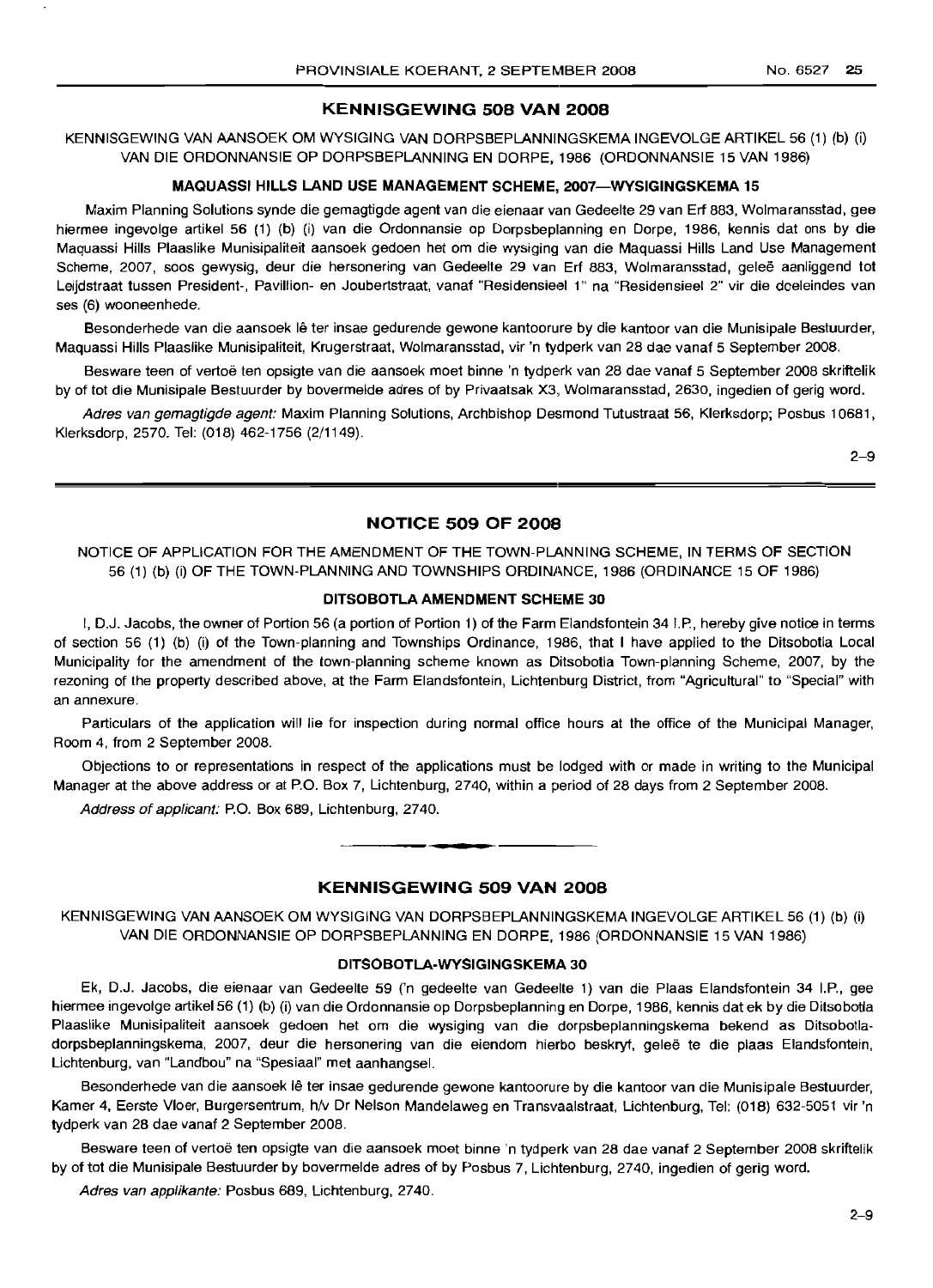#### NOTICE 510 OF 2008

NOTICE OF APPLICATION FOR THE AMENDMENT OF THE TOWN-PLANNING SCHEME IN TERMS OF SECTION 56 (1) (b) (i) OF THE TOWN-PLANNING AND TOWNSHIPS ORDINANCE, 1986 (ORDINANCE 15 OF 1986)

#### KLERKSDORP LAND USE MANAGEMENT SCHEME 2005

#### AMENDMENT SCHEME 453

I, Ian Joynt, authorized agent of the owner of a portion of Erf 34, Wilkoppies, hereby give notice in terms of section 56 (1) (b) (i) of the Town-planning and Townships Ordinance, 1986, that I have applied to the City Council of Klerksdorp, for the amendment of the town-planning scheme known as the Klerksdorp Land Use Management Scheme, 2005, by the rezoning of the property, adjacent to Jan van Riebeeck Street, from "Residential 1" to "Residential 2", with an Annexure.

Particulars of the application will lie for inspection during normal office hours at the office of the Town Clerk, Room 107, Municipal Building, Pretoria Street, Klerksdorp, for a period of 28 days from 2 September 2008.

Objection to or representations in respect of the application must be lodged with or made in writing to the Town Clerk at the above address or at PO Box 99, Klerksdorp, 2570, or at PO Box 5867, Doringkruin, 2576, within a period of 28 days from 2 September 2008.

Address of agent: I Joynt Land Surveyor, PO Box 5867, Doringkruin, 2576. Tel: (018) 468-7534. Fax: (018) 468-1454.

### **•** KENNISGEWING 510 VAN 2008

KENNISGEWING VAN AANSOEK OM WYSIGING VAN DORPSBEPLANNINGSKEMA INGEVOLGE ARTIKEL 56 (1) (b) (i) VAN DIE ORDONNANSIE OP DORPSBEPLANNING EN DORPE, 1986 (ORDONNANSIE 15 VAN 1986)

#### KLERKSDORP GRONDGEBRUIKBESTUURSKEMA 2005

#### WYSIGINGSKEMA 453

Ek, Ian Joynt, gemagtigde agent van die eienaar van 'n gedeelte van Erf 34, Wilkoppies, gee hiermee ingevolge artikel 56 (1) (b) (i) van die Ordonnansie op Dorpsbeplanning en Dorpe, 1986, kennis dat ek by die Stadsraad van Klerksdorp, aansoek gedoen het om die wysiging van die dorpsbeplanningskema bekend as die Klerksdorp-grondgebruiksbestuurskema, 2005, soos gewysig, deur die hersonering van die eiendom hierbo beskryf, gelee aanliggend aan Jan van Riebeeckstraat, van "Residensieel 1" tot "Residensieel 2", met 'n Bylaag.

Besonderhede van die aansoek lê ter insae gedurende gewone kantoorure by die kantoor van die Stadsklerk, Pretoriastraat, Burgersentrum, Kamer 107, Klerksdorp, vir 'n tydperk van 28 dae vanaf 2 September 2008.

Besware teen of vertoe ten opsigte van die aansoek moet binne 'n tydperk van 28 dae skriftelik by of tot die Stadsklerk by bovermelde adres of by Posbus 99, Klerkdsdorp, 2570, of by Posbus 5867, Doringkruin, 2576, ingedien of gerig word binne 'n tydperk van 28 dae vanaf 2 September 2008.

Adres van agent: I Joynt Landmeter, Posbus 5867, Doringkruin, 2576. Tel: (018) 468-7534. Faks: (018) 468-1454.

2-9

#### NOTICE 511 OF 2008

#### NOTICE OF APPLICATION FOR ESTABLISHMENT OF TOWNSHIP

We, Lombard Du Preez Professional Land Surveyors, being the authorized agents of the registered owner, hereby give notice in terms of section 96 read with section 69 (6) (a) of the Town-planning and Townships Ordinance, 1986, that I have applied to the Local Municipality of Madibeng to establish the township referred to in the Annexure hereto.

Particulars of the application will lie for inspection during normal office hours at the Municipal Offices, Van Velden Street, Brits, for a period of 28 days from 2 September 2008, being the date of first publication of this notice.

Objections to or representations in respect of the application must be lodged with or made in writing to the Municipal Manager, at the above address or at PO Box 106, Brits, 0250, within a period of 28 days from 2 September 2008.

#### ANNEXURE

#### Name of township: Zilkaatsnek Wildlife Estate Extension 4.

Full name of applicant: Lombard du Preez Professional Land Surveyors and Town Planners.

Number of erven in proposed township: 362.

Residential 1: 348. Residential 3: 2. Special for Clubhouse: 1. Special for Private Road: 3. Agriculture: 8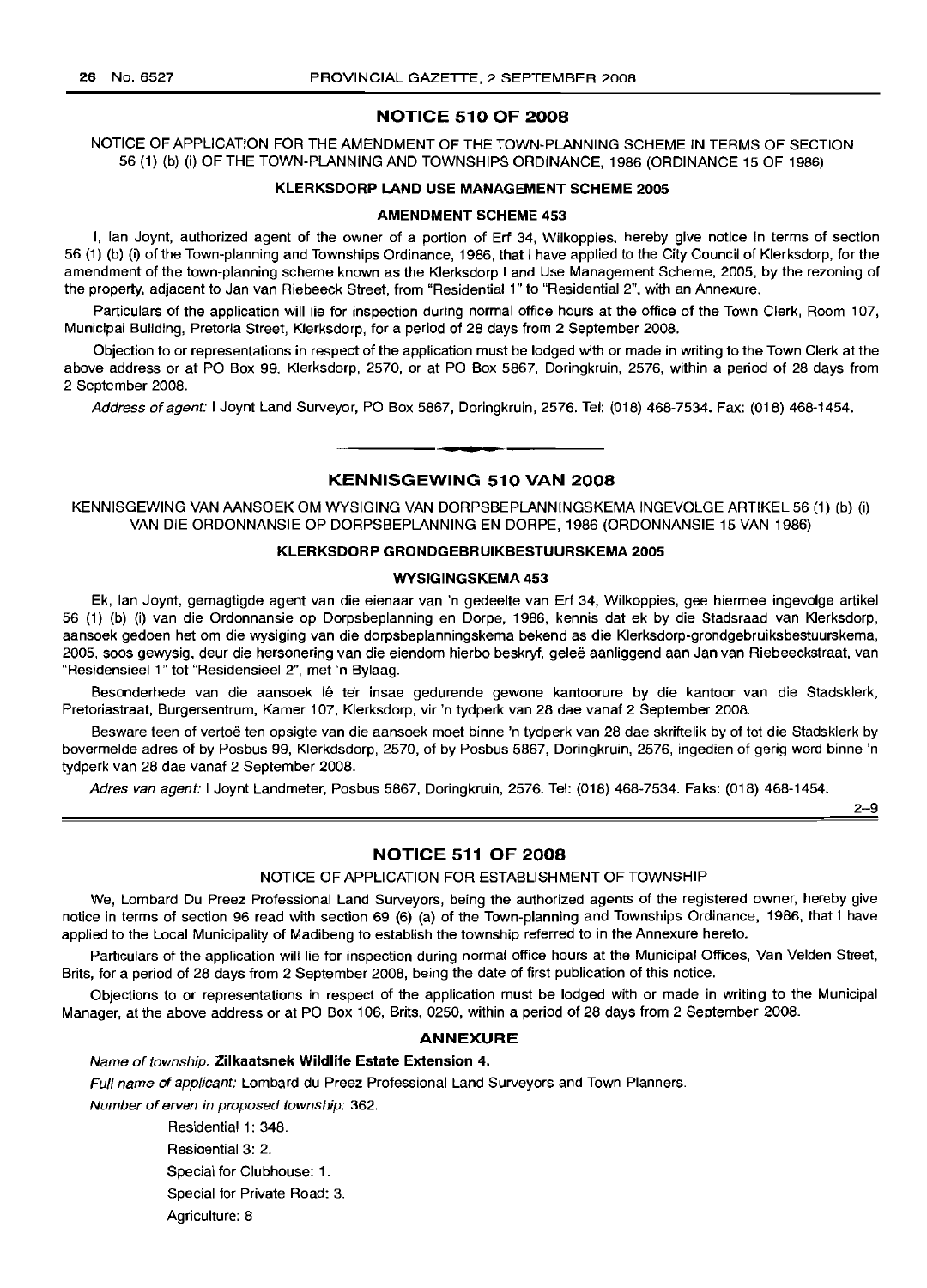Description of land on which the township is to be established: A portion of Portion 111 and a portion of Portion 205 of the farm Zilkaatznek No. 439-JQ.

Locality of proposed township: Situated south of the N4 which forms the northern boundary of the township and directly north of Zilkaatsnet Willdlife Estate Extension 5

Address of applicant: Lombard du Preez Professional Land Surveyors, P O Box 798, Brits, 0250. Tel. (012) 252-5959.

#### **KENNISGEWING 511 VAN 2008**

**•**

#### KENNISGEWING VAN AANSOEK OM STIGTING VAN DORP

Ons, Lombard du Preez Professionele Landmeters, synde die agente van die eienaar, gee hiermee ingevolge artikel 96 saamgelees met artikel 69 (6) (a) van die Ordonnansie op Dorpsbeplanning en Dorpe, 1986, kennis dat ons by die Plaaslike Munisipaliteit van Madibeng, aansoek gedoen het om die dorp in die Bylae hierby genoem, te stig.

Besonderhede van die aansoek lê ter insae gedurende gewone kantoorure by die Munisipale Kantore, Van Veldenstraat, Brits, vir 'n tydperk van 28 dae vanaf 2 September 2008 synde die datum van eerste publikasie van hierdie kennisgewing.

Besware teen of vertoe ten opsigte van die aansoek moet binne 'n tydperk van 28 dae vanaf 2 September 2008 skriftelik by of tot die Munisipale Bestuurder, Brits, by bovermelde adres of by Posbus 106, Brits, 0250, ingedien of gerig word.

#### **BYLAE**

#### Naan van die dorp: **Zilkaatsnek Wildlife Estate Uitbreiding** 4.

Volle naam van aansoeker: Lombard du Preez Professionele Landmeters en Stadsbeplanners.

Aantal erwe in voorqestelde dorp: 362.

Residensieel 1: 348. Residensieel 3: 2. Spesiaal vir Klubhuis: 1. Spesiaal vir Privaatpad: 3. Landbou: 8

Beskrywing van grond waarop dorp gestig staan te word: 'n gedeelte van Gedeelte 111 en 'n gedeelte van Gedeelte 205 van die plaas Zilkaatsnek No. 439-JQ.

Ligging van die voorgestelde dorp: Geleë suid van die N4 wat die Noordelike grens van die dorp vorm en direk Noord van Zilkaatsnek Wildlife Estate Uitbreiding 5.

Adres van applikant: Lombard du Preez Professionele Landmeters, Posbus 798, Brits, 0250. Tel. (012) 252-5959.

26-2

#### **NOTICE 512 OF 2008**

#### NOTICE OF APPLICATION FOR ESTABLISHMENT OF TOWNSHIP

We, Lombard Du Preez Professional Land Surveyors, being the authorized agents of the registered owner, hereby give notice in terms of section 96 read with section 69 (6) (a) of the Town-planning and Townships Ordinance, 1986, that I have applied to the Local Municipality of Madibeng to establish the township referred to in the Annexure hereto.

Particulars of the application will lie for inspection during normal office hours at the Municipal Offices, Van Velden Street, Brits, for a period of 28 days from 2 September 2008, being the date of first publication of this notice.

Objections to or representations in respect of the application must be lodged with or made in writing to the Municipal Manager, at the above address or at PO Box 106, Brits, 0250, within a period of 28 days from 2 September 2008.

#### **ANNEXURE**

#### Name of township: **Zilkaatsnek Wildlife Estate Extension** 5.

Full name of applicant: Lombard du Preez Professional Land Surveyors and Town Planners.

Number of erven in proposed township: 402.

Residential 1: 384. Residential 3: 6. Special for Private Road: 3. Agriculture: 9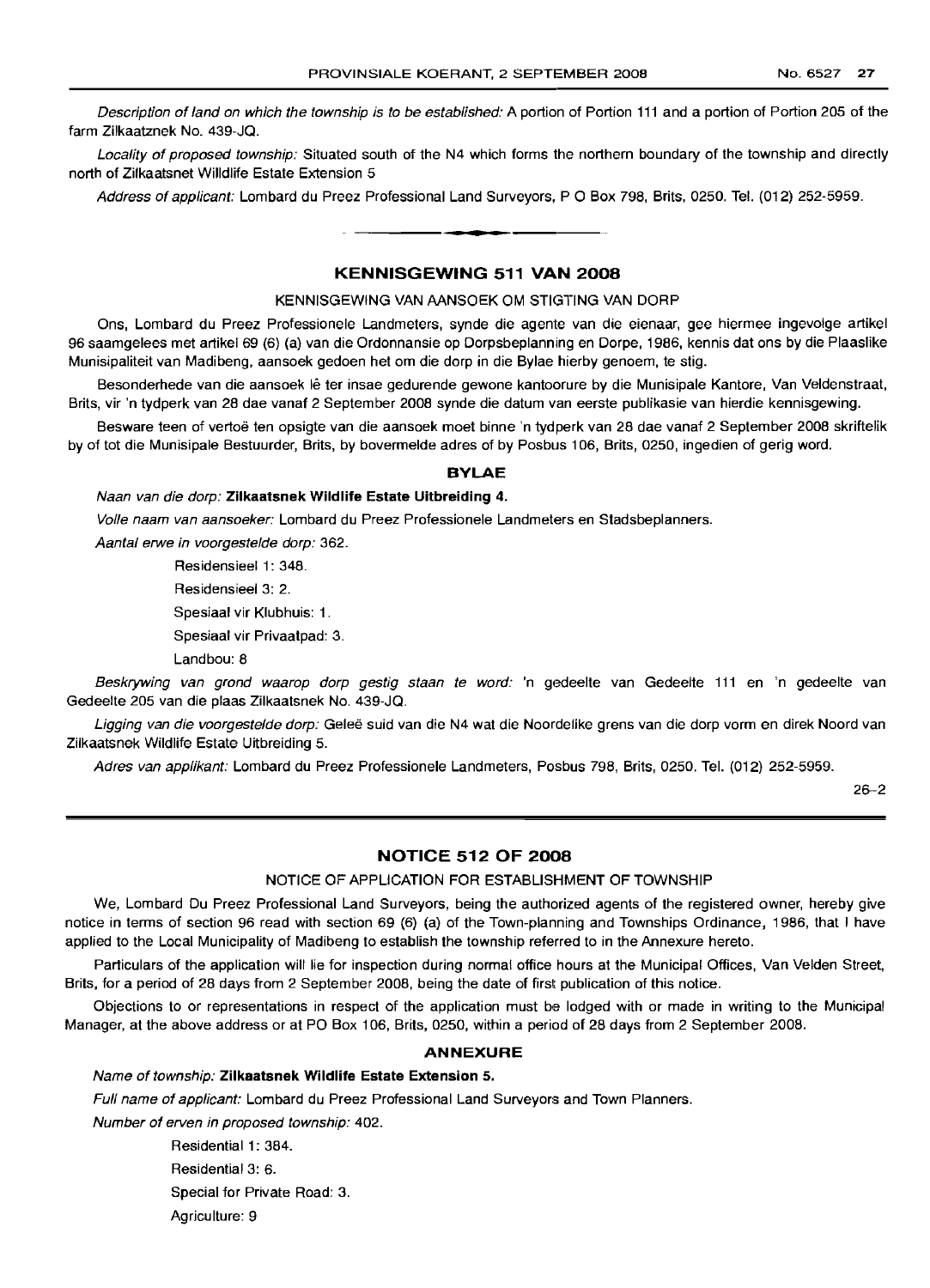Description of land on which the township is to be established: A portion of Portion 111 and a portion of Portion 205 of the farm Zilkaatznek No. 439-JQ.

Locality of proposed township: Situated between Road P106-1 and Zilkaatsnet Willdlife Estate Extension along the southern boundary and Zilkaatsnek Willdlife Estate Ext. 4 along the northern boundary.

Address of applicant: Lombard du Preez Professional Land Surveyors, P O Box 798, Brits, 0250. Tel. (012) 252-5959.

#### KENNISGEWING 512 VAN 2008

**• •**

#### KENNISGEWING VAN AANSOEK OM STIGTING VAN DORP

Ons, Lombard du Preez Professionele Landmeters, synde die agente van die eienaar, gee hiermee ingevolge artikel 96 saamgelees met artikel 69 (6) (a) van die Ordonnansie op Dorpsbeplanning en Dorpe, 1986, kennis dat ons by die Plaaslike Munisipaliteit van Madibeng, aansoek gedoen het om die dorp in die Bylae hierby genoem, te stig.

Besonderhede van die aansoek lê ter insae gedurende gewone kantoorure by die Munisipale Kantore, Van Veldenstraat, Brits, vir 'n tydperk van 28 dae vanaf 2 September 2008 synde die datum van eerste publikasie van hierdie kennisgewing.

Besware teen of vertoë ten opsigte van die aansoek moet binne 'n tydperk van 28 dae vanaf 2 September 2008 skriftelik by of tot die Munisipale Bestuurder, Brits, by bovermelde adres of by Posbus 106, Brits, 0250, ingedien of gerig word.

#### BYLAE

#### Naan van die dorp: Zilkaatsnek Wildlife Estate Uitbreiding 4.

Volle naam van aansoeker: Lombard du Preez Professionele Landmeters en Stadsbeplanners.

Aantal erwe in voorgestelde dorp: 402.

Residensieel 1: 384.

Residensieel 3: 6.

Spesiaal vir Privaatpad: 3.

Landbou: 9

Beskrywing van grond waarop dorp gestig staan te word: 'n gedeelte van Gedeelte 111 en 'n gedeelte van Gedeelte 205 van die plaas Zilkaatsnek No. 439-JQ.

Ligging van die voorgestelde dorp: Geleë tussen pad P106-1 en Zilkaatsnek Wildlife Estate langs die suidelike grens en Zilkaatsnek Wildlife Estate X4, langs die Noordelike grens.

Adres van applikant: Lombard du Preez Professionele Landmeters, Posbus 798, Brits, 0250. Tel. (012) 252-5959.

2-9

#### NOTICE 513 OF 2008

REMOVAL OF RESTRICTIONS ACT, 1967

#### REMOVAL OF RESTRICTIONS ON ERF 5859, VRYBURG

It is hereby notified in terms of section 2 (1) of the Removal of Restrictions Act, 1967 (Act No. 84 of 1967), that the Premier has approved the following:

- The removal of conditions A1.1; AI.1 (a); AI.1 (b); A.1.2; A1.5(a) and A.1.5.(b) in Deed of Transfer T2038/2002 as well as.
- The simultaneous rezoning of the Vryburg Town-planning Scheme from "Authority" to "Residential 2" and "Special" (for the purposes of a Private Road and access) and the subdivision of Erf 5859, into one-hundred and-thirty-four erven.

GO 15/4/2/1/140/7

#### KENNISGEWING 513 VAN 2008

**•**

WET OP OPHEFFING VAN BEPERKINGS, 1967

#### DIE OPHEFFING VAN TITEL VOORWAARDES VAN ERF 5859, VRYBURG

Hierby word ooreenkomstig die bepalings van artikel 2 (1) van die Wet op Opheffing van Beperkings, 1967 (Wet No. 84 van 1967), bekend gemaak dat die Premier die volgende goedgekeur het: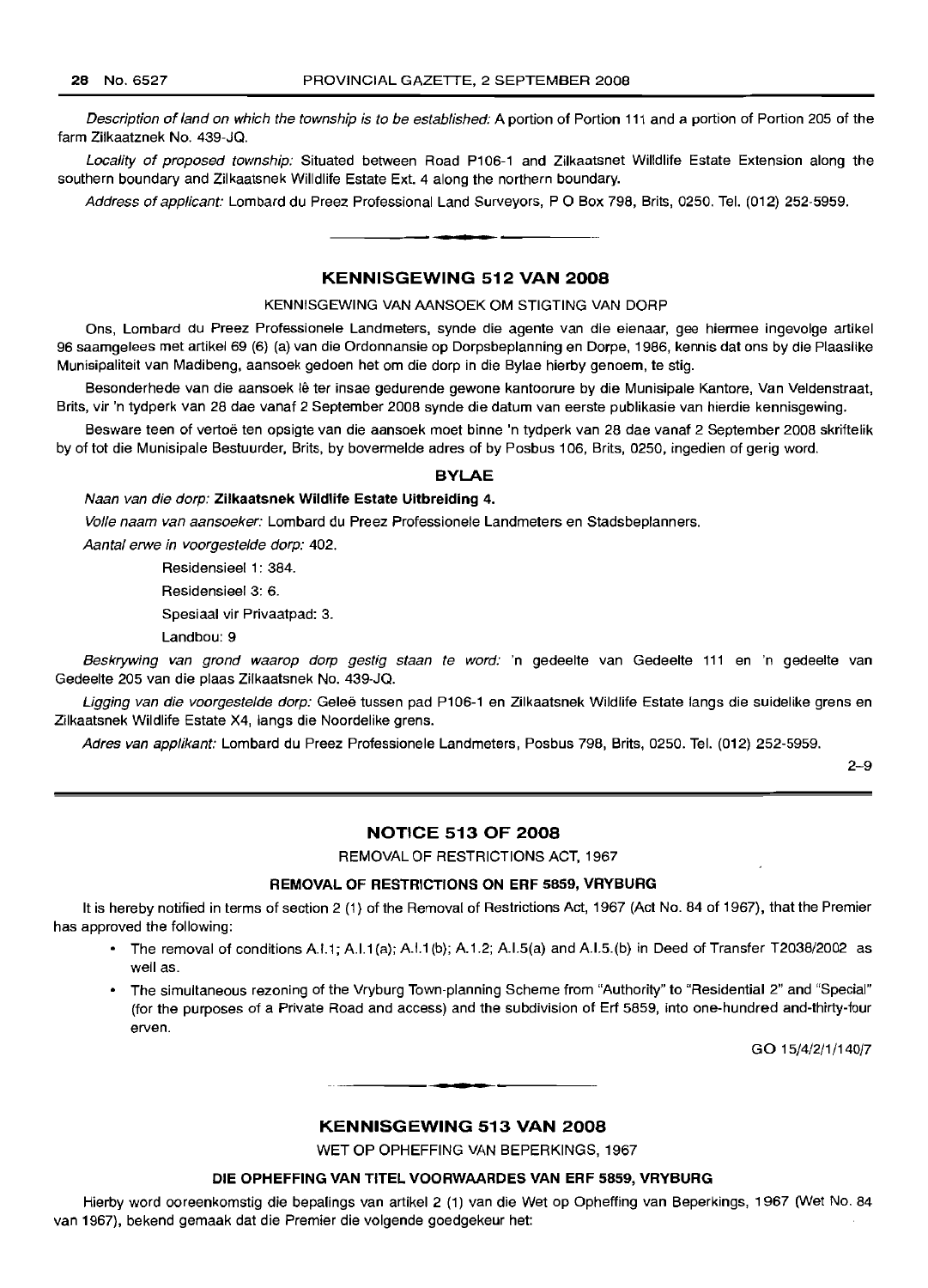- Die opheffing van voorwaardes A.I.1; A.I.1(a); A.I.1(b); A.1.2; A.I.5(a) en A.I.5.(b) in Akte van Transport T2038/2002 asook
- die gelyktydige wysiging van die Vryburg-dorpsbeplanningskema vanaf "Gesag" na "Residensieel 2" en "Spesiaal" (vir privaat pad en toegangsdoeleindes) en die onderverdeling van Erf 5859 in eenhonderd-vier-en-dertig gedeeltes.

GO 15/4/2/1/140/7

#### **NOTICE 514 OF 2008**

#### **AMENDMENT OF GENERAL PLAN OF TSWELELANG EXTENSION 4 TOWNSHIP (DISTRICT WOLMARANSSTAD)**

Notice is hereby given in terms of the provisions of section 90 (5) of the Town-planning and Townships Ordinance, 1986 (Ordiannce 15 of 1986), that the General Plan of Tswelelang Extension 4 Township, has been amended in accordance with Amending General Plan SG No. 4675/2008, subject to the conditions set out in the schedule hereto.

(GO 15/8/2/1/386/14)

#### **SCHEDULE**

CONDITIONS UNDER WHICH THE APPLICATION FOR THE PARTIAL AMENDMENT OF THE GENERAL PLAN IN TERMS OF THE PROVISIONS OF SECTION 89 (15) OF THE TOWN-PLANNING AND TOWNSHIPS ORDINANCE, 1986 (ORDINANCE 15 OF 1986) AND THE LAND SURVEY ACT, 1997 (ACT 8 OF 1997) OF TSWELELANG EXTENSION 4 TOWNSHIP (DISTRICT WOLMARANSSTAD) BY THE MAQUASSI HILLS LOCAL MUNICIPALITY (HEREINAFTER REFERRED TO AS THE TOWNSHIP APPLICANT) AND BEING THE REGISTERED OWNER OF THE LAND, HAS BEEN APPROVED.

#### 1. CONDITIONS OF AMENDMENT

The Amending General Plan shall be in accordance with NWPA Plan No. 15/8/2/1/386/14/2.

2. AMENDMENT OF THE CONDITIONS OF ESTABLISHMENT

2.1 Clause 3 (2) of the conditions of establishment of Tswelelang Extension 4 Township approved by the North West Provincial Administration, Department Local Government, Housing, Planning and Development on 30 August 1996, by virtue of G015/3/2/386/5 (hereinafter referred to as the conditions) is hereby amended by the insertion of the expression "en Wysigende Aigemene Plan L.G. No. 4675/2008" after the expression "uitlegplan No. G015/3/2/386/5/2".

2.2 Clause 3 (3) of the conditions is hereby amended by the substitution of the expression "tussen erwe 2254 en 2938" with the expression "tussen erwe 2254 en 3038".

2.3 Clause 3(7)(a)(ii) of the conditions is hereby amended by the substitution of the expression "2928 en 2930 tot 2934" with the expression "2928, 2930 tot 2934 en 2985 tot 3037".

2.4 Clause  $3(7)(a)(v)$  of the conditions is hereby amended by the substitution of the expression "Erwe 2936 tot 2938" with the expression "2936, 2937 and 3038".

2.5 Clause 3(7)(b)(iii) of the conditions is hereby amended by the substitution of the expression "Erf 2938" with the expression "Erf 3038".

2.6 Clause 3(7)(b)(iii)(aa) and 3(7)(a)(ii)(cc) of the conditions are hereby amended by the substitution of the expression "en 'n punt 70m" with the expression "en 'n punt 57 m".

#### **KENNISGEWING 514 VAN 2008**

**-**

WYSIGING VAN ALGEMENE PLAN VAN DIE DORP TSWELELANG UITBREIDING 4 (DISTRIK WOLMARANSSTAD)

Kennis geskied hiermee ingevolge die bepalings van artikel 90 (5) van die Ordonnansie op Dorpsbeplanning en Dorpe, 1986 (Ordonnansie 15 van 1986), dat die Aigemene Plan van die dorp Tswelelang Uitbreiding 4 gewysig is ooreenkomstig Wysigende Aigemene Plan LG No. 4675/2008, onderworpe aan die voorwaardes uiteengesit in die bygaande skedule.

(GO 15/8/2/1/386/14)

#### **SKEDULE**

VOORWAARDES WAARONDER DIE AANSOEK OM DIE GEDEELTELIKE WYSIGING VAN DIE ALGEMENE PLAN INGEVOLGE DIE BEPALINGS VAN ARTIKEL 89 (15) VAN DIE ORDONNANSIE OP DORPSBEPLANNING EN DORPE, 1986 (ORDONNANSIE 15 VAN 1986) EN DIE OPMETINGSWET, 1997 (WET 8 VAN 1997) VAN DIE DORP TSWELELANG UITBREIDING 4 (DISTRIK WOLMARANSSTAD) DEUR DIE MAQUASSI HILLS PLAASLIKE MUNISIPALITEIT (HIERNA DIE DORPSTIGTER GENOEM) EN SYNDE DIE GEREGISTREERDE EIENAAR VAN DIE GROND, GOEDGEKEUR IS.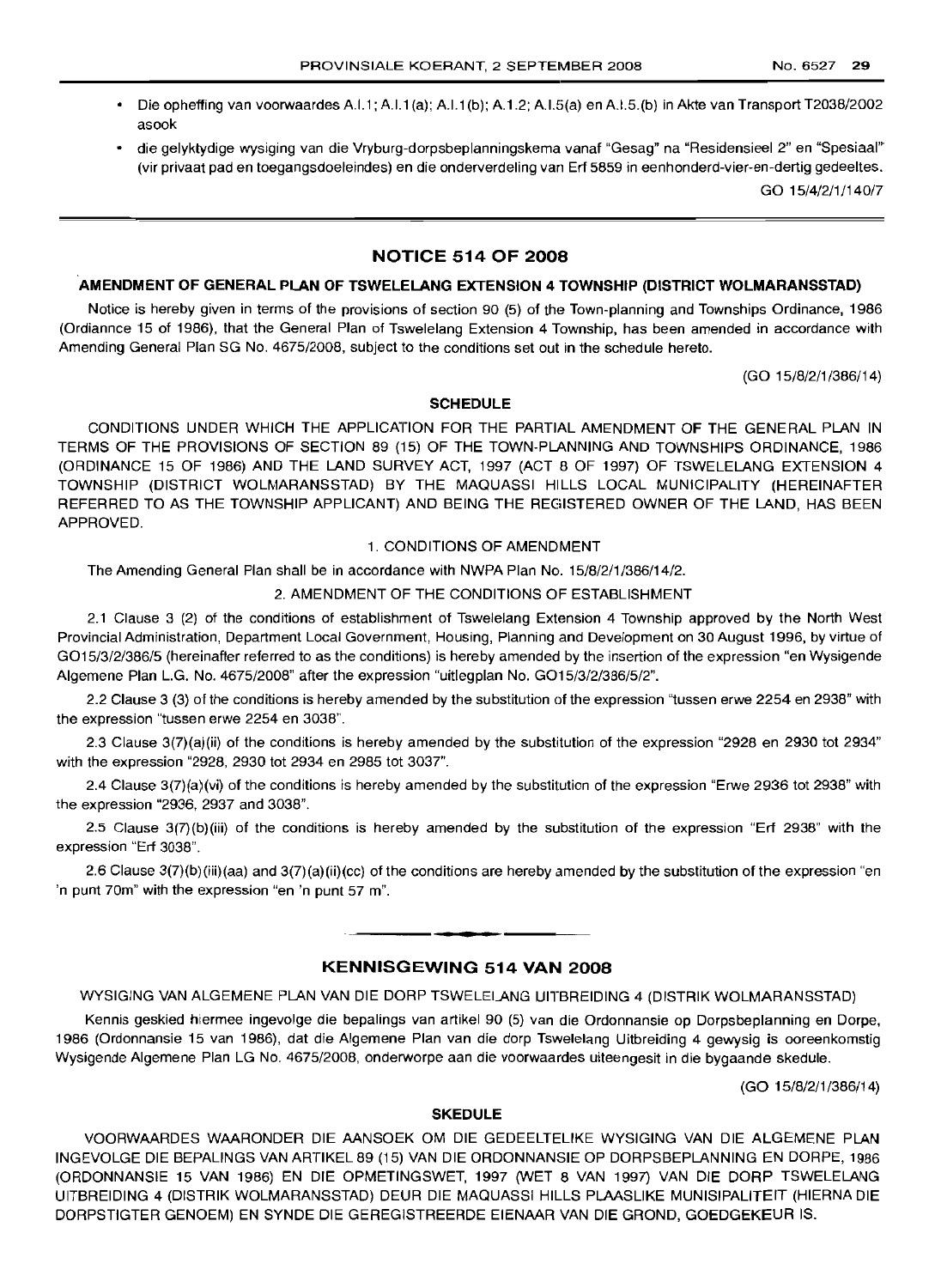#### 1. VOORWAARDES VAN WYSIGING

Die Wysigende Aigemene Plan moet in ooreenstemming wees met NWPA Plan No. 15/8/2/1/386/14/2.

#### 2. WYSIGING VAN DIE STIGTINGSVOORWAARDES

2.1 Klousule 3 (2) van die Stigtingsvoorwaardes van die dorp Tswelelang Uitbreiding 4 goedgekeur deur die Noordwes Provinsiale Administrasie, Departement Plaaslike Regering, Behuising, Beplanning en Ontwikkeling op 30 Augustus 1996 kragtens G015/3/2/386/5 (hierna verwys as die voorwaardes) word hiermee gewysig deur die invoeging van die uitdrukking "en Wysigende Aigemene Plan L.G. No. 4675/2008" na die uitdrukking "uitlegplan No. G015/3/2/386/5/2".

2.2 Klousule 3 (3) van die voorwaardes word hiermee gewysig deur die uitdrukking "tussen erwe 2254 en 2938" te vervang met die uitdrukking "tussen erwe 2254 en 3038".

2.3 Klousule 3(7)(a)(ii) van die voorwaardes word hiermee gewysig deur die uitdrukking "2928 en 2930 tot 2934" te vervang met die uitdrukking "2928, 2930 tot 2934 en 2985 tot 3037".

2.4 Klousule 3(7)(a)(vi) van die voorwaardes word hiermee gewysig deur die uitdrukking "Erwe 2936 tot 2938" te vervang met die uitdrukking "2936, 2937 en 3038".

2.5 Klousule 3(7)(b)(iii) van die voorwaardes word hiermee gewysig deur die uitdrukking "Erf 2938" te vervang met die uitdrukking "Erf 3038".

2.6 Klousules 3(7)(b)(iii)(aa) en 3(7)(a)(ii) (cc) van die voorwaardes word hiermee gewysig deur die uitdrukking "en 'n punt 70m" te vervang met die uitdrukking "en 'n punt 57 m".

2-9

## **LOCAL AUTHORITY NOTICES PLAASLIKE BESTUURSKENNISGEWINGS**

#### **LOCAL AUTHORITY NOTICE 368**

#### NOTICE OF APPLICATION FOR ESTABLISHMENT OF TOWNSHIP

The Rustenburg Local Municipality hereby gives notice in terms of section 69 (6) (a) read with section 96 (3) of the Town Planning and Townships Ordinance, 1986 (Ordinance 15 of 1986), that an application to establish the township referred to in the Annexure hereto, has been received by it.

Particulars of the application will lie for inspection during normal office hours at the office of the Director Planning and Development, Room 313, Missionary Mpheni House, c/o Beyers Naude and Nelson Mandela Drive, Rustenburg for the period of 28 days from 26 August 2008.

Objections to or representations in respect of the application must be lodged with or made in writing and in duplicate to the Municipal Manager at the above address or posted to P.O. Box 16, Rustenburg, 0300, within a period of 28 days from 26 August 2008.

#### **ANNEXURE**

#### Name of township: **Tierkloof Estate.**

Full name of applicant: Maxim Planning Solutions on behalf of Tierkloof Developments, Taljaard Transport, estate the late Josef Erasmus van den Bergh and Willem Visser Boonzaaier.

Number of erven in proposed township: 156.

Residential 1 (800 m<sup>2</sup>): 89.

Residential 1 (1 000 m"): 53.

Residential 2 (25 dwelling units per hectare): 5.

Residential 2 (40 dwelling units per hectare): 1.

Special for the purposes of a club house: 1.

Special for the purposes of a guest house: 1.

Special for access and access control: 1.

Special for the purposes of recreation and private open space: 5.

Public roads.

Description of land on which township is to be established: Portion 319, the Remainder of Portion 34, Portion 265 (a portion of Portion 250) and the Remaining of Portion 250 of the farm Waterkloof 305-JQ.

Location of proposed township: Situated  $\pm 5$  km south of Rustenburg and adjacent to the P16-1 (Rustenburg-Johannesburg) road.

Reference No. 180/2008.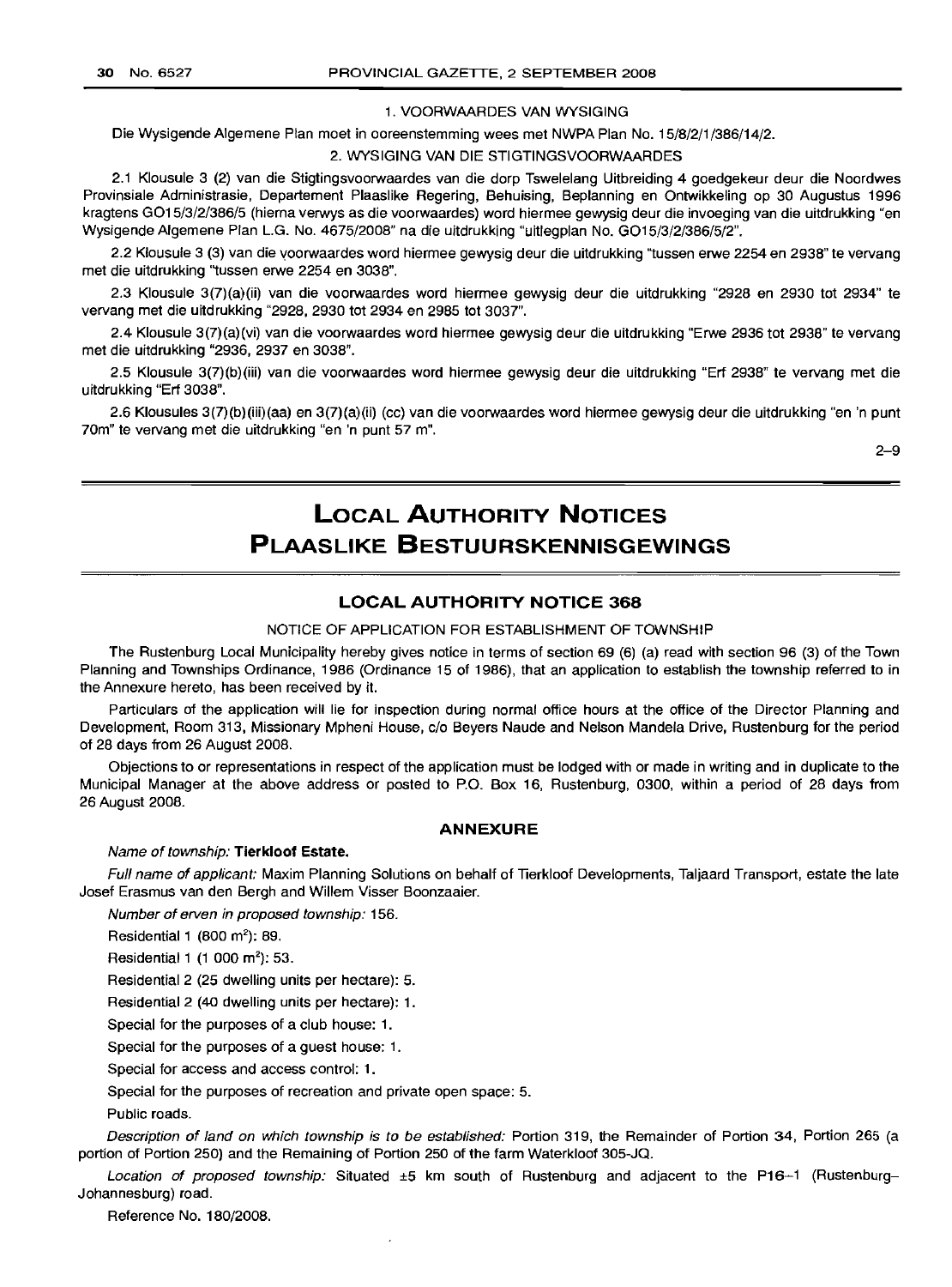#### NO.6527 **31**

#### **PLAASLIKE BESTUURSKENNISGEWING 368**

KENNISGEWING VAN AANSOEK OM STIGTING VAN DORP

Die Rustenburg Plaaslike Munisipaliteit gee hiermee ingevolge artikel 69 (6) (a) saamgelees met artikel 96 (3) van die Ordonnansie op Dorpsbeplanning en Dorpe, 1986 (Ordonnansie 15 van 1986) kennis dat 'n aansoek om die dorp in die Bylae hierby genoem te stig, deur hom ontvang is.

Besonderhede van die aansoek Ie ter insae gedurende gewone kantoorure by die kantoor van die Direkteur Beplanning en Ontwikkeling, Kamer 313, Missionary Mpheni House, h/v Beyers Naude en Nelson Mandelarylaan, Rustenburg, vir 'n tydperk van 28 dae vanaf 26 Augustus 2008.

Besware teen of vertoe ten opsigte van die aansoek moet binne 'n tydperk van 28 dae vanaf 26 Augustus 2008 skriftelik en in tweevoud by of tot die Munisipale Bestuurder by bovemelde adres of by Posbus 16, Rustenburg, 0300, ingedien of gerig word.

#### **BYLAE**

#### Naam van dorp: **Tierkloof Estate.**

Volle naam van aansoeker: Maxim Planning Solutions namens Tierkloof Developments, Taljaard Transport, boedel wyle Josef Erasmus van den Bergh en Willem Visser Boonzaaier.

Aantal erwe in voorgestelde dorp: 156.

Residensieel 1  $(800 \text{ m}^2)$ : 89.

Residensieel 1  $(1, 000 \text{ m}^2)$ : 53.

Residensieel 2 (25 eenhede per hektaar): 5.

Residensieel 2 (40 eenhede per hektaar): 1.

Spesiaal vir doeleindes van 'n klubhuis: 1.

Spesiaal vir doeleindes van 'n gastehuis: 1.

Spesiaal vir toegang en toegangsbeheer: 1.

Spesiaal vir die doeleindes van rekreasie en privaat oop ruimte: 5.

Openbare paaie.

Beskrywing van grond waarop dorp gestig staan te word: Gedeelte 319, die Restant van Gedeelte 34, Gedeelte 265 ('n gedeelte van Gedeelte 250) en die Restant van Gedeelte 250 van die plaas Waterkloof 305, JQ.

Ligging van voorgestelde dorp: Geleë ±5 km suid van Rustenburg langs die P16-1 (Rustenburg-Johannesburg) pad. Verwysingsnommer: 180/2008.

26-2

#### **LOCAL AUTHORITY NOTICE 369**

#### NOTICE OF APPLICATION FOR ESTABLISHMENT OF A TOWNSHIP

Madibeng Local Municipality, hereby gives notice in terms of section 96 (3) read with section 69 (6) (a) of the Townplanning and Townships Ordinance, 1986 (Ordinance 15 of 1986) that an application to establish the township referred to in the Annexure hereto, has been received by it.

Particulars of the application will lie for inspection during normal office hours at the office of the Municipal Manager, Local Municipality of Madibeng, Van Velden Street, Brits, for a period of 28 days from 26 August 2008.

Objections to or representations in respect of the application must be loclged with or made in writing and in duplicate to the Municipal Manager at the above address or P.O. Box 106, Brits, 0250, within a period of 28 days from 26 August 2008.

#### **ANNEXURE**

Name of township: **Melodie Extension 50, Madibeng, Reference** 15/3/2/1/3/61.

Name of applicant: Calcuplan Town Planners for Mandla Property Trust.

Number of erven in proposed township: <sup>11</sup> erven zoned "Residential 1", 1 erf zoned "Private Open Space", 1 erf zoned "Special" for private access road and access control and 1 erf zoned "Special" for services for the township.

Property description: Portion 1 of Agricultural Holding 127, Melodie Agricultural Holdings.

Location of proposed township: In Wagner Street, east of Melodie X 36 and north of Melodie X40.

Address of applicant: Calcuplan Town Planners, P.O. Box 598, Hartbeespoort, 0216. Cell 083 491 2793. Fax 086 647 2640.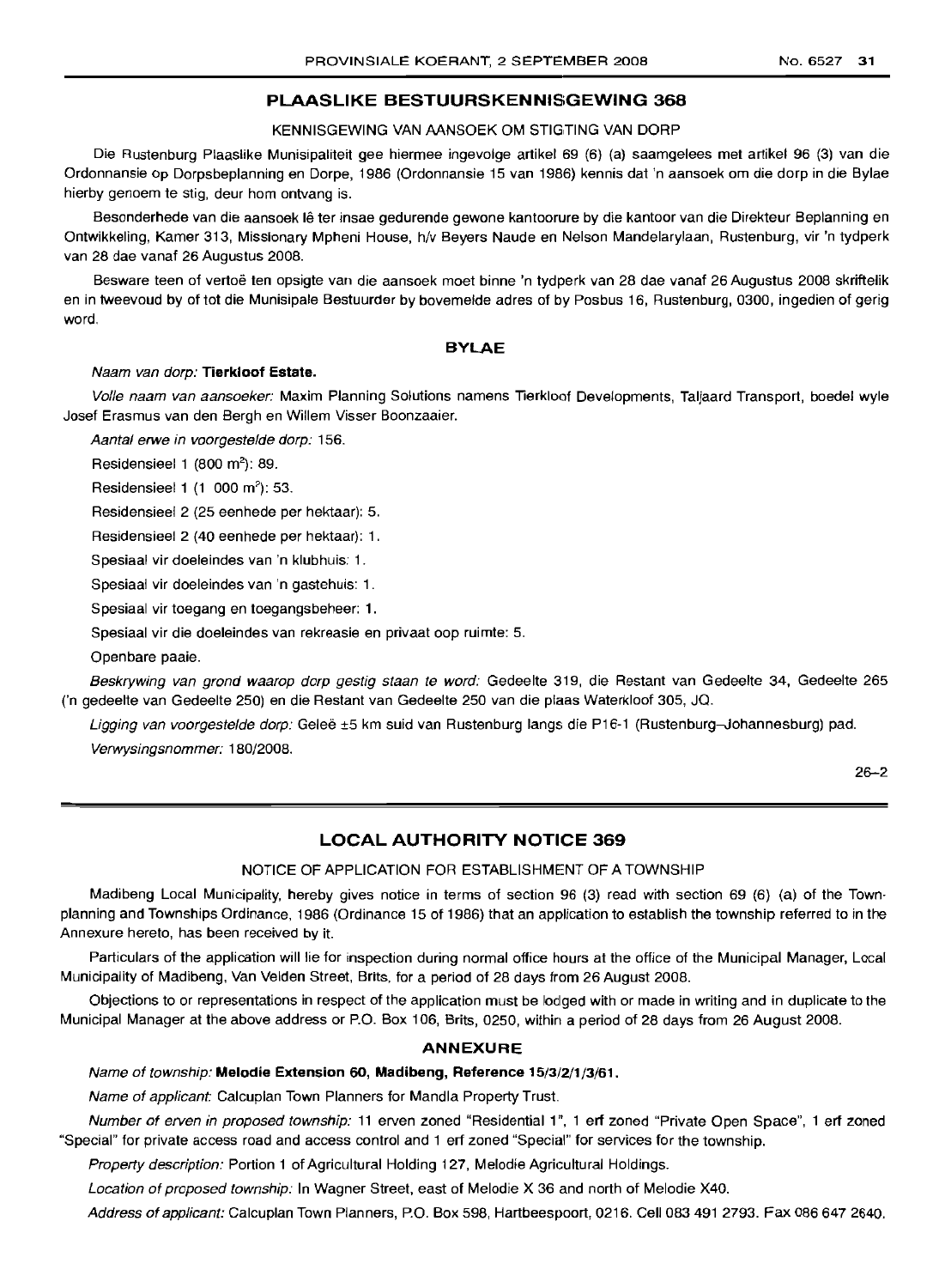#### KENNISGEWING VAN AANSOEK OM STIGTING VAN 'N DORP

Die Plaaslike Munisipaliteit van Madibeng gee hiermee ingevolge artikel 96 (3) saamgelees met artikel 69 (6) (a) van die Ordonnansie op Dorpsbeplanning en Dorpe, 1986 (Ordonnansie 15 van 1986) kennis dat 'n aansoek om die dorp in die Bylae hierby genoem, te stig, deur hom ontvang is.

Besonderhede van die aansoek lê ter insae gedurende gewone kantoorure by die kantoor van die Munisipale Bestuurder, Plaaslike Munisipaliteit van Madibeng, Van Veldenstraat, Brits, vir 'n tydperk van 28 dae vanaf 26 Augustus 2008.

Besware teen of vertoe ten opsigte van die aansoek moet binne 'n tydperk van 28 dae vanaf 26 Augustus 2008 skriftelik en in tweevoud by of tot die Munisipale Bestuurder by bovemelde adres of by Posbus 106, Brits, 0250, ingedien of gerig word.

#### **BYLAE**

Naam van dorp: **Melodie Uitbreiding** 60, **Madibeng, Verwysing** 15/3/2/1/3/61.

Naam van applikant: Calcuplan Stadsbeplanners namens Mandla Property Trust.

Aantal erwe in voorgestelde dorp: 11 erwe gesoneer "Residensieel 1"; 1 erf gesoneer "Privaat Oop Ruimte"; 1 erf gesoneer "Spesiaal" vir privaat toegangspad en toegangsbeheer en 1 erf gesoneer "Spesiaal" vir dienste vir die dorp.

Grondbeskrywing: Gedeelte 1 van Landbouhoewe 127, Melodie Landbouhoewes.

Ligging van voorgestelde dorp: In Wagnerstraat, oos van Melodie X36 en noord van Melodie X40.

Adres van applikant: Calcuplan Stadsbeplanners, Posbus 598, Hartbeespoort, 0216. Sel 083 491 2793. Faks 086 647 2640.

26-2

#### **LOCAL AUTHORITY NOTICE 370**

#### **MERAFONG CITY LOCAL MUNICIPALITY**

NOTICE OF APPLICATION FOR ESTABLISHMENT OF TOWNSHIP

#### **KHUTSONG SOUTH EXTENSION 4**

The Merafong City Local Municipality hereby gives notice in terms of Section 96 (3), as read with Section 69 (6) (a), of the Town-planning and Townships Ordinance, 1986 (Ordinance 15 of 1986), as amended, that an application to establish the township referred to in the Annexure hereto, has been received by it.

Particulars of the application will lie for inspection during normal office hours at the office of the Manager: Spatial Planning and Environmental Management, Room G21, Ground Floor, Municipal Building, Halite Street, Carletonville, for a period of 28 days from 26 August 2008.

Any person who wishes to object to the application or submit representations in respect thereof must lodge the same in writing with the said authorized local authority (Merafong City Local Municipality) to the Manager: Spatial Planning and Environmental Management at the address above or at PO Box 3, Carletonville, 2500, or at the address of the agent (below) within 28 days from 26 August 2008.

Date of first publication: 26 August 2008.

#### **ANNEXURE**

#### Name of township: **Khutsong South Extension 4.**

Full name of the applicant: Urban Dynamics Gauteng Inc.

Number of erven in proposed township: 2137 erven zoned "Residential 1", 9 erven zoned "Business 1", 10 erven zoned "Institutional", 1 erf zoned "Educational", 3 erven zoned "Municipal", 2 erven zoned S.A.R., 1 erf zoned "Special" for uses in consultation with Spoornet, Provincial Roads Department and Geoscience, 2 erven zoned "Agriculture" and 16 erven zoned "Public Open Space" and streets.

Description of land on which township is to be established: Part of the Remaining Extent of Portion 59 (a portion of Portion 50), Remaining Extent of Portions 91 and 92 (portions of Portion 90), Remaining extent of Portions 90 and 28, Portion 44 (a portion of Portion 43), Remaining Extent of Portions 23, 25 & 30 (portions of Portion 12), and Remaining Extent of Portion 58 (a portion of Portion 24) of the Farm Welverdiend No. 97 IQ.

Situation of proposed township: The proposed township is situated south of Khutsong South and west of Khutsong South Extension 2, south of Road P89-1 and south of the Welverdiend-Oberholzer railway line and north of the farm Varkenslaagte.

Address of agent: Urban Dynamics Gauteng Inc., No. 37 Empire Road, Parktown, 2193; PO Box 291803, Melville, 2109. Tel. (011) 482-4131. Fax: (011) 482-9959.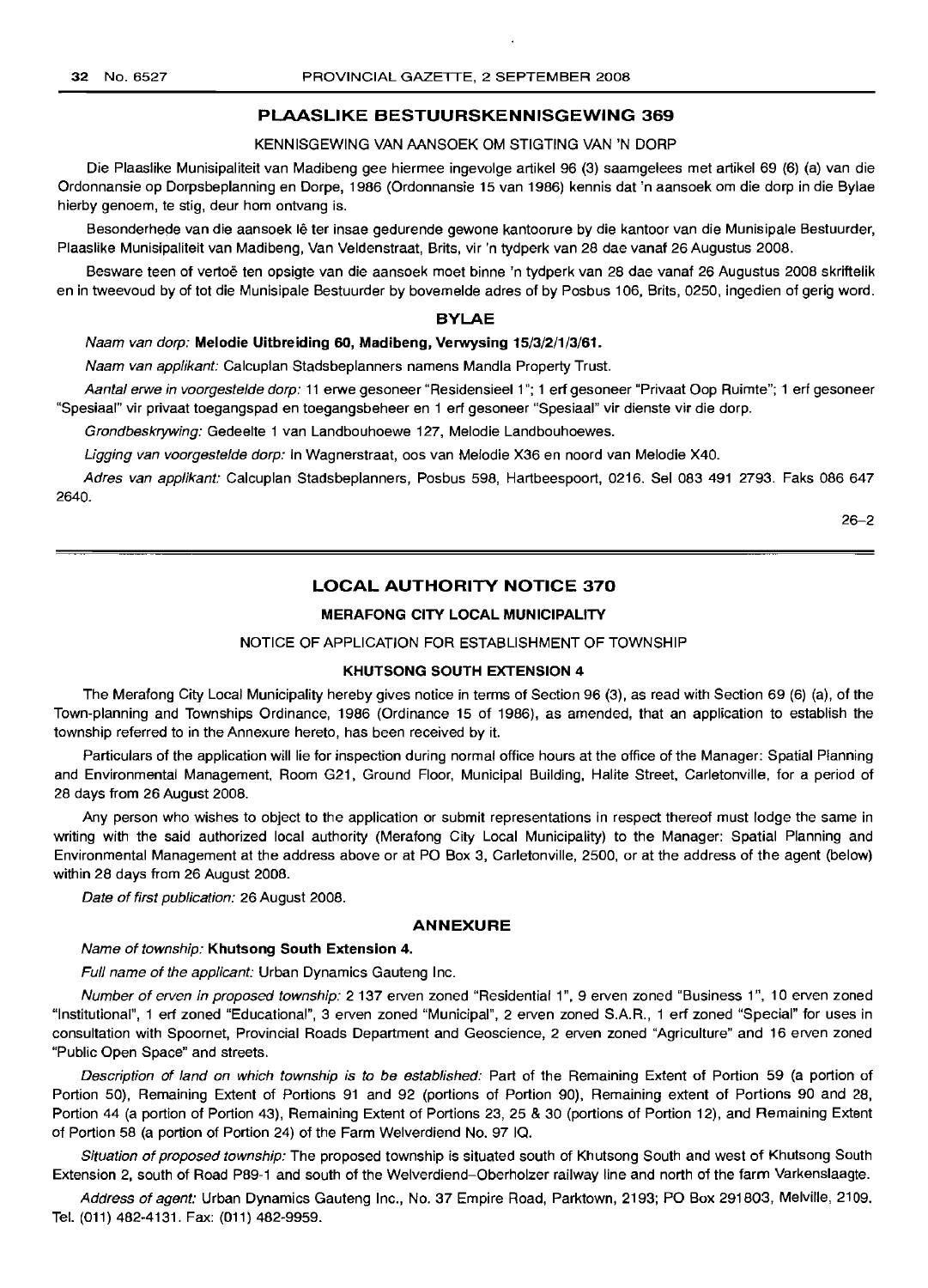#### MERAFONG CITY PLAASLIKE MUNISIPALITEIT

#### KENNISGEWING VAN AANSOEK OM STIGTING VAN DORP

#### KHUTSONG SOUTH UITBREIDING 4

Die Merafong City Plaaslike Munisipaliteit gee hiermee kennis inqevolqe artikel 96 (3), soos gelees tesame met artikel 69 (6) (a) van die Ordonnansie op Dorpsbeplanning en Dorpe, 1986 (Ordonnansie 15 van 1986) soos gewysig, dat 'n aansoek om die dorp in die Bylae hierby genoem, te stig, deur hom ontvanq is.

Besonderhede van die aansoek Ie ter insae gedurende gewone kantoorure by die kantoor van die Bestuurder: Ruimtelike Beplanning en Omgewings Bestuur, Kamer G21, Grondvloer, Munisipale Gebou, Halitestraat, Carletonville, en by die kantoor van die gemagtigde agent, vir 'n tydperk van 28 dae vanaf 26 Augustus 2008.

Besware teen of vertoë ten opsigte van die aansoek moet binne 'n tydperk van 28 dae vanaf 26 Augustus 2008, skriftelik by of tot die genoemde plaaslike owerheid (Merafong City Plaaslike Munisipaliteit) se Departement Ruimtelike Beplanning en Omgewings Bestuur by bogenoemde adres of Posbus 3, Carletonville, 2500, of die adres van die agent (hieronder), ingedien of gerig word.

Datum van eerste publikasie: 26 Augustus 2008.

#### BVLAE

#### Naam van dorp: Khutsong South Uitbreiding 4.

Volle naam van aansoeker: Urban Dynamics Gauteng Ing.

Aantal erwe in voorgestelde dorp: 2 137 erwe gesoneer "Residensieel 1"; 9 erwe gesoneer "Besigheid 1"; 10 erwe gesoneer "Inrigting"; 1 erf gesoneer "Opvoedkundig", 3 erwe gesoneer "Munisipaal"; 2 erwe gesoneer "S.A.S."; 1 erf gesoneer "Spesiaal" vir gebruike in oorleg met Provinsiale Paaie Departement, Spoornet en Raad vir Geowetenskappe; 2 erwe gesoneer "Landbou" en 16 erwe gesoneer "Openbare Oopruimte" en strate.

Beskrywing van grond waarop dorp gestig staan te word: 'n Gedeelte van die resterende gedeelte van Gedeelte 59 ('n gedeelte van Gedeelte 50), resterende gedeelte van Gedeeltes 91 en 92 (gedeeltes van Gedeelte 90), resterende gedeelte van Gedeeltes 90 en 28; Gedeelte 44 ('n gedeelte van Gedeelte 43), resterende gedeelte van Gedeeltes 23, 25 & 30 (gedeelte van Gedeelte 12), en resterende gedeelte van Gedeelte 58 ('n gedeelte van Gedeelte 24) van die plaas Welverdiend No. 97 IQ.

Ligging van voorgestelde dorp: Die voorgestelde dorp is geleë suid van Khutsong South, wes van Khutsong South Uitbreiding 2, suid van Pad P89-1, suid van die Welverdiend-Oberholzerspoorlyn en noord van die plaas Varkenslaagte.

Adres van agent. Urban Dynamics Gauteng Ing., Empireweg No. 37, Parktown, 2193; Posbus 291803, Melville, 2109. Tel. (011) 482-4131. Faks: (011) 482-9959.

26-2

#### **LOCAL AUTHORITY NOTICE** 374

#### LEKWA-TEEMANE LOCAL MUNICIPALITY

#### APPROVAL OF AMENDMENT OF TOWN-PLANNING SCHEME

It is hereby notified in terms of section 57 (1) of the Town-planning and Townships Ordinance, 1986, that the Lekwa-Teemane Local Municipality has approved the amendment of the Christiana Town-planning Scheme, 1981, by the rezoning of:

• Erven 640, 1204, 1205, a portion of Erf 1551 and Erf 1571, Christiana, from "Residential 1" to "Residential 2";

• a portion of the lane between Erven 1204, 1205 and a portion of Erf 1551, Christiana, as well as a portion of the lane situated adjacent to Erf 1571, Christiana, from "Existing Public Roads" to "Residential 2".

Map 3 and the scheme clauses of the amendment scheme are filed with the Municipal Manager: Lekwa-Teemane Local Municipality, Municipal Offices, Christiana, and the Acting Manager: North West Provincial Administration, Department of Developmental Local Government and Housing, Potchefstroom, and are open for inspection at all reasonable times.

This amendment is known as Christiana Amendment Scheme 35 and shall come into operation on date of publication of this notice.

#### M. A. MAKAUPANE, Municipal Manager

Lekwa-Teemane Local Municipality, Christiana

2 September 2008

(Notice Number 2/1011)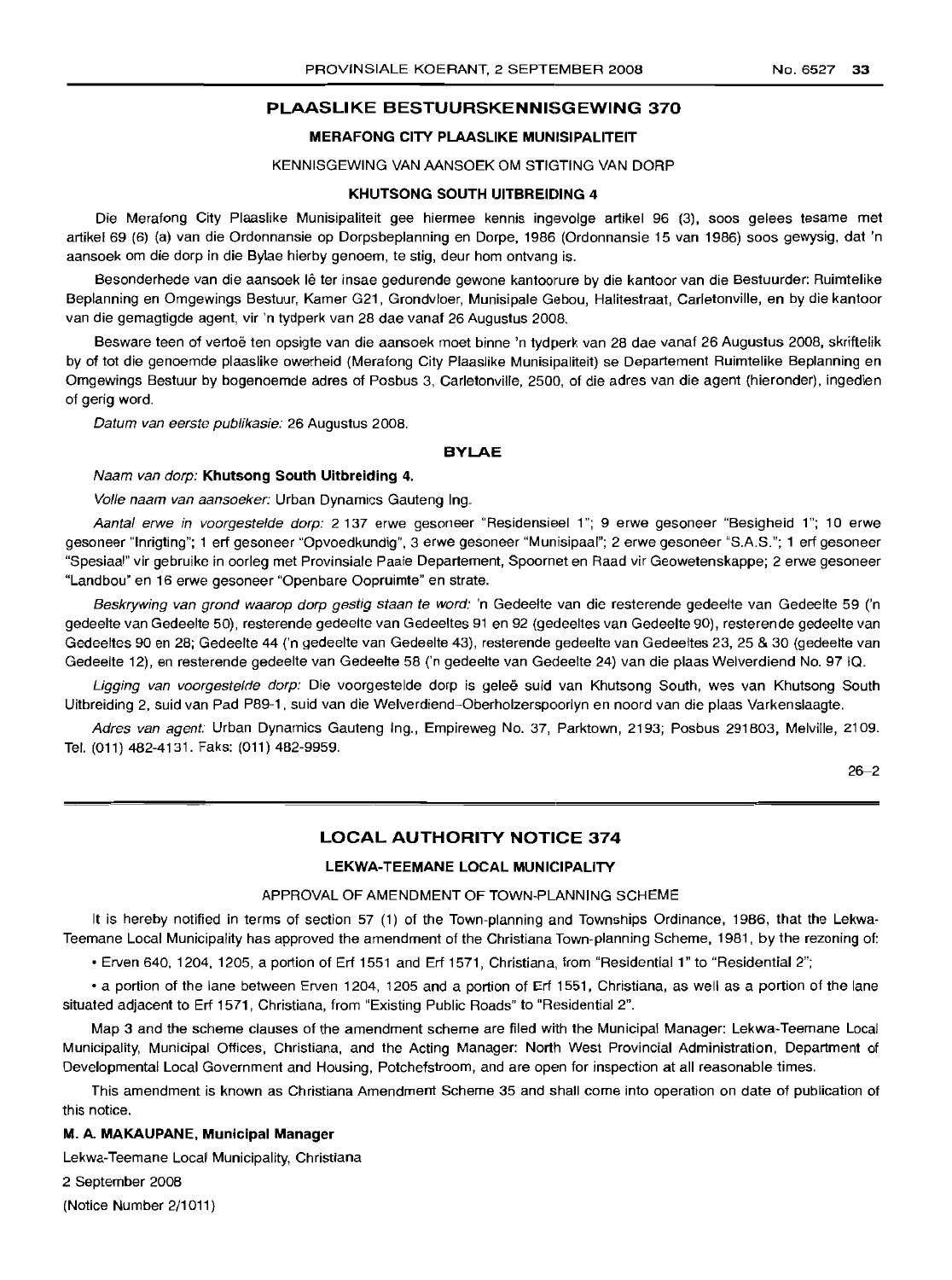#### **LEKWA-TEEMANE PLAASLIKE MliNISIPALITEIT**

#### GOEDKEURING VAN WYSIGING VAN DORPSBEPLANNINGSKEMA

Hierby word ooreenkomstig die bepalings van artikel 57 (1) van die Ordonnansie op Dorpsbeplanning en Dorpe, 1986, bekendgemaak dat die Lekwa-Teemane Plaaslike Munisipaliteit goedgekeur het dat die Christiana-dorpsbeplanningskema, 1981, gewysig word deur die hersonering van:

• Erwe 640, 1204, 1205, 'n gedeelte van Erf 1551 en Erf 1571, Christiana, vanaf "Residensieel 1" na "Residensieel 2";

• 'n gedeelte van die steeg tussen Erwe 1204, 1205 en 'n gedeelte van Erf 1551, Christiana, asook 'n gedeelte van die steeg gelee aanliggend tot Erf 1571, Christiana, vanaf "Bestaande Openbare Paaie" na "Residensieel 2".

Kaart 3 en die skemaklousules van die wysigingskema word in bewaring gehou deur die Munisipale Bestuurder: Lekwa-Teemane Plaaslike Munisipaliteit, Munisipale Kantore, Christiana en die Waarnemende Bestuurder: Noordwes Provinsiale Administrasie, Departement Ontwikkelende Plaaslike Regering en Behuising, Potchefstroom, vir inspeksie te aile redelike tye.

Hierdie wysiging staan bekend as Christiana-wysigingskema 35 en tree in werking op datum van publikasie van hierdie kennisgewing.

#### **M. A. MAKAUPANE, Munisipale Bestuurder**

Lekwa-Teemane Plaaslike Munisipaliteit, Christiana

2 September 2008

(Kennisgewingnommer 2/1011)

#### **LOCAL AUTHORITY NOTICE 375**

#### **LEKWA-TEEMANE LOCAL MUNICIPALITY**

#### APPROVAL OF AMENDMENT OF TOWN-PLANNING SCHEME

It is hereby notified in terms of section 57 (1) of the Town-planning and Townships Ordinance, 1986, that the Lekwa-Teemane Local Municipality has approved the amendment of the Christiana Town-planning Scheme, 1981, by the rezoning of Erven 1189, 1201, 1202, 1203 and 1210, Christiana, from "Residential 1"to "Residential 2", with a density of one hundred (100) dwelling units per hectare, as well as the rezoning of a portion of a lane situated adjacent to Erven 1201, 1202 and 1203, Christiana, from "Existing Public Roads" to "Residential 2", with a density of one hundred (100) dwelling units per hectare.

Map 3 and the scheme clauses of the amendment scheme are filed with the Municipal Manager: Lekwa-Teemane Local Municipality, Municipal Offices, Christiana, and the Acting Manager: North West Provincial Administration, Department of Developmental Local Government and Housing, Potchefstroom, and are open for inspection at all reasonable times.

This amendment is known as Christiana Amendment Scheme 36 and shall come into operation on date of publication of this notice.

#### **M. A. MAKAUPANE, Municipal Manager**

Lekwa-Teemane Local Municipality, Christiana

2 September 2008

(Notice Number 2/1053)

### **PLAASLIKE BESTUURSKENNISGEWING 375**

**••**

#### **LEKWA-TEEMANE PLAASLIKE MUNISIPALITEIT**

#### GOEDKEURING VAN WYSIGING VAN DORPSBEPLANNINGSKEMA

Hierby word ooreenkomstig die bepalings van artikel 57 (1) van die Ordonnansie op Dorpsbeplanning en Dorpe, 1986, bekendgemaak dat die Lekwa-Teemane Plaaslike Munisipaliteit goedgekeur het dat die Christiana-dorpsbeplanningskema, 1981, gewysig word deur die hersonering van Erwe 1189, 1201, 1202, 1203 en 1210, Christiana, vanaf "Residensieel 1" na "Residensieel 2", met 'n digtheid van een honderd (100) wooneenhede per hektaar, asook die hersonering van 'n gedeelte van die laan qelee aanliggend tot Erwe 1201, 1202 en 1203, Christiana, vanaf "Bestaande Openbare Paaie" na "Residensieel 2", met 'n digtheid van eenhonderd (100) wooneenhede per hektaar.

Kaart 3 en die skemaklousules van die wysigingskema word in bewaring gehou deur die Munisipale Bestuurder: Lekwa-Teemane Plaaslike Munisipaliteit, Munisipale Kantore, Christiana en die Waarnemende Bestuurder: Noordwes Provinsiale Administrasie, Departement Ontwikkelende Plaaslike Regering en Behuising, Potchefstroom, vir inspeksie te aile redelike tye.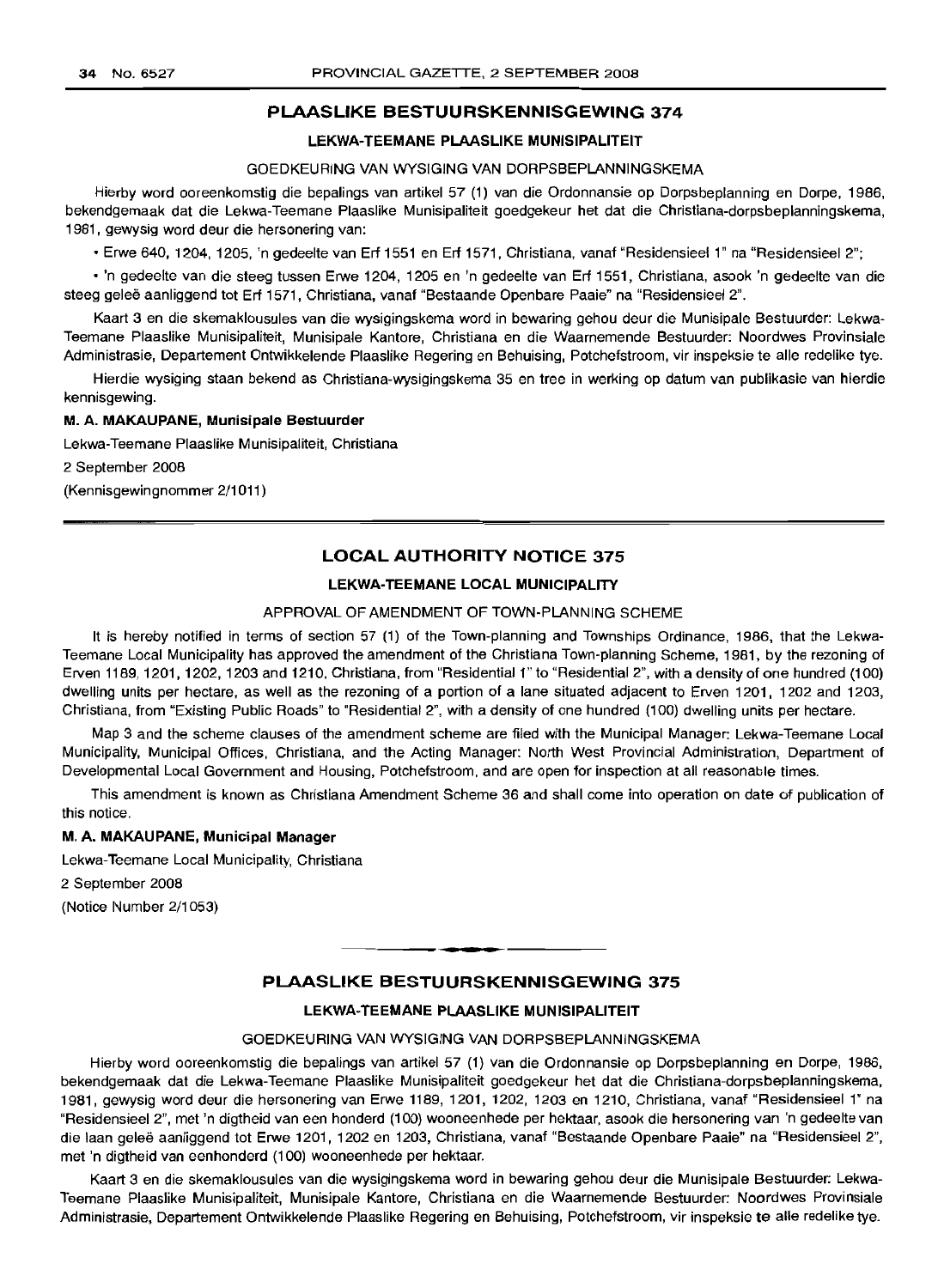#### M. A. MAKAUPANE, Munisipale Bestuurder

Lekwa-Teemane Plaaslike Munisipaliteit, Christiana

2 September 2008

(Kennisgewingnommer 2/1053)

#### LOCAL AUTHORITY NOTICE 376

#### LEKWA-TEEMANE LOCAL MUNICIPALITY

#### APPROVAL OF AMENDMENT OF TOWN-PLANNING SCHEME

It is hereby notified in terms of section 57 (1) of the Town-planning and Townships Ordinance, 1986, that the Lekwa-Teemane Local Municipality has approved the amendment of the Bloemhof Town-planning Scheme, 1997, by the rezoning of Portion 6 (a portion of Portion 5) of Erf 654, Bloemhof, from "Industrial 1" to "Residential 2", as well as the rezoning of Portion 16 (a portion of Portion 5) of Erf 654, Bloemhof, from "Special" to "Residential 2".

Map 3 and the scheme clauses of the amendment scheme are filed with the Municipal Manager: Lekwa- Teemane Local Municipality, corner of Robyn and Dirkie Uys Streets, Christiana, and the Acting Manager: North West Provincial Administration, Department of Developmental Local Government and Housing, Potchefstroom, and are open for inspection at all reasonable times.

This amendment is known as Bloemhof Amendment Scheme 29 and shall come into operation on date of publication of this notice.

#### M. A. MAKAUPANE, Municipal Manager

Lekwa-Teemane Local Municipality, Christiana

2 September 2008

(Notice Number 2/1054)

#### PLAASLIKE BESTUURSKENNISGEWING 376

.**-.**

#### LEKWA·TEEMANE PLAASLIKE MUNISIPALITEIT

#### GOEDKEURING VAN WYSIGING VAN DORPSBEPLANNINGSKEMA

Hierby word ooreenkomstig die bepalings van artikel 57 (1) van die Ordonnansie op Dorpsbeplanning en Darpe, 1986, bekendgemaak dat die Lekwa-Teemane Plaaslike Munisipaliteit goedgekeur het dat die Bloemhof-dorpsbeplanningskema, 1997, gewysig word deur die hersonering van Gedeelte 6 *en* gedeelte van Gedeelte 5) van Erf 654, Bloemhof, vanaf "Industrieel 1" na "Residensieel 2", asook die hersonering van Gedeelte 16 ('n gedeelte van Gedeelte 5) van Erf 654, Bloemhof, vanaf "Spesiaal" na "Residensieel 2".

Kaart 3 en die skemaklousules van die wysigingskema word in bewaring gehou deur die Munisipale Bestuurder: Lekwa-Teemane Plaaslike Munisipaliteit, hoek van RObyn- en Dirkie Uysstraat, Christiana, en die Waarnemende Bestuurder: Noordwes Provinsiale Administrasie, Departement Ontwikkelende Plaaslike Regering en Behuising, Potchefstroom, vir inspeksie te aile redelike tye.

Hierdie wysiging staan bekend as Bloemhof-wysigingskema 29 en tree in werking op datum van publikasie van hierdie kennisgewing.

#### M. A. MAKAUPANE, Munisipale Bestuurder

Lekwa-Teemane Plaaslike Munisipaliteit, Christiana

2 September 2008

(Kennisgewingnommer 2/1054)

#### LOCAL AUTHORITY NOTICE 377

#### TSWAING LOCAL MUNICIPALITY

APPROVAL OF AMENDMENT OF TOWN-PLANNING SCHEME

It is hereby notified in terms of section 57 (1) of the Town-planning and Townships Ordinance, 1986, that the Tswaing Local Municipality has approved the amendment of the Delareyville Town-planning Scheme, 1998, by the rezoning of Erven 248 and 249, Delareyville, from "Residential 1" to "Residential 2" [ten(10) dwelling units each].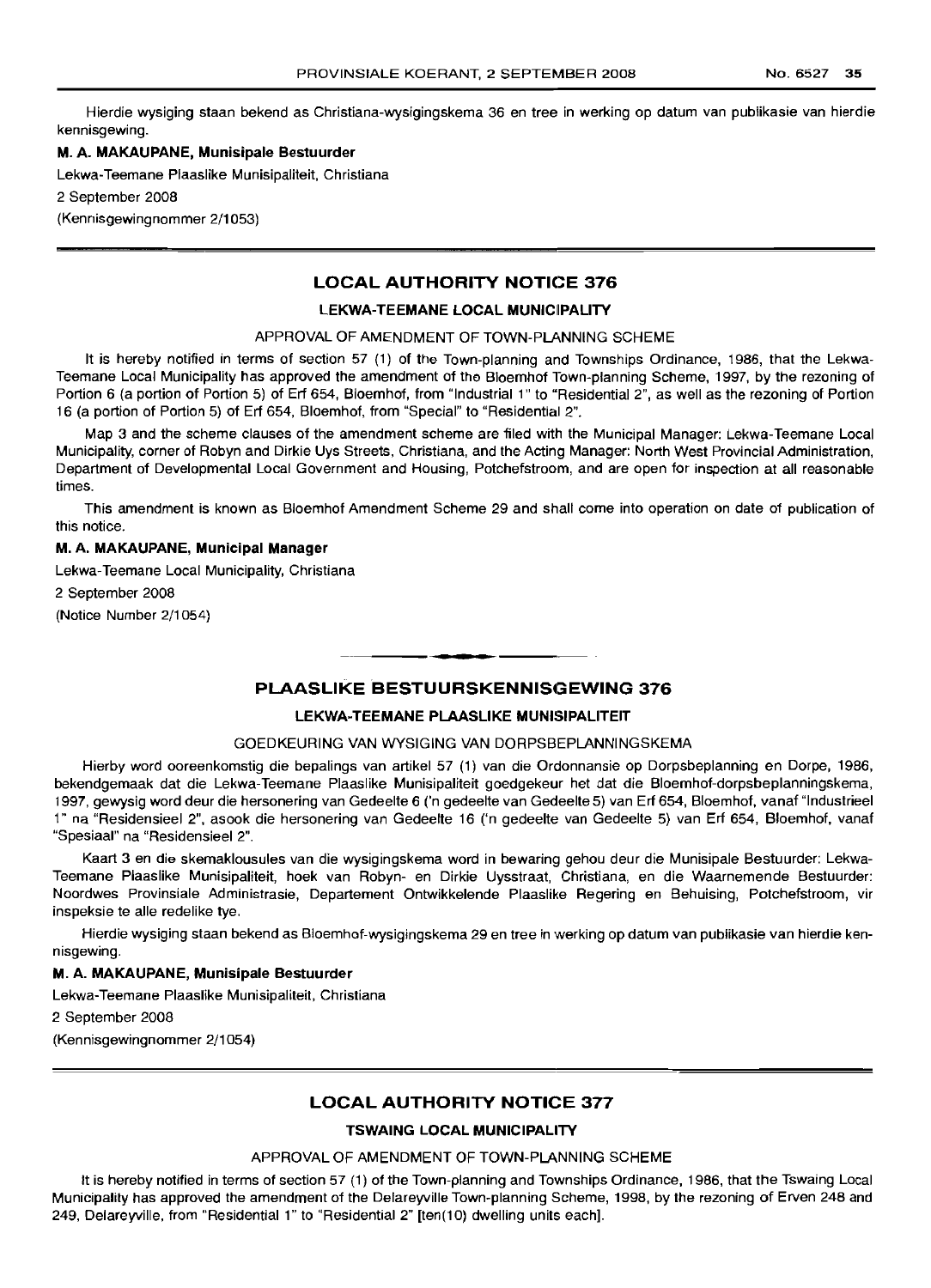Map 3 and the scheme clauses of the amendment scheme are filed with the Municipal Manager: Tswaing Local Municipality, Municipal Offices, Delareyville, and the Acting Manager: North West Provincial Administration, Department of Developmental Local Government and Housing, Potchefstroom, and are open for inspection at all reasonable times.

This amendment is known as Delareyville Amendment Scheme 14 and shall come into operation on date of publication of this notice.

#### **MOLEFI DAVID LEGOETE, Municipal Manager**

Tswaing Local Municipality, Delareyville 2 September 2008 (Notice Number 2/1096)

#### **PLAASLIKE BESTUURSKENNISGEWING 377**

.**- .**

#### **TSWAING PLAASLIKE MUNISIPALITEIT**

#### GOEDKEURING VAN WYSIGING VAN DORPSBEPLANNINGSKEMA

Hierby word ooreenkomstig die bepalings van artikel 57 (1) van die Ordonnansie op Dorpsbeplanning en Dorpe, 1986, bekendgemaak dat die Tswaing Plaaslike Munisipaliteit goedgekeur het dat die Delareyville-dorpsbeplanningskema, 1998, gewysig word deur die hersonering van Erwe 248 en 249, Delareyville, vanaf "Residensieel 1" na "Residensieel 2" [tien (10) wooneenhede elk].

Kaart 3 en die skemaklousules van die wysigingskema word in bewaring gehou deur die Munisipale Bestuurder: Tswaing Plaaslike Munisipaliteit, Munisipale Kantore, Delareyville, en die Waarnemende Bestuurder: Noordwes Provinsiale Administrasie, Departement Ontwikkelende Plaaslike, Regering en Behuising, Potchefstroom, vir inspeksie te aile redelike tye.

Hierdie wysiging staan bekend as Delareyville-wysigingskema 14 en tree in werking op datum van publikasie van hierdie kennisgewing.

#### **MOLEFI DAVID LEGOETE, Munisipale Bestuurder**

Tswaing Plaaslike Munisipaliteit, Delareyville

2 September 2008

(Kennisgewingnommer 2/1096)

#### **LOCAL AUTHORITY NOTICE 378**

#### **TSWAING LOCAL MUNICIPALITY**

#### APPROVAL OF AMENDMENT OF TOWN-PLANNING SCHEME

It is hereby notified in terms of section 57 (1) of the Town-planning and Townships Ordinance, 1986, that the Tswaing Local Municipality has approved the amendment of the Delareyville Town-planning Scheme, 1998, by the rezoning of Erf 294, Delareyville Extension 1, from "Residential 1" to "Residential 2" [ten(10) dwelling units each].

Map 3 and the scheme clauses of the amendment scheme are filed with the Municipal Manager: Tswaing Local Municipality, Municipal Offices, Delareyville, and the Acting Manager: North West Provincial Administration, Department of Developmental Local Government and Housing, Potchefstroom, and are open for inspection at all reasonable times.

This amendment is known as Delareyville Amendment Scheme 15 and shall come into operation on date of publlcation of this notice.

#### **MOLEFI DAVID LEGOETE, Municipal Manager**

Tswaing Local Municipality, Delareyville

2 September 2008

(Notice Number 2/1097)

### **• PLAASLIKE BESTUURSKENNISGEWING 378**

#### **TSWAING PLAASLIKE MUNISIPALITEIT**

#### GOEDKEURING VAN WYSIGING VAN DORPSBEPLANNINGSKEMA

Hierby word ooreenkomstig die bepalings van artikel 57 (1) van die Ordonnansie op Dorpsbeplanning en Dorpe, 1986, bekedgemaak dat die Tswaing Plaaslike Munisipaliteit goedgekeur het dat die Delareyville-dorpsbeplanningskema, 1998, gewysig word deur die hersonering van Erf 249, Delareyville Uitbreiding 1, vanaf "Residensieel 1" na "Residensieel 2" [tien (10) wooneenhede elk].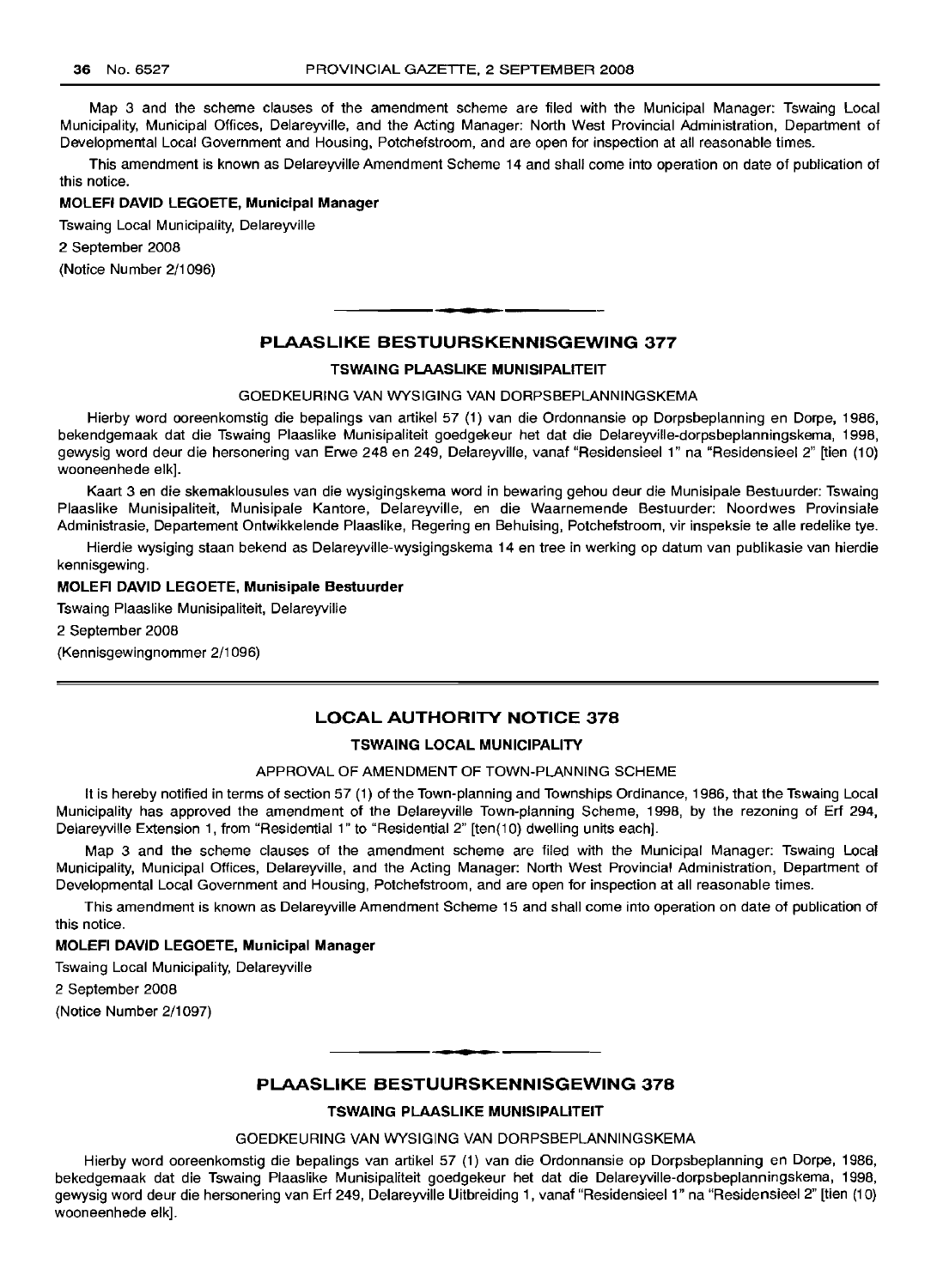Kaart 3 en die skemaklousules van die wysigingskema word in bewaring gehou deur die Munisipale Bestuurder: Tswaing Plaaslike Munisipaliteit, Munisipale Kantore, Delareyville, en die Waarnemende Bestuurder: Noordwes Provinsiale Administrasie, Departement Ontwikkelende Plaaslike, Regering en Behuising, Potchefstroom, vir inspeksie te aile redelike tye.

Hierdie wysiging staan bekend as Delareyville-wysigingskema 15 en tree in werking op datum van publiekasie van hierdie kennisgewing.

#### **MOLEFI DAVID LEGOETE, Munisipale Bestuurder**

Tswaing Plaaslike Munisipaliteit, Delareyviille

2 September 2008

(Kennisgewingnommer 2/1097)

#### **LOCAL AUTHORITY NOTICE 379**

#### **VENTERSDORP LOCAL MUNICIPALITY**

#### APPROVAL OF AMENDMENT OF TOWN-PLANNING SCHEME

It is hereby notified in terms of section 57 (1) of the Town-planning and Townships Ordinance, 1986, that the Ventersdorp Local Municipality has approved the amendment of the Ventersdorp Land Use Management Scheme, 2007, by the rezoning of Portion 193 (a portion of Portion 64) of the farm Roodepoort No. 191-IP, from "Agricultural" to "Residential 2".

Map 3 and the scheme clauses of the amendment scheme are filed with the Acting Municipal Management: Ventersdorp Local Municipality, Van Tonder Crescent, Ventersdorp, and the Acting Manager, North West Provincial Administration: Department of Developmental Local Government and Housing, Potchefstroom, and are open for inspection at all reasonable times.

This amendment is known as Ventersdorp Amendment Scheme 9, and shall come into operation on the date of publication of this notice.

#### **Mr. L. RALEKGETHO, Acting Municipal Manager**

Ventersdorp Local Municipality, Ventersdorp

2 September 2008

(Notice No. 2/1127)

#### **PLAASLIKE BESTUURSKENNISGEWING 379**

**-**

#### **VENTERSDORP PLAASLIKE MUNISIPALITEIT**

#### GOEDKEURING VAN WYSIGING VAN DORPSBEPLANNINGSKEMA

Hierby word ooreenkomstig die bepalings van artikel 57 (1) van die Ordonnansie op Dorpsbeplanning en Dorpe, 1986, bekend gemaak dat die Ventersdorp Plaaslike Munisipaliteit goedgekeur het dat die Ventersdorp Land Use Management Scheme, 2007, gewysig word deur die hersonering van Gedeelte 193 ('n gedeelte van Gedeelte 64) van die plaas Roodepoort No. 191-IP, vanaf "Landbou" na "Residensieel 2".

Kaart 3 en die skemaklousules van die wysigingskema word in bewaring gehou deur die Waarnemende Munisipale Bestuurder: Ventersdorp Plaaslike Munisipaliteit, Van Tondersingel, Ventersclorp, en die Waarnemende Bestuurder: Noordwes Provinsiale Administrasie: Departement Ontwikkelende Plaaslike Regering en Behuising, Potchefstroom, vir inspeksie te aile redelike tye.

Hierdie wysiging staan bekend as Ventersdorp-wysigingskema 9, en tree in werking op die datum van publikasie van hierdie kennisgewing.

#### **Mr. L. RALEKGETHO, Waarnemende Munisipale Bestuurder**

Ventersdorp Plaaslike Munisipaliteit, Ventersdorp

2 September 2008

(Kennisgewing No. 2/1127)

#### **LOCAL AUTHORITY NOTICE 380**

#### **MAQUASSI HILLS LOCAL MUNICIPALITY**

#### **CLOSING OF WOLFAARDT STREET AND A PORTION OF BUXTON STREET, LEEUDORINGSTAD**

Notice is hereby given of the provisions of section 67 of the Local Government Ordinance, 1939 (Ordinance 17 of 1939), as amended, that it is the intention of the Maquassi Hills Local Municipality to close permanently Wolfaardt Street and a portion of Buxton Street, Leeudoringstad, approximately 2 571 m<sup>2</sup> in extent.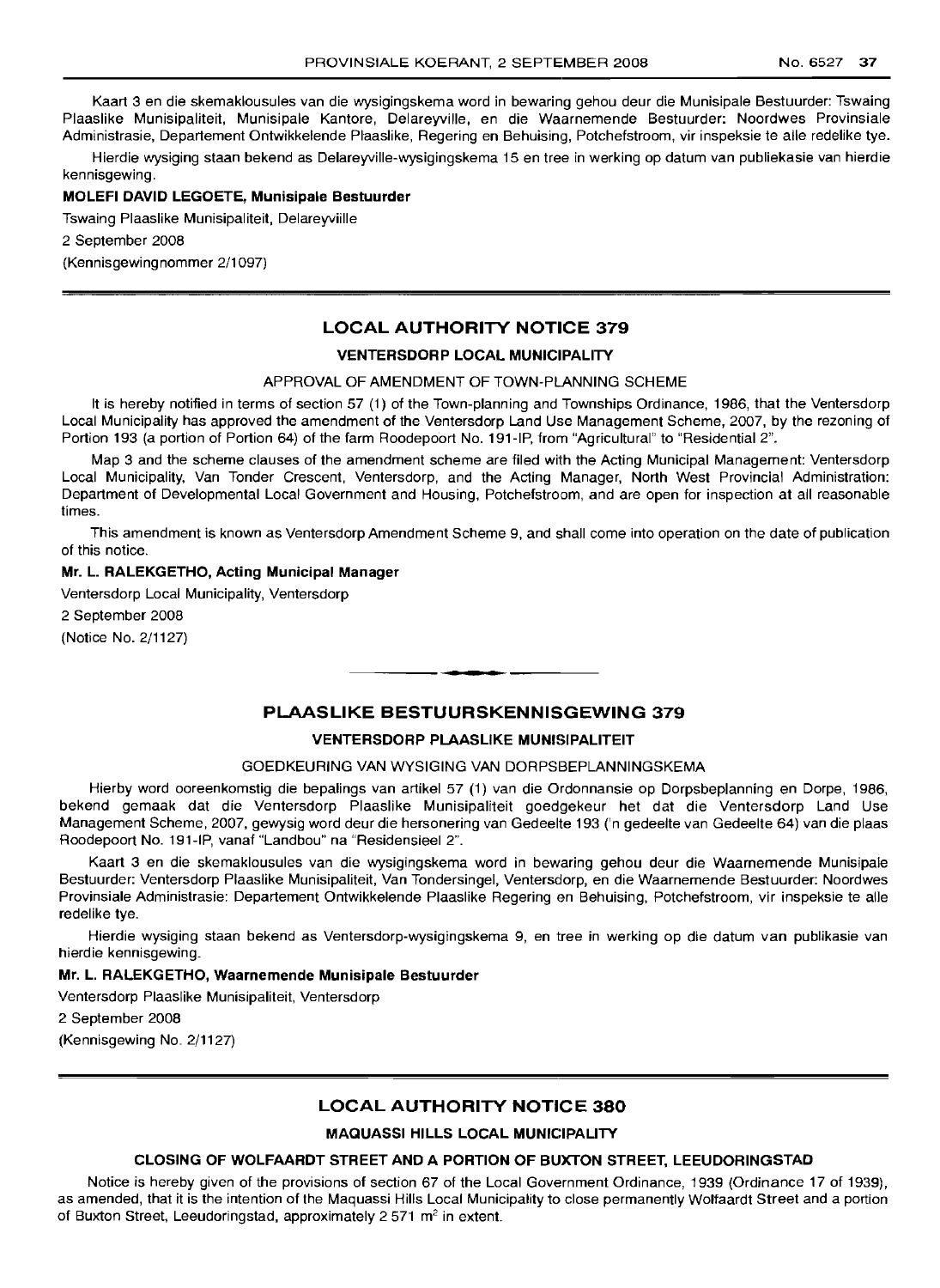A copy of the Council's resolution and a plan indicating the locality of the said portion of land will lie for inspection during normal office hours at the office of the Municipal Manager, Maquassi Hills Local Municipality, Kruger Street, Wolmaransstad, from 5 September 2008.

Any person who has any objection to the proposed closing of the portion of land or who may have any claim for compensation if such closing be carried out, must lodge such objection or claim with the undersigned in writing not later than Monday, 6 October 2008.

#### Advocate MHLOPEKI ABBEY DLAVANE, Acting Municipal Manager

Maquassie Hills Local Municipality

Private Bag X3, Wolmaransstad, 2630

(Notice No. 2/1146)

#### PLAASLIKE BESTUURSKENNISGEWING 380

**•**

#### MAQUASSI HILLS PLAASLIKE MUNISIPALITEIT

#### SLUITING VAN WOLFAARDTSTRAAT EN 'N GEDEELTE VAN BUXTONSTRAAT, LEEUDORINGSTAD

Hiermee word kennis ooreenkomstig die bepalings van artikel 67 van die Ordonnansie op Plaaslike Bestuur, 1939 (Ordonnansie 17 van 1939), soos gewysig, gegee dat die Maquassi Hills Plaaslike Munisipaliteit van voornemens is om Wolfaardtstraat en 'n gedeelte van Buxtonstraat, Leeudoringstad, ongeveer 2 571 m<sup>2</sup> groot, permanent te sluit.

'n Afskrif van die Raad se besluit en 'n plan waarop die Iigging van die voormelde grondgedeelte aangedui word sal gedurende gewone kantoorure by die kantoor van die Munisipale Bestuurder, Maquassi Hills Plaaslike Munisipaliteit, Krugerstraat, Wolmaransstad, ter insae lê vanaf 6 September 2008.

Enigeen wat beswaar teen die voorgestelde sluiting van die grondgedeelte het of wat enige eis om skadevergoeding sal hê indien die sluiting uitgevoer word, moet sodanige beswaar of eis nie later as Maandag, 6 Oktober 2008, skriftelik by die ondergetekende indien.

#### Advokaat MHLOPEKI ABBEY DLAVANE, Waarnemende Munisipale Bestuurder

Maquassie Hills Plaaslike Munisipaliteit Privaatsak X3, Wolmaransstad, 2630 (Kennisgewing No. 2/1146)

#### LOCAL AUTHORITY NOTICE 381

#### CITY OF TSHWANE

#### SCHEDULE 11

### LOCAL AUTHORITY OF TSHWANE, SUPPLEMENTARY VALUATION ROLLS FOR TSHWANE FOR THE FINANCIAL YEARS 2004/05

#### (Regulation 12)

Notice is hereby given in terms of section 37 of the Local Authorities Rating Ordinance, 1977 (Ordinance 11 of 1977), that the valuation rolls for the financial years 2004/05 of all rateable propety within the Municipal Area has been certified and signed by the chairman of the Valuation Board and has therefore become fixed and binding upon all persons concerned as contemplated in section 37 of that ordinance.

#### C. W. HOHLS (Mrs), Secretary: Valuation Board

Date: 2 September 2008

Address: Room 309, BKS Building, 373 Pretorius Street, Pretoria